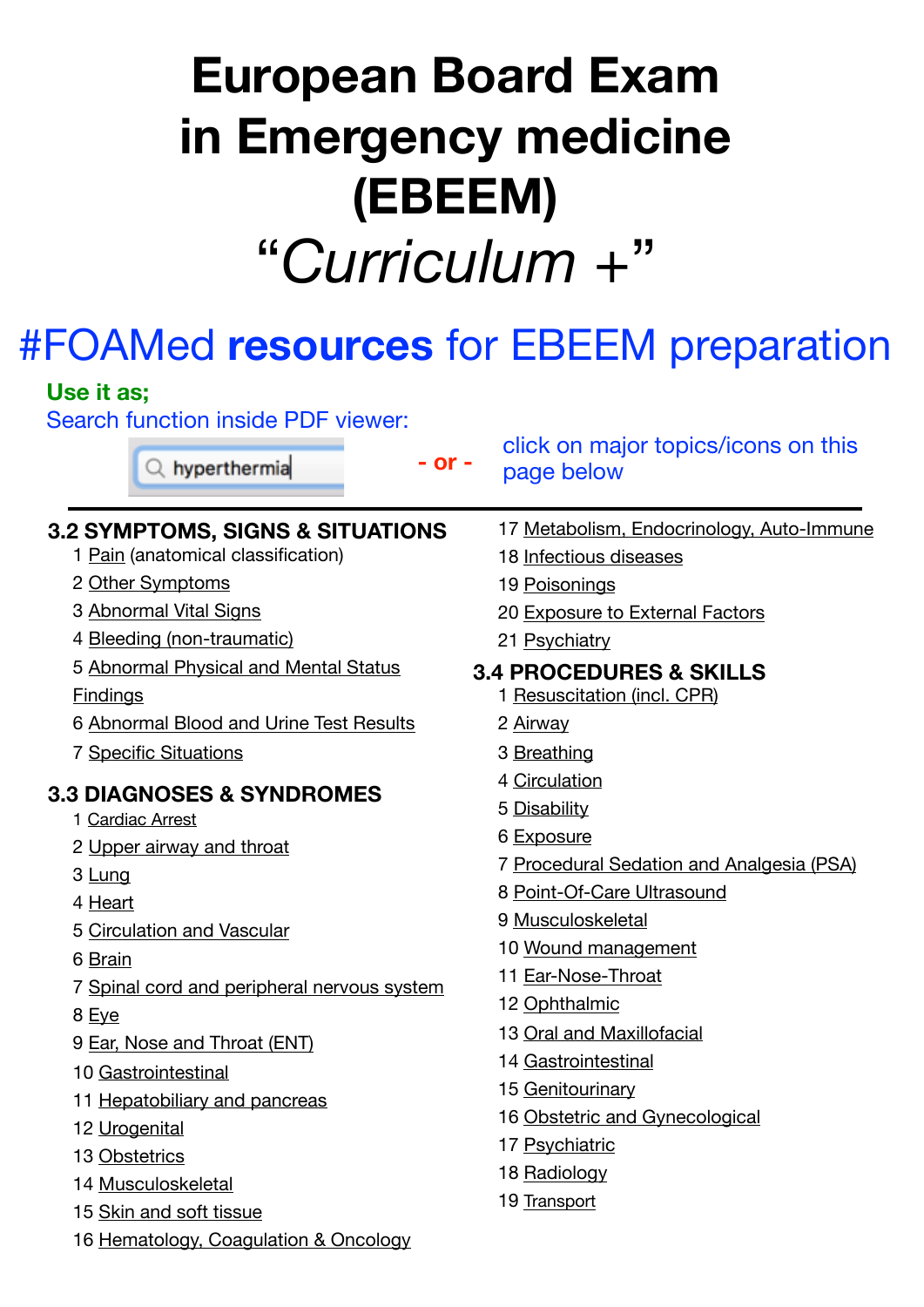# **Section 3.2: SYMPTOMS, SIGNS & SITUATIONS**

# <span id="page-1-0"></span>**3.2.1. Pain**

#### **Chest/thoracic pain**

**Q**uick **S**ummary; Core EM: ["Chief Complaint – Chest Pain](https://coreem.net/core/chief-complaint-chest-pain/)" **P**odcast w/ summary; EM Basic: ["Chest pain](http://embasic.org/chest-pain/) + [notes](http://embasic.org/chest-pain-show-notes/)", 2011 Podcast w/ notes; Core EM: ["Chest Pain \(Ep.8\)](https://coreem.net/podcast/episode-8-0-chest-pain/)", 2015 **R**eview **+ P**odcast; EM Cases: ["Acute Coronary Syndromes Risk Stratification](https://emergencymedicinecases.com/episode-15-p1-acute-coronary-syndromes-risk-stratification/)", 2011

#### **Abdominal pain/distension**

**Q**uick **S**ummary; AliEM: ["10 Tips for Approaching Abdominal Pain in the Elderly](https://www.aliem.com/2013/10/ten-tips-for-approaching-abdominal-pain-in-the-elderly/)", 2013 **P**odcast w/ summary; EM Basic: ["Abdominal pain](http://embasic.org/abdominal-pain/)", 2011 Podcast w/ notes; Core EM: ["Extra-Abdominal Causes of Abdominal Pain \(Ep.22\)"](https://coreem.net/podcast/episode-22-0/), 2015

#### **Flank pain**

**Q**uick **S**ummary; AliEM: ["10 Tips for Approaching Abdominal Pain in the Elderly](https://www.aliem.com/2013/10/ten-tips-for-approaching-abdominal-pain-in-the-elderly/)", 2013

#### **Pain and/or swelling of the extremities**

**Q**uick **S**ummary; AliEM: ["10 Tips for Approaching Abdominal Pain in the Elderly](https://www.aliem.com/2013/10/ten-tips-for-approaching-abdominal-pain-in-the-elderly/)", 2013

#### **Headache**

**P**odcast w/ summary; EM Basic: ["Headache](http://embasic.org/headache/)", 2011

#### **Joint pain and/or swelling**

**R**eview; Core EM: ["Approach to Traumatic Shoulder Pain](https://coreem.net/core/approach-shoulder-injury/)"

#### **Scrotal and/or testicular pain and/or swelling**

**Q**uick **S**ummary; AliEM: ["10 Tips for Approaching Abdominal Pain in the Elderly](https://www.aliem.com/2013/10/ten-tips-for-approaching-abdominal-pain-in-the-elderly/)", 2013

#### **Back pain**

**P**odcast w/ notes; Core EM: ["Killer Back Pain \(Ep.39\)"](https://coreem.net/podcast/episode-39-0-killer-back-pain/), 2016 **R**eview; Core EM: ["Non-Traumatic Low Back Pain](https://coreem.net/core/non-traumatic-low-back-pain/)" Podcast w/ summary; EM Basic: ["Back pain](http://embasic.org/back-pain/)", 2011 **P**odcast w/ notes; Core EM: ["Lumbar Radiculopathy](https://coreem.net/podcast/episode-83-0/)", 2017

#### **Anal pain**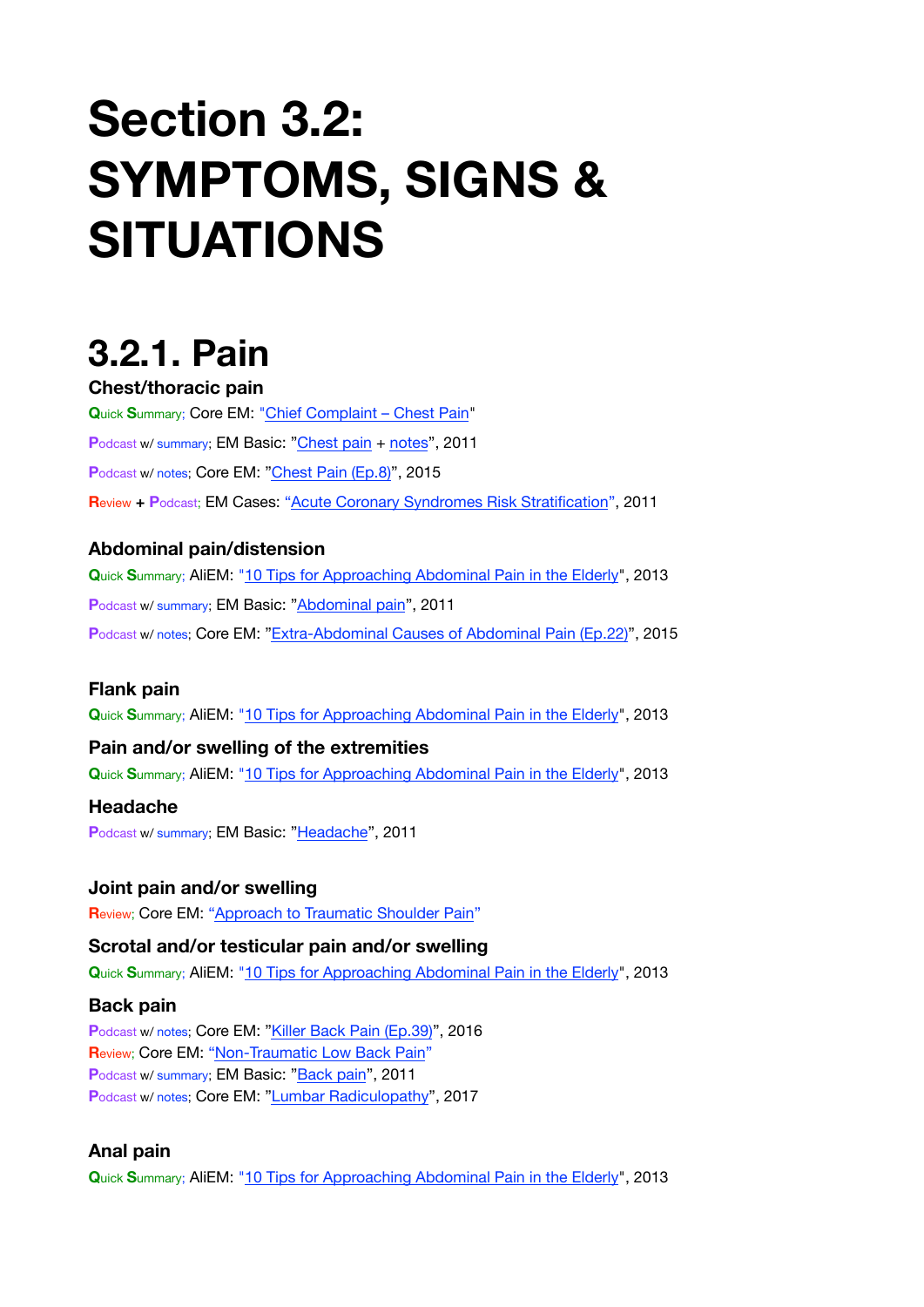#### **Eye pain**

**Q**uick **S**ummary; AliEM: ["10 Tips for Approaching Abdominal Pain in the Elderly](https://www.aliem.com/2013/10/ten-tips-for-approaching-abdominal-pain-in-the-elderly/)", 2013

#### **Ear pain**

**Q**uick **S**ummary; AliEM: ["10 Tips for Approaching Abdominal Pain in the Elderly](https://www.aliem.com/2013/10/ten-tips-for-approaching-abdominal-pain-in-the-elderly/)", 2013

#### **Nose pain**

**Q**uick **S**ummary; AliEM: ["10 Tips for Approaching Abdominal Pain in the Elderly](https://www.aliem.com/2013/10/ten-tips-for-approaching-abdominal-pain-in-the-elderly/)", 2013

#### **Throat pain**

**Q**uick **S**ummary; AliEM: ["10 Tips for Approaching Abdominal Pain in the Elderly](https://www.aliem.com/2013/10/ten-tips-for-approaching-abdominal-pain-in-the-elderly/)", 2013

#### **Dysuria**

**Q**uick **S**ummary; AliEM: ["10 Tips for Approaching Abdominal Pain in the Elderly](https://www.aliem.com/2013/10/ten-tips-for-approaching-abdominal-pain-in-the-elderly/)", 2013

#### **Dyspareunia**

**Q**uick **S**ummary; AliEM: ["10 Tips for Approaching Abdominal Pain in the Elderly](https://www.aliem.com/2013/10/ten-tips-for-approaching-abdominal-pain-in-the-elderly/)", 2013

### **Vaginal/vulva pain or testicular pain and/or swelling**

Podcast w/ summary; EM Basic: ["Testicular Pain](http://embasic.org/testicular-pain/)", 2011

#### **Neck pain**

**Q**uick **S**ummary; AliEM: ["10 Tips for Approaching Abdominal Pain in the Elderly](https://www.aliem.com/2013/10/ten-tips-for-approaching-abdominal-pain-in-the-elderly/)", 2013

# <span id="page-2-0"></span>**3.2.2. Other Symptoms**

#### **Dyspnea**

**P**odcast w/ summary; EM Basic: ["Shortness of breath](http://embasic.org/shortness-of-breath/)", 2011 **Q**uick **S**ummary; Core EM: ["Dyspnea](https://coreem.net/core/dyspnea/)"

#### **Fever/chills**

**P**odcast w/ summary; EM Basic: ["Febrile infants](http://embasic.org/febrile-infants/)", 2011

#### **Palpitations**

**Q**uick **S**ummary; AliEM: ["10 Tips for Approaching Abdominal Pain in the Elderly](https://www.aliem.com/2013/10/ten-tips-for-approaching-abdominal-pain-in-the-elderly/)", 2013

#### **Nausea**

**Q**uick **S**ummary; AliEM: ["10 Tips for Approaching Abdominal Pain in the Elderly](https://www.aliem.com/2013/10/ten-tips-for-approaching-abdominal-pain-in-the-elderly/)", 2013

#### **Pruritus**

**Q**uick **S**ummary; AliEM: ["10 Tips for Approaching Abdominal Pain in the Elderly](https://www.aliem.com/2013/10/ten-tips-for-approaching-abdominal-pain-in-the-elderly/)", 2013

#### **Decreased sensation and paresthesias**

**Q**uick **S**ummary; AliEM: ["10 Tips for Approaching Abdominal Pain in the Elderly](https://www.aliem.com/2013/10/ten-tips-for-approaching-abdominal-pain-in-the-elderly/)", 2013

#### **Weakness**

**Q**uick **S**ummary; AliEM: ["10 Tips for Approaching Abdominal Pain in the Elderly](https://www.aliem.com/2013/10/ten-tips-for-approaching-abdominal-pain-in-the-elderly/)", 2013

#### **(pre)-Syncope**

Podcast w/ summary; EM Basic: ["syncope](http://embasic.org/syncope/)", 2011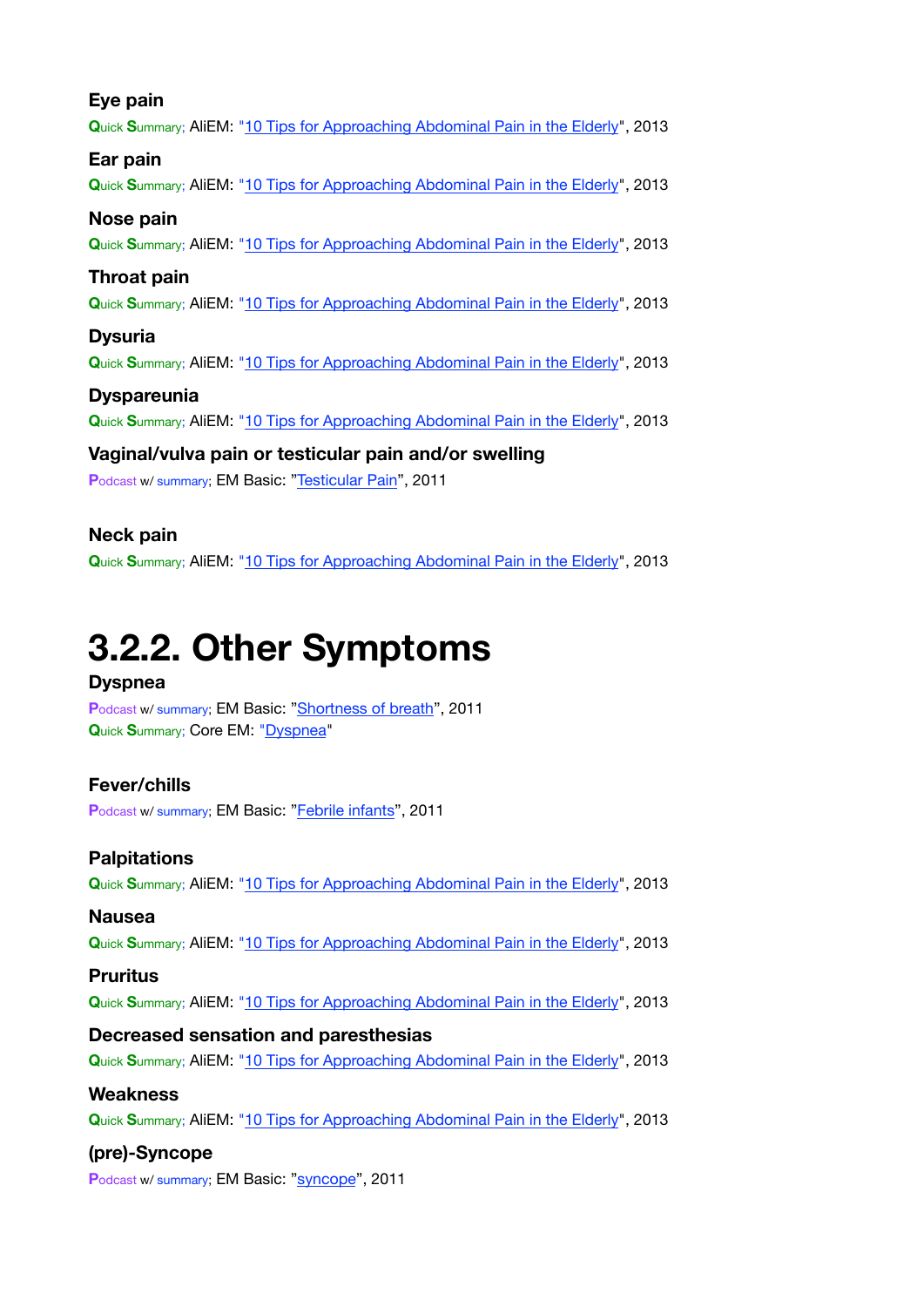#### **Dysphagia**

**Q**uick **S**ummary; AliEM: ["10 Tips for Approaching Abdominal Pain in the Elderly](https://www.aliem.com/2013/10/ten-tips-for-approaching-abdominal-pain-in-the-elderly/)", 2013

#### **Coordination difficulties**

**Q**uick **S**ummary; AliEM: ["10 Tips for Approaching Abdominal Pain in the Elderly](https://www.aliem.com/2013/10/ten-tips-for-approaching-abdominal-pain-in-the-elderly/)", 2013

### **Visual disturbances, including loss of vision and double vision**

**Review; Core EM: ["Non-Traumatic Monocular Vision Loss](https://coreem.net/core/vision-loss/)"** 

#### **Fatigue**

**Q**uick **S**ummary; AliEM: ["10 Tips for Approaching Abdominal Pain in the Elderly](https://www.aliem.com/2013/10/ten-tips-for-approaching-abdominal-pain-in-the-elderly/)", 2013

#### **Vaginal discharge**

**Q**uick **S**ummary; AliEM: ["10 Tips for Approaching Abdominal Pain in the Elderly](https://www.aliem.com/2013/10/ten-tips-for-approaching-abdominal-pain-in-the-elderly/)", 2013

#### **Polyuria and oligo/anuria**

**Q**uick **S**ummary; AliEM: ["10 Tips for Approaching Abdominal Pain in the Elderly](https://www.aliem.com/2013/10/ten-tips-for-approaching-abdominal-pain-in-the-elderly/)", 2013

#### **Vertigo**

**P**odcast w/ summary; EM Basic: ["Dizziness](http://embasic.org/dizziness/)", 2011

# <span id="page-3-0"></span>**3.2.3. Abnormal Vital Signs**

#### **Bradypnea**

**Q**uick **S**ummary; AliEM: ["10 Tips for Approaching Abdominal Pain in the Elderly](https://www.aliem.com/2013/10/ten-tips-for-approaching-abdominal-pain-in-the-elderly/)", 2013

#### **Tachypnea**

**Q**uick **S**ummary; AliEM: ["10 Tips for Approaching Abdominal Pain in the Elderly](https://www.aliem.com/2013/10/ten-tips-for-approaching-abdominal-pain-in-the-elderly/)", 2013

#### **Hypotension**

**Q**uick **S**ummary; AliEM: ["10 Tips for Approaching Abdominal Pain in the Elderly](https://www.aliem.com/2013/10/ten-tips-for-approaching-abdominal-pain-in-the-elderly/)", 2013

#### **Hypertension**

**Q**uick **S**ummary; AliEM: ["10 Tips for Approaching Abdominal Pain in the Elderly](https://www.aliem.com/2013/10/ten-tips-for-approaching-abdominal-pain-in-the-elderly/)", 2013

#### **Bradycardia**

**Q**uick **S**ummary; AliEM: ["10 Tips for Approaching Abdominal Pain in the Elderly](https://www.aliem.com/2013/10/ten-tips-for-approaching-abdominal-pain-in-the-elderly/)", 2013

#### **Tachycardia**

**Q**uick **S**ummary; AliEM: ["10 Tips for Approaching Abdominal Pain in the Elderly](https://www.aliem.com/2013/10/ten-tips-for-approaching-abdominal-pain-in-the-elderly/)", 2013

#### **Hypothermia**

**Q**uick **S**ummary; AliEM: ["10 Tips for Approaching Abdominal Pain in the Elderly](https://www.aliem.com/2013/10/ten-tips-for-approaching-abdominal-pain-in-the-elderly/)", 2013

#### **Hyperthermia**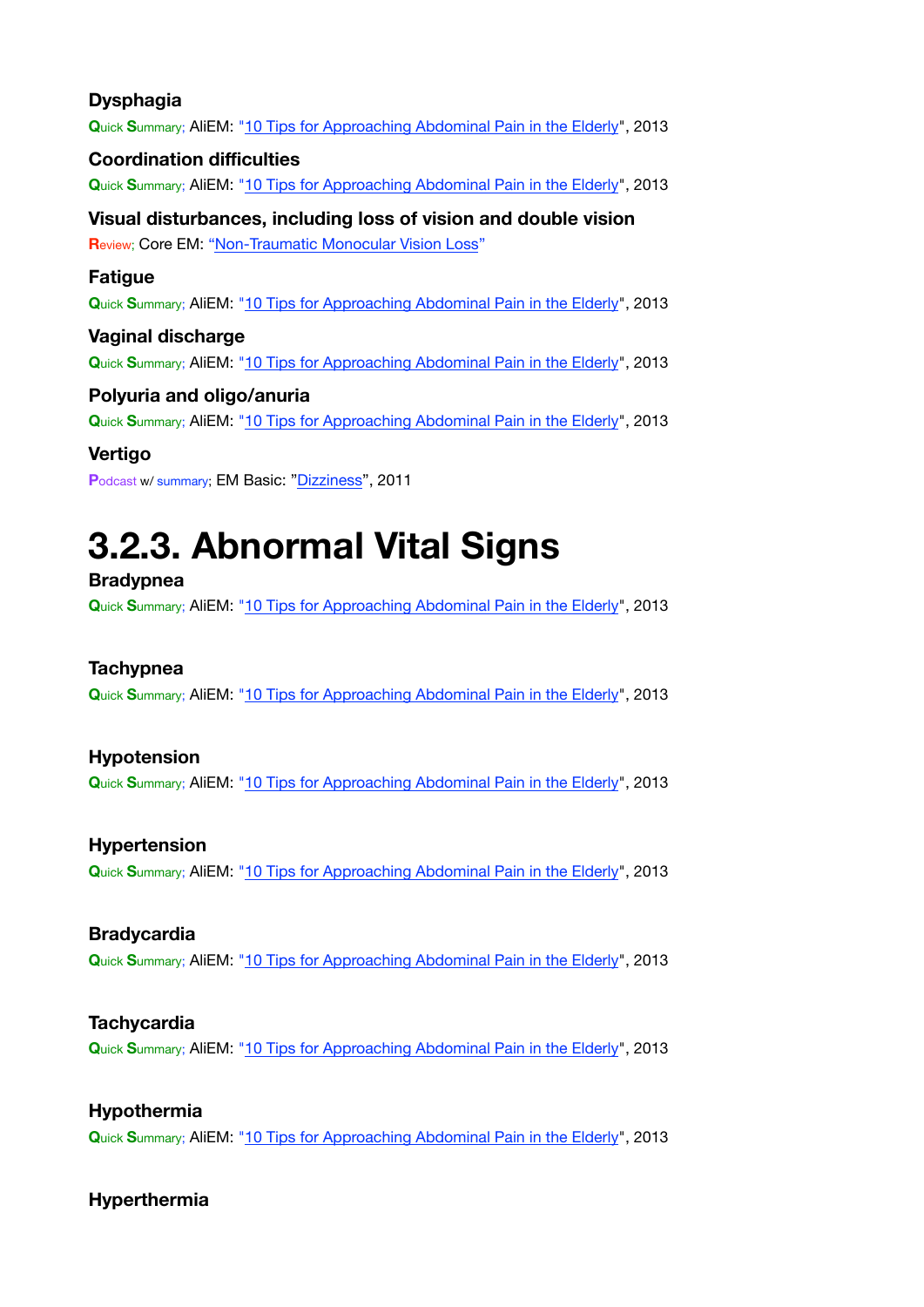**P**odcast w/ summary; EM Basic: ["Hyperthermia"](http://embasic.org/hyperthermia/), 2017 Podcast w/ summary; EM Basic: ["Febrile infants](http://embasic.org/febrile-infants/)", 2011 **R**eview; Core EM: ["Environmental Hyperthermia](https://coreem.net/core/environmental-hyperthermia/)"

## <span id="page-4-0"></span>**3.2.4 Bleeding** (non-traumatic)

#### **Epistaxis**

Podcast w/ summary; EM Basic: ["Epistaxis](http://embasic.org/epistaxis/)", 2014 Podcast w/ notes; Core EM: ["Epistaxis \(Ep.89\)](https://coreem.net/podcast/episode-89-0/)", 2017

#### **Hematemesis**

**Q**uick **S**ummary; AliEM: ["10 Tips for Approaching Abdominal Pain in the Elderly](https://www.aliem.com/2013/10/ten-tips-for-approaching-abdominal-pain-in-the-elderly/)", 2013

#### **Hemoptysis**

**Q**uick **S**ummary; AliEM: ["10 Tips for Approaching Abdominal Pain in the Elderly](https://www.aliem.com/2013/10/ten-tips-for-approaching-abdominal-pain-in-the-elderly/)", 2013

#### **Hematochezia and Melena**

**Q**uick **S**ummary; AliEM: ["10 Tips for Approaching Abdominal Pain in the Elderly](https://www.aliem.com/2013/10/ten-tips-for-approaching-abdominal-pain-in-the-elderly/)", 2013

#### **Hematuria**

**Q**uick **S**ummary; AliEM: ["10 Tips for Approaching Abdominal Pain in the Elderly](https://www.aliem.com/2013/10/ten-tips-for-approaching-abdominal-pain-in-the-elderly/)", 2013

#### **Vaginal bleeding (non-pregnant, during pregnancy, postpartum)**

**Review; Core EM: ["Vaginal Bleeding](https://coreem.net/core/vaginal-bleeding/)"** Podcast w/ summary; EM Basic: ["Non-Pregnant Vaginal Bleeding](http://embasic.org/non-pregnant-vaginal-bleeding/)", 2014 **P**odcast w/ notes; Core EM: ["Anti-D Immunoglobulin \(RhoGam\) in Early Pregnancy \(Ep.86\)](https://coreem.net/podcast/episode-86-0/)", 2017 **P**odcast w/ notes; Core EM: ["Post-partum Hemorrhage \(Ep.33\)](https://coreem.net/podcast/episode-33-0/)", 2016

# <span id="page-4-1"></span>**3.2.5. Abnormal Physical and Mental Status Findings**

#### **Diarrhea**

**Q**uick **S**ummary; AliEM: ["10 Tips for Approaching Abdominal Pain in the Elderly](https://www.aliem.com/2013/10/ten-tips-for-approaching-abdominal-pain-in-the-elderly/)", 2013

#### **Constipation**

**Q**uick **S**ummary; AliEM: ["10 Tips for Approaching Abdominal Pain in the Elderly](https://www.aliem.com/2013/10/ten-tips-for-approaching-abdominal-pain-in-the-elderly/)", 2013

**Cough**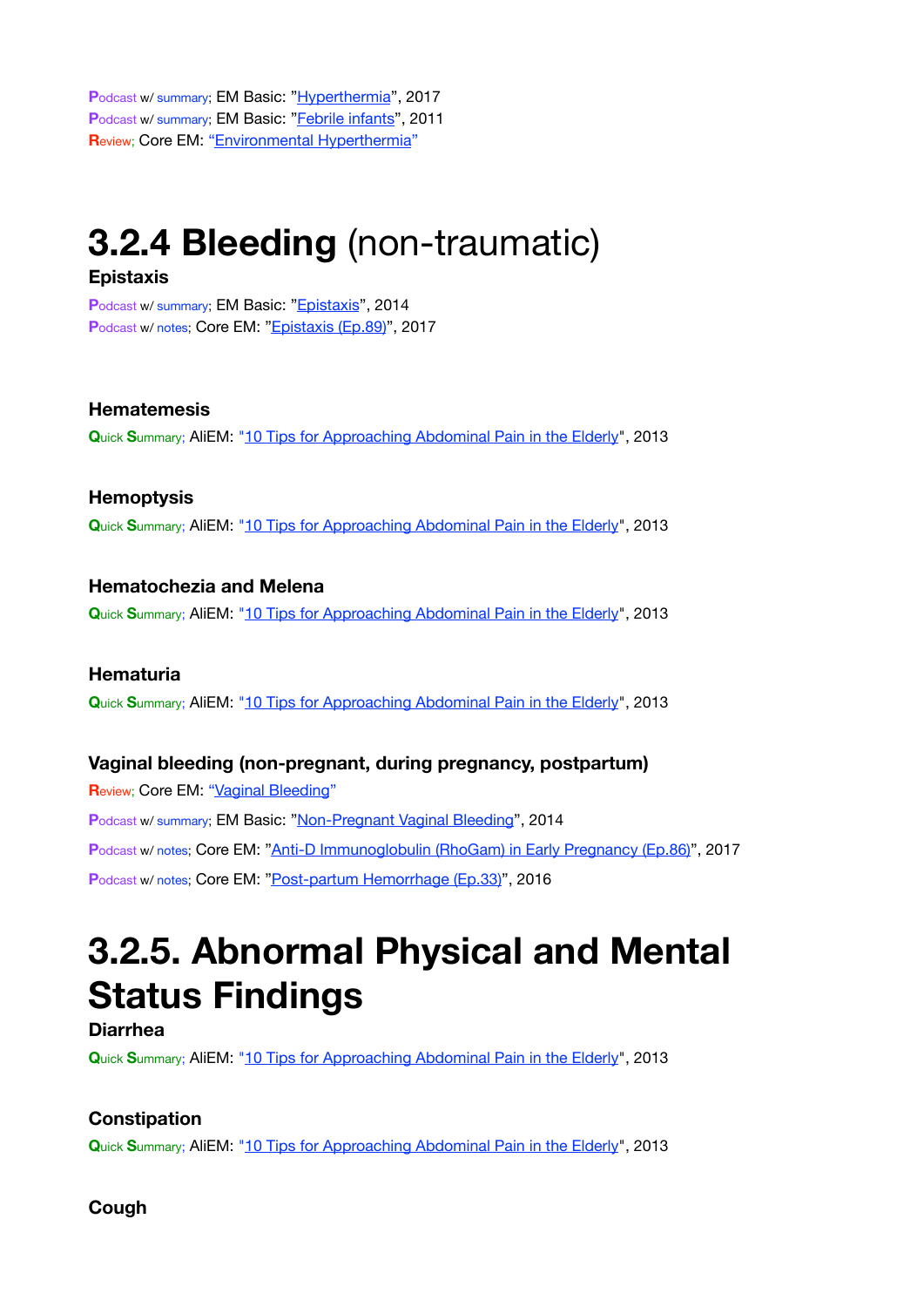**Q**uick **S**ummary; AliEM: ["10 Tips for Approaching Abdominal Pain in the Elderly](https://www.aliem.com/2013/10/ten-tips-for-approaching-abdominal-pain-in-the-elderly/)", 2013

#### **Rash (including petechiae, urticaria)**

**Q**uick **S**ummary; AliEM: ["10 Tips for Approaching Abdominal Pain in the Elderly](https://www.aliem.com/2013/10/ten-tips-for-approaching-abdominal-pain-in-the-elderly/)", 2013

#### **Jaundice**

**Q**uick **S**ummary; AliEM: ["10 Tips for Approaching Abdominal Pain in the Elderly](https://www.aliem.com/2013/10/ten-tips-for-approaching-abdominal-pain-in-the-elderly/)", 2013

#### **Seizure**

Podcast w/ summary; EM Basic: ["Seizures](http://embasic.org/seizures/)", 2013 Podcast w/ summary ; EM Basic: "[Febrile Seizures](http://embasic.org/febrile-seizures/)", 2014 Podcast w/ notes; Core EM: ["ED Management of Seizures \(Ep.82\)"](https://coreem.net/podcast/episode-82-0/), 2017

#### **Vomiting**

**Q**uick **S**ummary; AliEM: ["10 Tips for Approaching Abdominal Pain in the Elderly](https://www.aliem.com/2013/10/ten-tips-for-approaching-abdominal-pain-in-the-elderly/)", 2013

#### **Cognitive failure**

**Q**uick **S**ummary; AliEM: ["10 Tips for Approaching Abdominal Pain in the Elderly](https://www.aliem.com/2013/10/ten-tips-for-approaching-abdominal-pain-in-the-elderly/)", 2013

### **Altered level of consciousness including confusion, depressed level of**

#### **consciousness** and **delirium**

**P**odcast w/ summary; EM Basic: ["Altered Mental Status \(AMS\)](http://embasic.org/altered-mental-status-ams/)", 2011 Podcast w/ notes; Core EM: ["Wernicke's Encephalopathy \(Ep.115\)"](https://coreem.net/podcast/episode-115-0/), 2017 **P**odcast w/ notes; Core EM: ["Dementia, Delirium \(Ep.29\)](https://coreem.net/podcast/episode-29-0/)", 2016

#### **Altered mood**

**Q**uick **S**ummary; AliEM: ["10 Tips for Approaching Abdominal Pain in the Elderly](https://www.aliem.com/2013/10/ten-tips-for-approaching-abdominal-pain-in-the-elderly/)", 2013

#### **Altered behaviour**

**Q**uick **S**ummary; AliEM: ["10 Tips for Approaching Abdominal Pain in the Elderly](https://www.aliem.com/2013/10/ten-tips-for-approaching-abdominal-pain-in-the-elderly/)", 2013

#### **Agitation and Aggressivity,** incl. **Delirium**

**P**odcast w/ notes; Core EM: ["Dementia, Delirium \(Ep.29\)](https://coreem.net/podcast/episode-29-0/)", 2016

#### **Paresis and speech disorder**

**Q**uick **S**ummary; AliEM: ["10 Tips for Approaching Abdominal Pain in the Elderly](https://www.aliem.com/2013/10/ten-tips-for-approaching-abdominal-pain-in-the-elderly/)", 2013

#### **Red eye**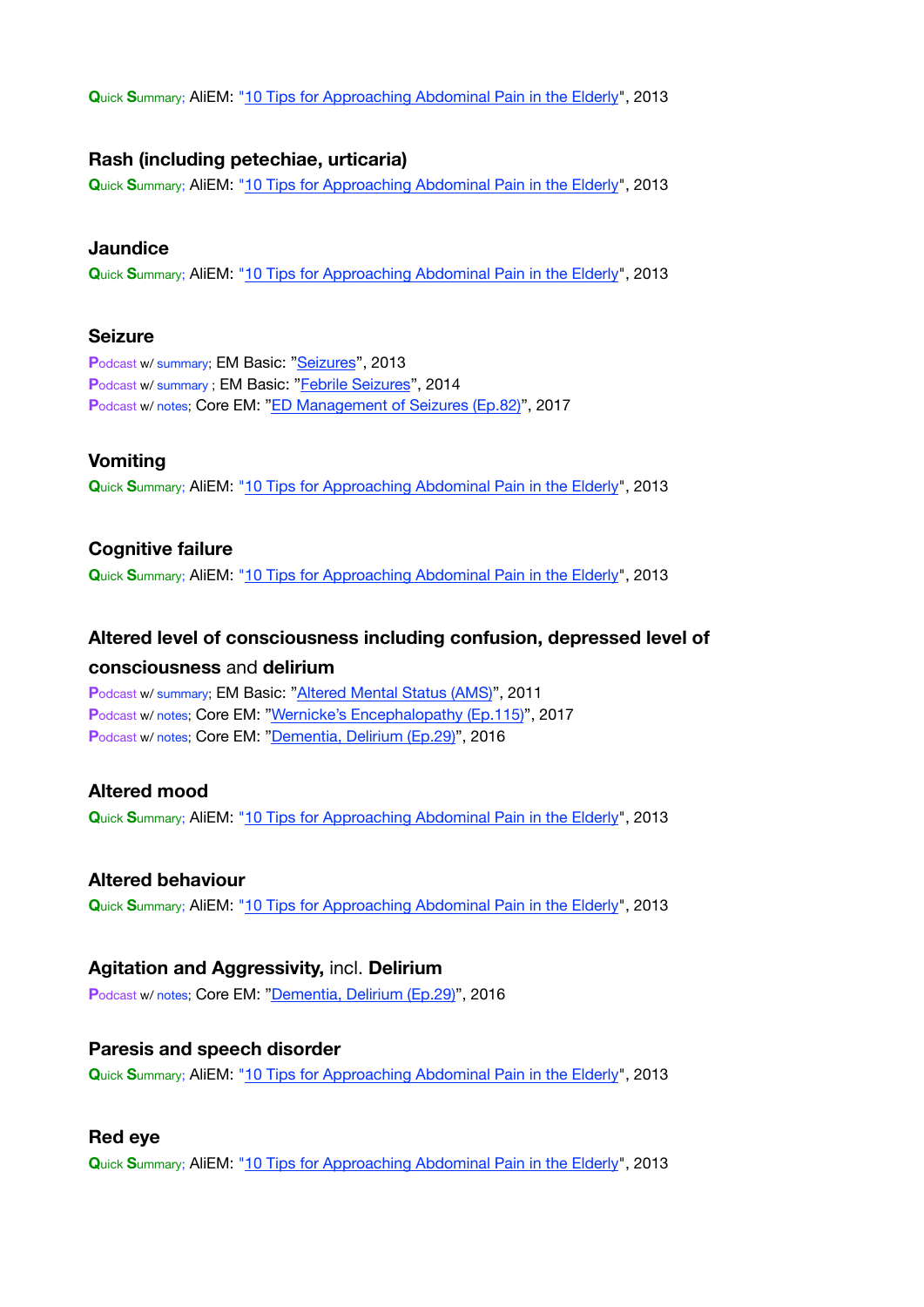#### **Wound**

**Q**uick **S**ummary; AliEM: ["10 Tips for Approaching Abdominal Pain in the Elderly](https://www.aliem.com/2013/10/ten-tips-for-approaching-abdominal-pain-in-the-elderly/)", 2013

### <span id="page-6-0"></span>**3.2.6. Abnormal Blood and Urine Test Results**

**Acidemia**

**Q**uick **S**ummary; AliEM: ["10 Tips for Approaching Abdominal Pain in the Elderly](https://www.aliem.com/2013/10/ten-tips-for-approaching-abdominal-pain-in-the-elderly/)", 2013

#### **Alkalemia**

**Q**uick **S**ummary; AliEM: ["10 Tips for Approaching Abdominal Pain in the Elderly](https://www.aliem.com/2013/10/ten-tips-for-approaching-abdominal-pain-in-the-elderly/)", 2013

#### **Hypoxia**

**Q**uick **S**ummary; AliEM: ["10 Tips for Approaching Abdominal Pain in the Elderly](https://www.aliem.com/2013/10/ten-tips-for-approaching-abdominal-pain-in-the-elderly/)", 2013

#### **Hypocapnea**

**Q**uick **S**ummary; AliEM: ["10 Tips for Approaching Abdominal Pain in the Elderly](https://www.aliem.com/2013/10/ten-tips-for-approaching-abdominal-pain-in-the-elderly/)", 2013

#### **Hypercapnea**

**Q**uick **S**ummary; AliEM: ["10 Tips for Approaching Abdominal Pain in the Elderly](https://www.aliem.com/2013/10/ten-tips-for-approaching-abdominal-pain-in-the-elderly/)", 2013

#### **Anemia**

**Q**uick **S**ummary; AliEM: ["10 Tips for Approaching Abdominal Pain in the Elderly](https://www.aliem.com/2013/10/ten-tips-for-approaching-abdominal-pain-in-the-elderly/)", 2013

#### **Thrombocytopenia**

**Q**uick **S**ummary; AliEM: ["10 Tips for Approaching Abdominal Pain in the Elderly](https://www.aliem.com/2013/10/ten-tips-for-approaching-abdominal-pain-in-the-elderly/)", 2013

#### **Leukopenia**

**Q**uick **S**ummary; AliEM: ["10 Tips for Approaching Abdominal Pain in the Elderly](https://www.aliem.com/2013/10/ten-tips-for-approaching-abdominal-pain-in-the-elderly/)", 2013

#### **Leukocytosis**

**Q**uick **S**ummary; AliEM: ["10 Tips for Approaching Abdominal Pain in the Elderly](https://www.aliem.com/2013/10/ten-tips-for-approaching-abdominal-pain-in-the-elderly/)", 2013

#### **Hyponatremia**

**P**odcast w/ notes; Core EM: ["Hyponatremia \(58\)](https://coreem.net/podcast/episode-58-0/)", 2016

#### **Hypernatremia**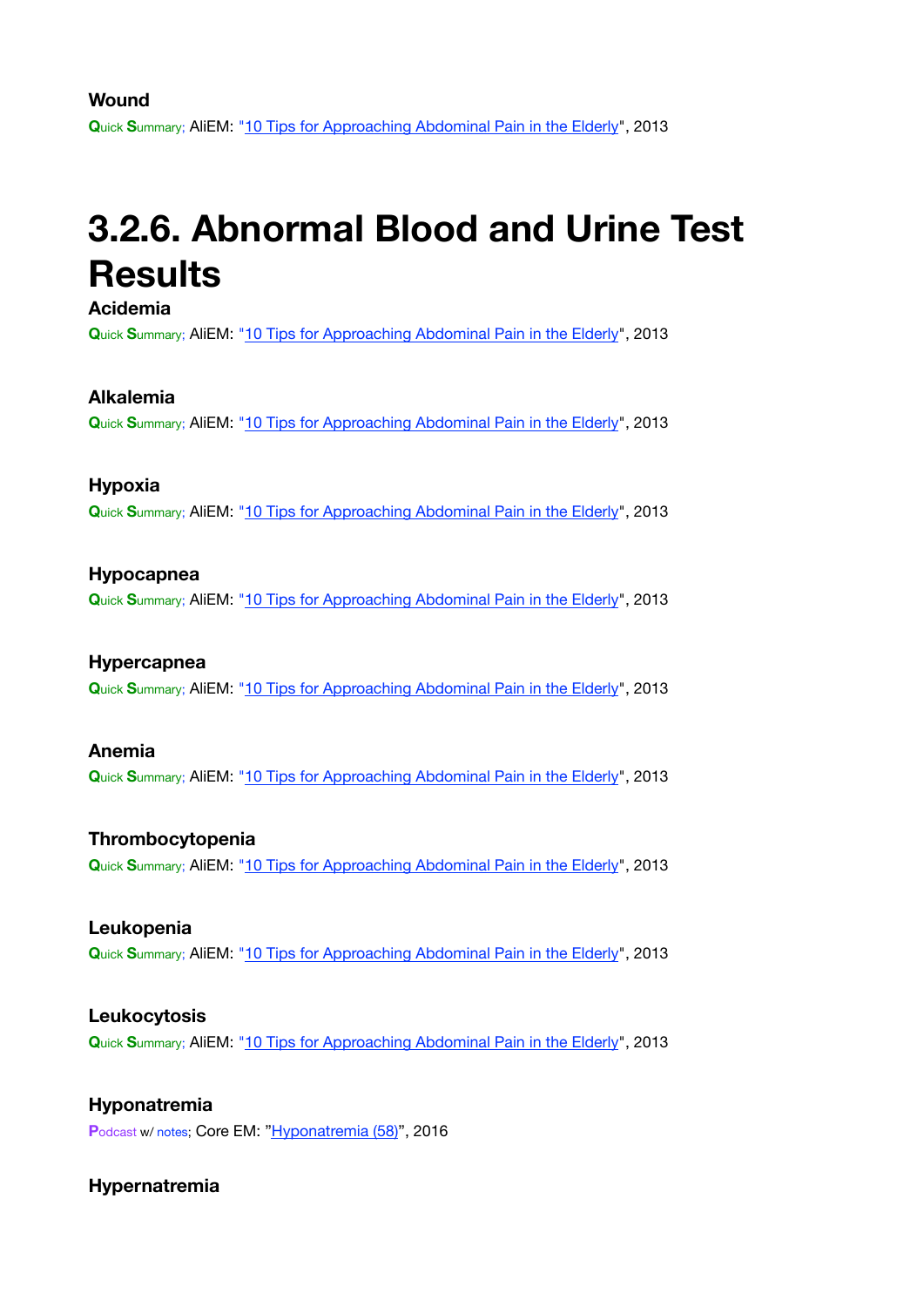**Q**uick **S**ummary; AliEM: ["10 Tips for Approaching Abdominal Pain in the Elderly](https://www.aliem.com/2013/10/ten-tips-for-approaching-abdominal-pain-in-the-elderly/)", 2013

**Hypokalemia** Podcast w/ notes; Core EM: ["Hypokalemia](https://coreem.net/podcast/episode-61-0-hypokalemia/)", 2017 **Review; Core EM: ["Hypokalemia](https://coreem.net/core/hypokalemia/)"** 

#### **Hyperkalemia**

Podcast w/ summary; EM Basic: ["Hyperkalemia](http://embasic.org/hyperkalemia/)", 2011 **R**eview; Core EM: ["Hyperkalemia](https://coreem.net/core/management-of-hyperkalemia/)"

**Hypocalcemia R**eview; Core EM: ["Hypocalcemia](https://coreem.net/core/hypocalcemia/)"

**Hypercalcemia R**eview; Core EM: ["Hypercalcemia](https://coreem.net/core/hypercalcemia/)"

**Hypoglycemia Q**uick **S**ummary; AliEM: ["10 Tips for Approaching Abdominal Pain in the Elderly](https://www.aliem.com/2013/10/ten-tips-for-approaching-abdominal-pain-in-the-elderly/)", 2013

**Hyperglycemia Q**uick **S**ummary; AliEM: ["10 Tips for Approaching Abdominal Pain in the Elderly](https://www.aliem.com/2013/10/ten-tips-for-approaching-abdominal-pain-in-the-elderly/)", 2013

#### **Increased INR**

**Q**uick **S**ummary; AliEM: ["10 Tips for Approaching Abdominal Pain in the Elderly](https://www.aliem.com/2013/10/ten-tips-for-approaching-abdominal-pain-in-the-elderly/)", 2013

**Elevated liver enzymes Q**uick **S**ummary; AliEM: ["10 Tips for Approaching Abdominal Pain in the Elderly](https://www.aliem.com/2013/10/ten-tips-for-approaching-abdominal-pain-in-the-elderly/)", 2013

**Increased lactate Q**uick **S**ummary; AliEM: ["10 Tips for Approaching Abdominal Pain in the Elderly](https://www.aliem.com/2013/10/ten-tips-for-approaching-abdominal-pain-in-the-elderly/)", 2013

**Increased creatinine, urea or cystatin C Q**uick **S**ummary; AliEM: ["10 Tips for Approaching Abdominal Pain in the Elderly](https://www.aliem.com/2013/10/ten-tips-for-approaching-abdominal-pain-in-the-elderly/)", 2013

**Elevated CRP or ESR Q**uick **S**ummary; AliEM: ["10 Tips for Approaching Abdominal Pain in the Elderly](https://www.aliem.com/2013/10/ten-tips-for-approaching-abdominal-pain-in-the-elderly/)", 2013

#### **Elevated Troponin**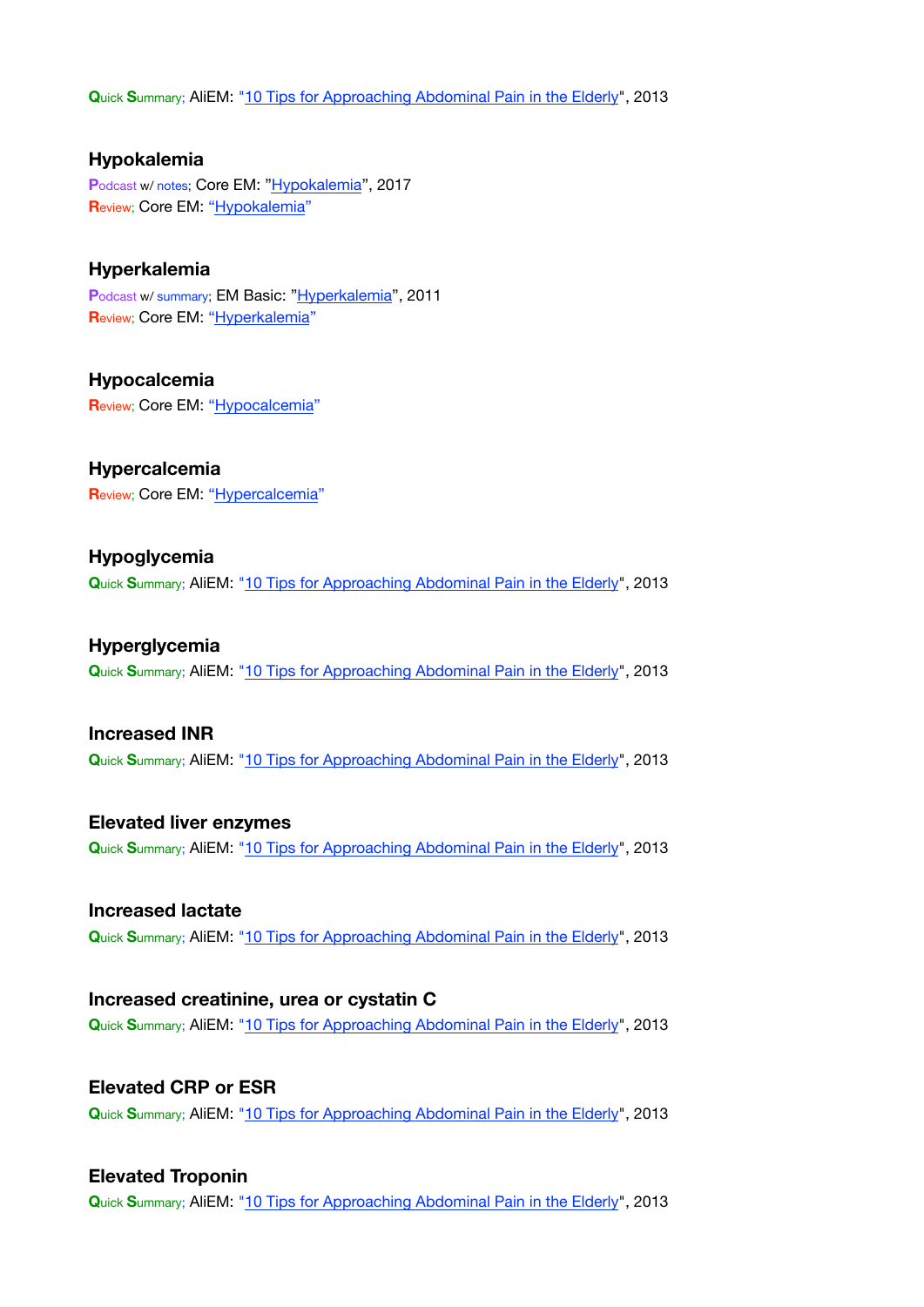#### **Hematuria**

**Q**uick **S**ummary; AliEM: ["10 Tips for Approaching Abdominal Pain in the Elderly](https://www.aliem.com/2013/10/ten-tips-for-approaching-abdominal-pain-in-the-elderly/)", 2013

#### **Proteinuria**

**Q**uick **S**ummary; AliEM: ["10 Tips for Approaching Abdominal Pain in the Elderly](https://www.aliem.com/2013/10/ten-tips-for-approaching-abdominal-pain-in-the-elderly/)", 2013

#### **Ketonuria**

**Q**uick **S**ummary; AliEM: ["10 Tips for Approaching Abdominal Pain in the Elderly](https://www.aliem.com/2013/10/ten-tips-for-approaching-abdominal-pain-in-the-elderly/)", 2013

### <span id="page-8-0"></span>**3.2.7. Specific Situations**

#### **Intoxication**

**Q**uick **S**ummary; AliEM: ["10 Tips for Approaching Abdominal Pain in the Elderly](https://www.aliem.com/2013/10/ten-tips-for-approaching-abdominal-pain-in-the-elderly/)", 2013

#### **Smoke inhalation**

**Q**uick **S**ummary; AliEM: ["10 Tips for Approaching Abdominal Pain in the Elderly](https://www.aliem.com/2013/10/ten-tips-for-approaching-abdominal-pain-in-the-elderly/)", 2013

#### **Suicidality**

Podcast w/ notes; Core EM: ["Suicide Assessment \(Ep.28\)](https://coreem.net/podcast/episode-28-0/)", 2016

#### **Self-Injury (would call it self-harm)**

**Q**uick **S**ummary; AliEM: ["10 Tips for Approaching Abdominal Pain in the Elderly](https://www.aliem.com/2013/10/ten-tips-for-approaching-abdominal-pain-in-the-elderly/)", 2013

#### **Transient loss of consciousness**

**Q**uick **S**ummary; AliEM: ["10 Tips for Approaching Abdominal Pain in the Elderly](https://www.aliem.com/2013/10/ten-tips-for-approaching-abdominal-pain-in-the-elderly/)", 2013

#### **Trauma to the head and neck**

Podcast w/ notes; Core EM: [" C-Spine Injuries \(Ep.36\)](https://coreem.net/podcast/episode-36-0/)", 2016

#### **Facial trauma Q**uick **S**ummary; AliEM: ["10 Tips for Approaching Abdominal Pain in the Elderly](https://www.aliem.com/2013/10/ten-tips-for-approaching-abdominal-pain-in-the-elderly/)", 2013

**Crying baby Q**uick **S**ummary; AliEM: ["10 Tips for Approaching Abdominal Pain in the Elderly](https://www.aliem.com/2013/10/ten-tips-for-approaching-abdominal-pain-in-the-elderly/)", 2013

#### **Palliative (end of life) care in the ED**

**P**odcast w/ notes; Core EM: ["Grand Rounds: Dying in the ED \(feat. Ashley Shreves\) \(Ep.26\)](https://coreem.net/podcast/episode-26-0/)", 2016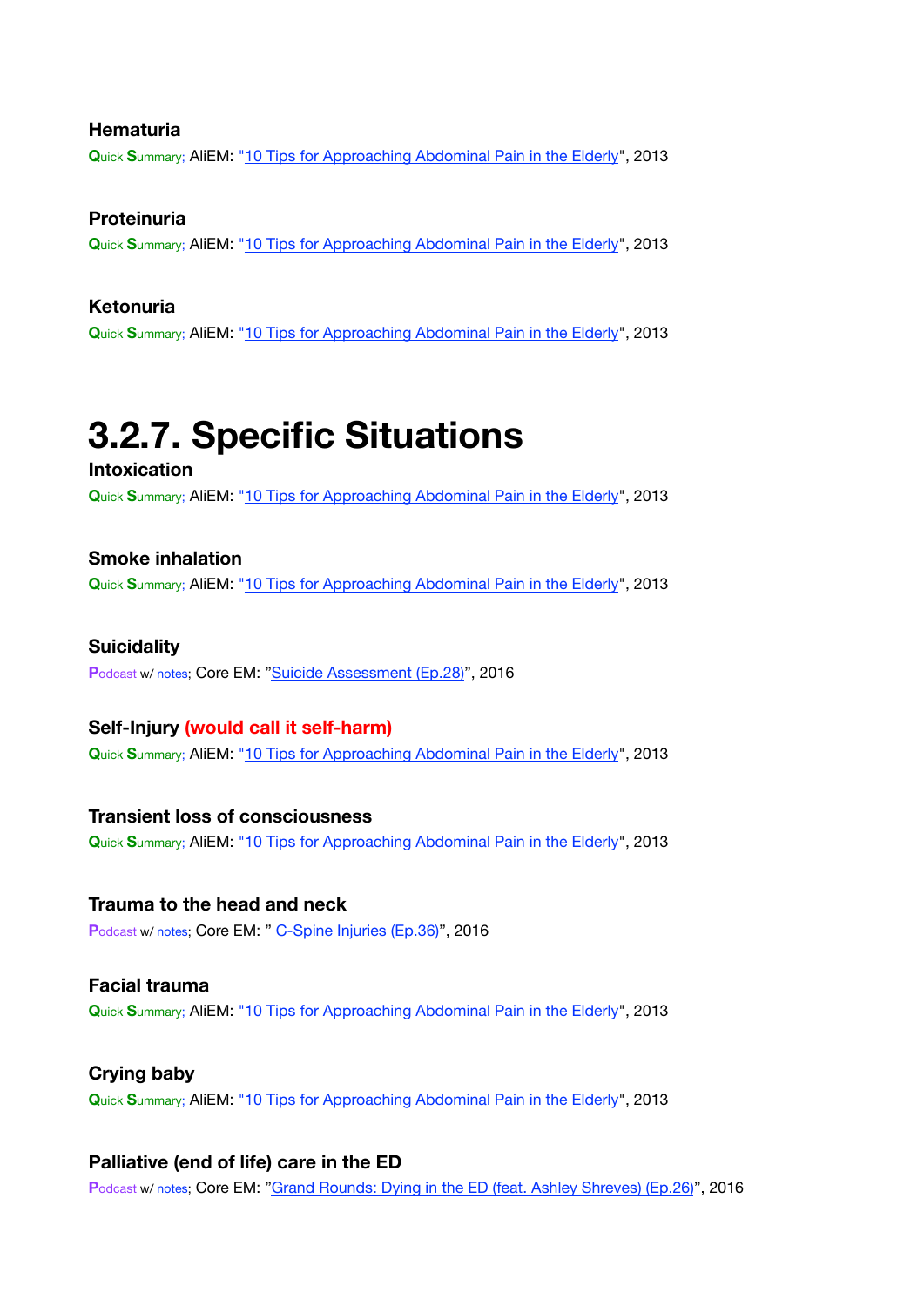# **Section 3.3: SYNDROMES & DISEASE ENTITIES**

## <span id="page-9-0"></span>**3.3.1. Cardiac Arrest**

**Management of cardiac arrest with shockable rhythm** Podcast w/ notes; Core EM: ["VFib and Pulseless VTach \(Ep.62\)](https://coreem.net/podcast/episode-62-0/)", 2017

**Management of cardiac arrest with non-shockable rhythm Q**uick **S**ummary; AliEM: ["10 Tips for Approaching Abdominal Pain in the Elderly](https://www.aliem.com/2013/10/ten-tips-for-approaching-abdominal-pain-in-the-elderly/)", 2013

**Identification and initial management of reversible causes Q**uick **S**ummary; AliEM: ["10 Tips for Approaching Abdominal Pain in the Elderly](https://www.aliem.com/2013/10/ten-tips-for-approaching-abdominal-pain-in-the-elderly/)", 2013

# <span id="page-9-1"></span>**3.3.2. Upper airway and throat**

**Foreign body airway obstruction Q**uick **S**ummary; AliEM: ["10 Tips for Approaching Abdominal Pain in the Elderly](https://www.aliem.com/2013/10/ten-tips-for-approaching-abdominal-pain-in-the-elderly/)", 2013

#### **Anaphylaxis**

**P**odcast w/ summary; EM Basic: ["Anaphylaxis Part 1- Diagnosis and Treatment](http://embasic.org/anaphylaxis-part-1-diagnosis-and-treatment/) + [notes](http://embasic.org/anaphylaxis-part-1-show-notes-posted/)", 2013 **P**odcast w/ summary; EM Basic: ["Anaphylaxis Part 2- Airway](http://embasic.org/anaphylaxis-part-2-airway/)", 2013 **R**eview; Core EM: ["Anaphylaxis](https://coreem.net/core/anaphylaxis/)" Podcast w/ notes; Core EM: ["Anaphylaxis \(Ep.52\)"](https://coreem.net/podcast/episode-52-0/), 2016

#### **Angioedema**

**P**odcast w/ notes; Core EM: ["Angioedema \(Ep.107\)"](https://coreem.net/podcast/episode-107-0/), 2017 **Review; Core EM: ["Angioedema"](https://coreem.net/core/angioedema/)** 

**Herpes stomatitis Q**uick **S**ummary; AliEM: ["10 Tips for Approaching Abdominal Pain in the Elderly](https://www.aliem.com/2013/10/ten-tips-for-approaching-abdominal-pain-in-the-elderly/)", 2013

#### **Epiglottitis**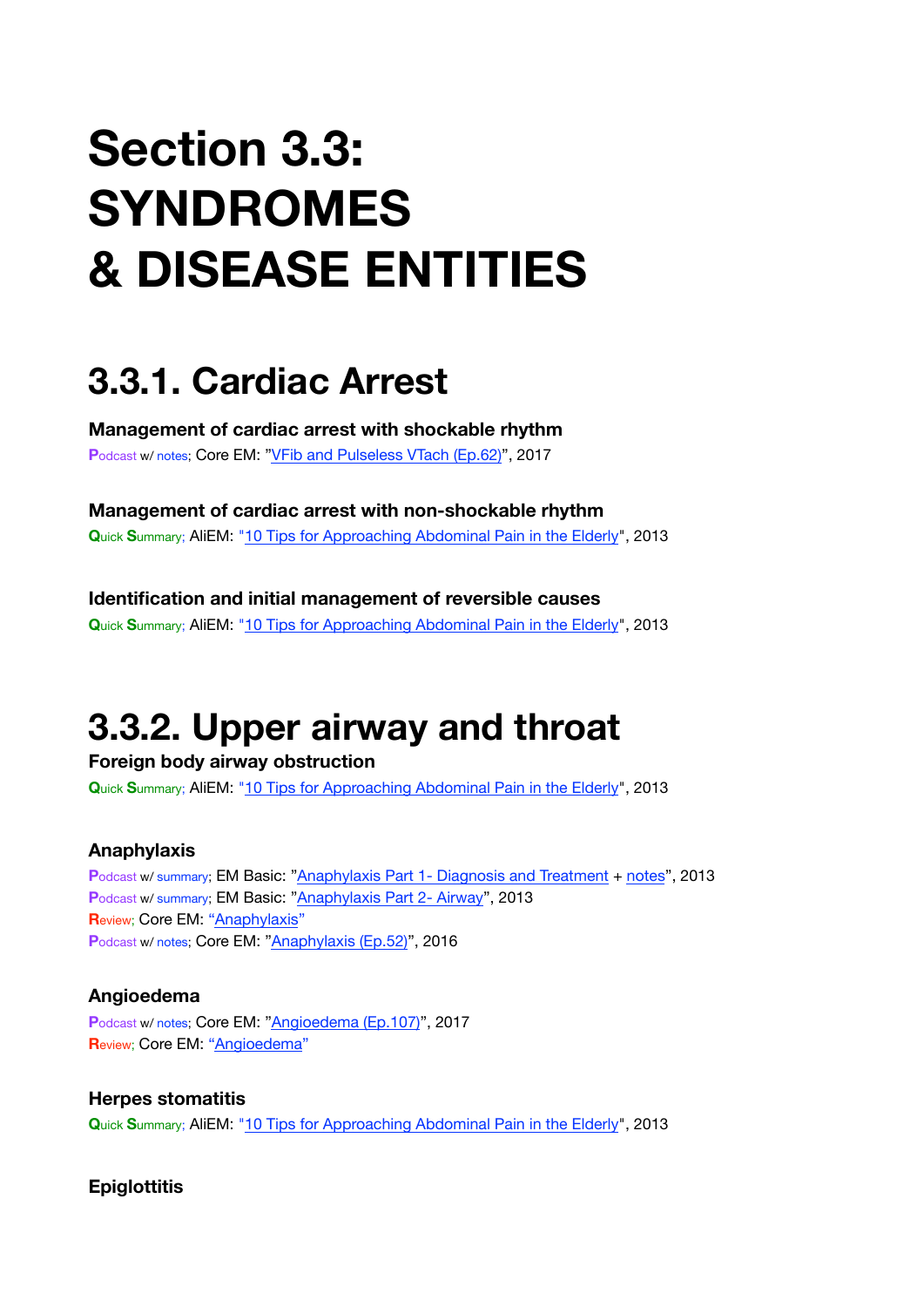**Review; Core EM: ["Epiglottitis](https://coreem.net/core/epiglottitis/)"** 

#### **Pharyngitis and laryngitis**

**Q**uick **S**ummary; AliEM: ["10 Tips for Approaching Abdominal Pain in the Elderly](https://www.aliem.com/2013/10/ten-tips-for-approaching-abdominal-pain-in-the-elderly/)", 2013

#### **Tonsillitis Q**uick **S**ummary; AliEM: ["10 Tips for Approaching Abdominal Pain in the Elderly](https://www.aliem.com/2013/10/ten-tips-for-approaching-abdominal-pain-in-the-elderly/)", 2013

**Croup and pseudo-croup** Podcast w/ summary; EM Basic: ["Croup by Stewart Harsant and Taylor Fischer, PA-Cs"](http://embasic.org/croup/), 2017

**Tracheitis Q**uick **S**ummary; AliEM: ["10 Tips for Approaching Abdominal Pain in the Elderly](https://www.aliem.com/2013/10/ten-tips-for-approaching-abdominal-pain-in-the-elderly/)", 2013

#### **Thermal damage to the upper airway**

**Q**uick **S**ummary; AliEM: ["10 Tips for Approaching Abdominal Pain in the Elderly](https://www.aliem.com/2013/10/ten-tips-for-approaching-abdominal-pain-in-the-elderly/)", 2013

#### **Quinsy, in particular retropharyngeal abscess, peritonsillar abscess, Ludwig's**

**angina**

**R**eview; Core EM: ["Peritonsillar Abscess](https://coreem.net/core/peritonsillar-abscess/)"

### <span id="page-10-0"></span>**3.3.3. Lung**

### **Asthma, in particular status asthmaticus** Podcast w/ notes; Core EM: ["Asthma and COPD \(Ep.17\)"](https://coreem.net/podcast/episode-17-0-asthma-and-copd/), 2015 Podcast w/ notes; Core EM: ["Ventilation in the Intubated Asthmatic \(Ep.42\)](https://coreem.net/podcast/episode-42-0/)", 2017 **Review; Core EM: ["Basic Asthma Management](https://coreem.net/core/basic-asthma-management/)" R**eview; Core EM: ["Life-Threatening Asthma](https://coreem.net/core/life-threatening-asthma/)"

#### **Bronchitis**

**Q**uick **S**ummary; AliEM: ["10 Tips for Approaching Abdominal Pain in the Elderly](https://www.aliem.com/2013/10/ten-tips-for-approaching-abdominal-pain-in-the-elderly/)", 2013

#### **Bronchiolitis**

**Q**uick **S**ummary; AliEM: ["10 Tips for Approaching Abdominal Pain in the Elderly](https://www.aliem.com/2013/10/ten-tips-for-approaching-abdominal-pain-in-the-elderly/)", 2013

#### **Chronic Obstructive Pulmonary Disease (COPD) exacerbation**

**P**odcast w/ summary; EM Basic: ["COPD/Shortness of breath](http://embasic.org/copdshortness-of-breath/)", 2011 **P**odcast w/ summary; EM Basic: ["Oxygen in COPD- followup](http://embasic.org/oxygen-in-copd-followup/)", 2011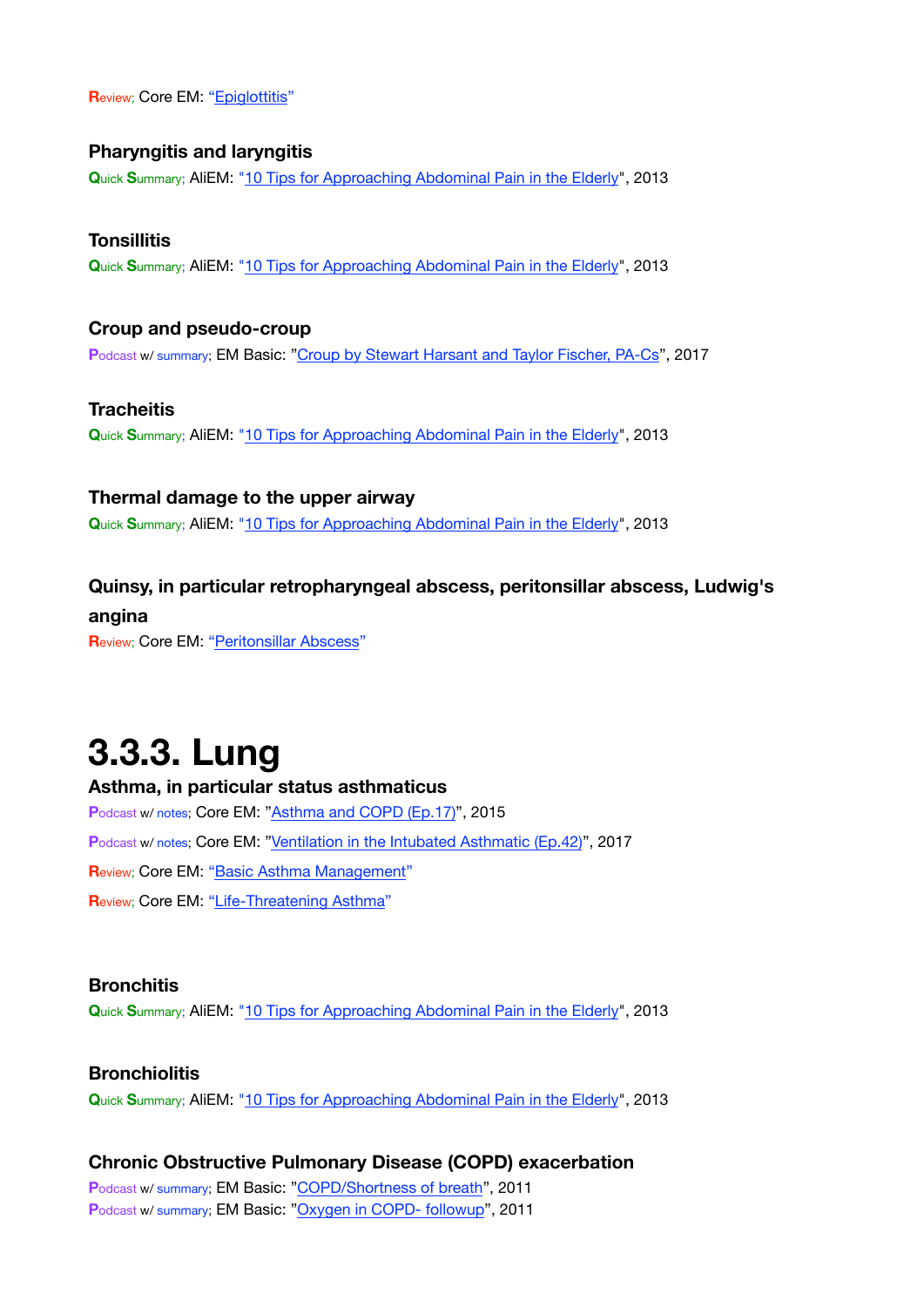**P**odcast w/ notes; Core EM: ["Antibiotics in COPD Exacerbations \(Ep.69\)](https://coreem.net/podcast/episode-69-0/)", 2016 Podcast w/ notes; Core EM: ["Asthma and COPD \(Ep.17\)"](https://coreem.net/podcast/episode-17-0-asthma-and-copd/), 2015 **R**eview; Core EM: ["Supplemental O2 in COPD Exacerbation](https://coreem.net/core/supplemental-o2-in-copd/)"

#### **Carbon dioxide retention**

**Q**uick **S**ummary; AliEM: ["10 Tips for Approaching Abdominal Pain in the Elderly](https://www.aliem.com/2013/10/ten-tips-for-approaching-abdominal-pain-in-the-elderly/)", 2013

#### **Pneumonia**

**Q**uick **S**ummary; AliEM: ["10 Tips for Approaching Abdominal Pain in the Elderly](https://www.aliem.com/2013/10/ten-tips-for-approaching-abdominal-pain-in-the-elderly/)", 2013

#### **Empyema**

**Q**uick **S**ummary; AliEM: ["10 Tips for Approaching Abdominal Pain in the Elderly](https://www.aliem.com/2013/10/ten-tips-for-approaching-abdominal-pain-in-the-elderly/)", 2013

#### **Pulmonary Edema**

**Q**uick **S**ummary; AliEM: ["10 Tips for Approaching Abdominal Pain in the Elderly](https://www.aliem.com/2013/10/ten-tips-for-approaching-abdominal-pain-in-the-elderly/)", 2013

#### **Pneumothorax, in particular tension pneumothorax**

**Q**uick **S**ummary; AliEM: ["10 Tips for Approaching Abdominal Pain in the Elderly](https://www.aliem.com/2013/10/ten-tips-for-approaching-abdominal-pain-in-the-elderly/)", 2013

#### **Hemothorax**

**R**eview; Core EM: ["Traumatic Hemothorax](https://coreem.net/core/traumatic-hemothorax/)"

#### **Pulmonary contusion Q**uick **S**ummary; AliEM: ["10 Tips for Approaching Abdominal Pain in the Elderly](https://www.aliem.com/2013/10/ten-tips-for-approaching-abdominal-pain-in-the-elderly/)", 2013

**Lung abscess Q**uick **S**ummary; AliEM: ["10 Tips for Approaching Abdominal Pain in the Elderly](https://www.aliem.com/2013/10/ten-tips-for-approaching-abdominal-pain-in-the-elderly/)", 2013

### **Pleural effusion Q**uick **S**ummary; AliEM: ["10 Tips for Approaching Abdominal Pain in the Elderly](https://www.aliem.com/2013/10/ten-tips-for-approaching-abdominal-pain-in-the-elderly/)", 2013

#### **Foreign body inhalation Q**uick **S**ummary; AliEM: ["10 Tips for Approaching Abdominal Pain in the Elderly](https://www.aliem.com/2013/10/ten-tips-for-approaching-abdominal-pain-in-the-elderly/)", 2013

### **Pneumomediastinum**

**Q**uick **S**ummary; AliEM: ["10 Tips for Approaching Abdominal Pain in the Elderly](https://www.aliem.com/2013/10/ten-tips-for-approaching-abdominal-pain-in-the-elderly/)", 2013

#### **ARDS**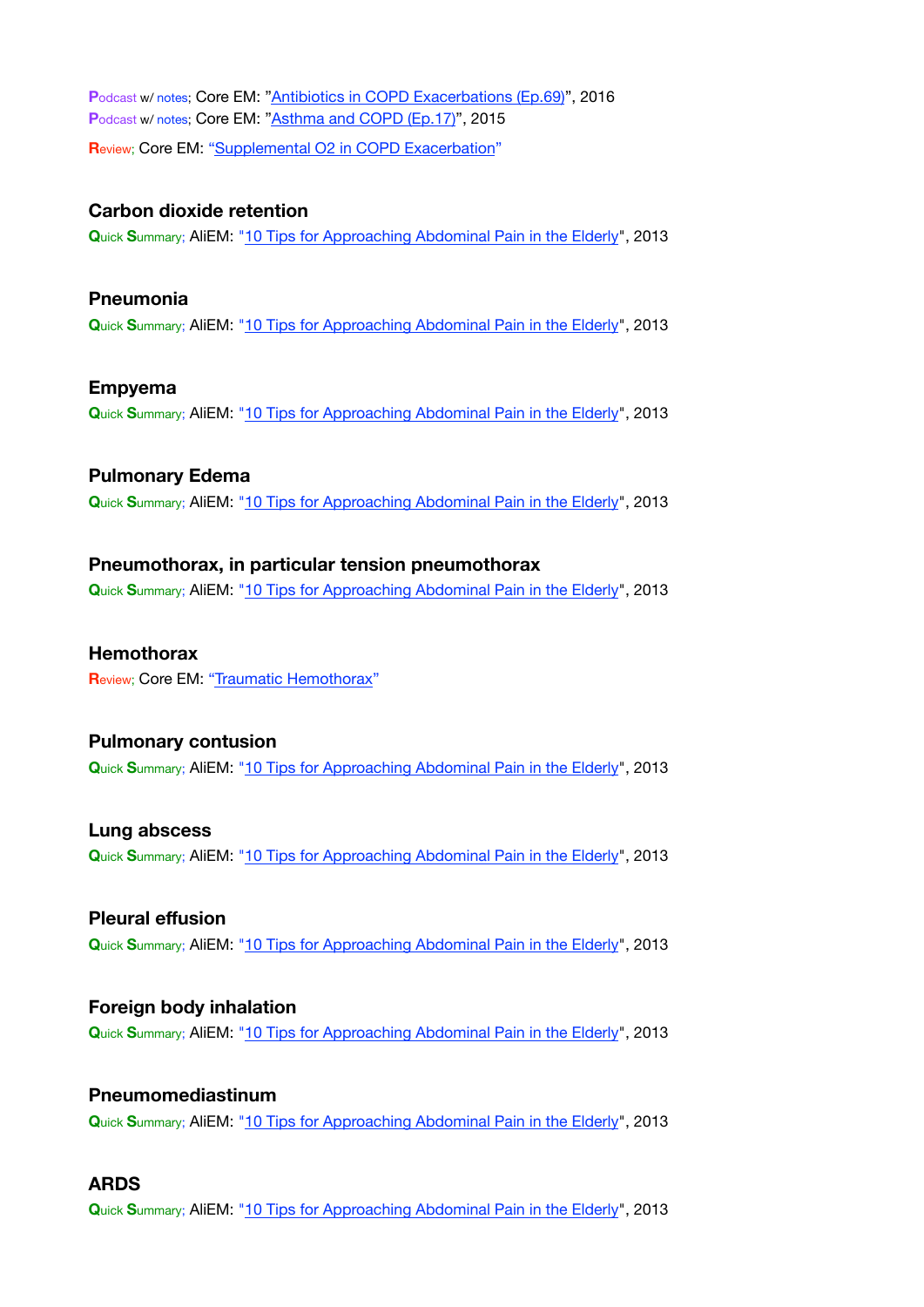#### **Pulmonary fibrosis**

**Q**uick **S**ummary; AliEM: ["10 Tips for Approaching Abdominal Pain in the Elderly](https://www.aliem.com/2013/10/ten-tips-for-approaching-abdominal-pain-in-the-elderly/)", 2013

#### **Lung contusion**

**Q**uick **S**ummary; AliEM: ["10 Tips for Approaching Abdominal Pain in the Elderly](https://www.aliem.com/2013/10/ten-tips-for-approaching-abdominal-pain-in-the-elderly/)", 2013

### <span id="page-12-0"></span>**3.3.4. Heart**

#### **Pericarditis**

**P**odcast w/ notes; Core EM: ["Pericarditis \(Ep.65\)](https://coreem.net/podcast/episode-65-0-pericarditis/)", 2017 **R**eview; Core EM: ["Pericarditis review"](https://coreem.net/core/pericarditis/)

#### **Myocarditis**

**Q**uick **S**ummary; AliEM: ["10 Tips for Approaching Abdominal Pain in the Elderly](https://www.aliem.com/2013/10/ten-tips-for-approaching-abdominal-pain-in-the-elderly/)", 2013

### **Cardiac tamponade**

**Q**uick **S**ummary; AliEM: ["10 Tips for Approaching Abdominal Pain in the Elderly](https://www.aliem.com/2013/10/ten-tips-for-approaching-abdominal-pain-in-the-elderly/)", 2013

#### **Heart Failure**

Podcast w/ notes; Core EM: ["Ac. Pulmonary Edema \(Ep.71\)](https://coreem.net/podcast/episode-71-0/)", 2017 **Review; Core EM: ["Acute Pulmonary Edema review](https://coreem.net/core/ape/)" Review; Core EM: ["Congestive Heart Failure review](https://coreem.net/core/congestive-heart-failure/)" R**eview; Core EM: ["Cardiogenic Shock review](https://coreem.net/core/cardiogenic-shock/)"

#### **Valvular pathology**

**Q**uick **S**ummary; AliEM: ["10 Tips for Approaching Abdominal Pain in the Elderly](https://www.aliem.com/2013/10/ten-tips-for-approaching-abdominal-pain-in-the-elderly/)", 2013

#### **Endocarditis**

**R**eview; Core EM: ["Infective Endocarditis review](https://coreem.net/core/infective-endocarditis/)",

#### **Acute Coronary Syndrome-STEMI**

Podcast w/ summary; EM Basic: ["MI and ACS](http://embasic.org/mi-and-acs/)", 2011 **R**eview; Core EM: ["ST Elevation Myocardial Infarction in LBBB](https://coreem.net/core/stemi-lbbb/)"

#### **Acute coronary syndrome-NSTEMI and unstable angina**

**Q**uick **S**ummary; AliEM: ["10 Tips for Approaching Abdominal Pain in the Elderly](https://www.aliem.com/2013/10/ten-tips-for-approaching-abdominal-pain-in-the-elderly/)", 2013

#### **Stable angina**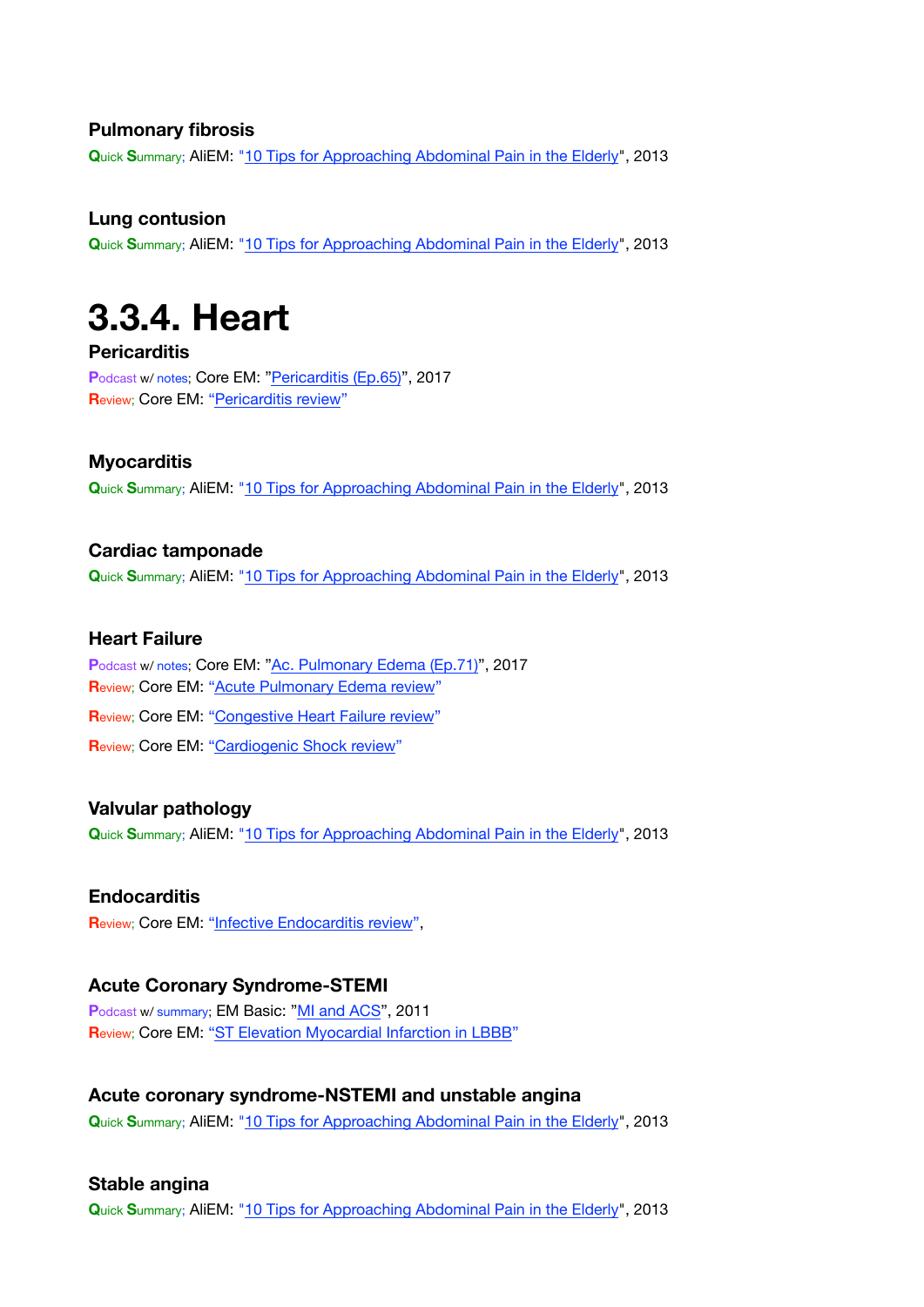Podcast w/ notes; Core EM: ["Simplified Approach to Tachydysrhythmias \(Ep.88\)](https://coreem.net/podcast/episode-88-0/)", 2017 **R**eview; Core EM: ["A Simplified Approach to Tachydysrhythmias review](https://coreem.net/core/a-simplified-approach-to-tachydysrhythmias/)"

#### **Sinus Tachycardia**

**Q**uick **S**ummary; AliEM: ["10 Tips for Approaching Abdominal Pain in the Elderly](https://www.aliem.com/2013/10/ten-tips-for-approaching-abdominal-pain-in-the-elderly/)", 2013

#### **Atrial fibrillation and flutter**

Podcast w/ notes; Core EM: ["Cardioversion in Recent Onset AF \(Ep.98\)](https://coreem.net/podcast/episode-98-0/)", 2017 **Review; Core EM: ["Recent-Onset Atrial Fibrillation review](https://coreem.net/core/recent-onset-atrial-fibrillation/)"** Podcast w/ notes; Core EM: ["Rate Control in Atrial Fibrillation \(Ep.64\)](https://coreem.net/podcast/episode-64-0/)", 2017

#### **Ectopic atrial tachycardia**

**Q**uick **S**ummary; AliEM: ["10 Tips for Approaching Abdominal Pain in the Elderly](https://www.aliem.com/2013/10/ten-tips-for-approaching-abdominal-pain-in-the-elderly/)", 2013

#### **AVNRT and AVRT**

**P**odcast w/ notes; Core EM: ["AVNRT \(Ep.20\)](https://coreem.net/podcast/episode-20-0-avnrt/)", 2015 **R**eview; Core EM: ["Atrioventricular Nodal Reentrant Tachycardia \(AVNRT\) review](https://coreem.net/core/avnrt/)" Podcast w/ notes; Core EM: ["Valsalva Maneuver in SVT \(Ep.102\)](https://coreem.net/podcast/episode-102-0/)", 2017

#### **Ventricular tachycardia**

**R**eview; Core EM: ["Ventricular Tachycardia review](https://coreem.net/core/ventricular-tachycardia/)"

#### **Torsades de pointes**

**Q**uick **S**ummary; AliEM: ["10 Tips for Approaching Abdominal Pain in the Elderly](https://www.aliem.com/2013/10/ten-tips-for-approaching-abdominal-pain-in-the-elderly/)", 2013

#### **Atrial fibrillation in the Wolff-Parkinson-White syndrome**

**Q**uick **S**ummary; AliEM: ["10 Tips for Approaching Abdominal Pain in the Elderly](https://www.aliem.com/2013/10/ten-tips-for-approaching-abdominal-pain-in-the-elderly/)", 2013

#### **Brugada syndrome Q**uick **S**ummary; AliEM: ["10 Tips for Approaching Abdominal Pain in the Elderly](https://www.aliem.com/2013/10/ten-tips-for-approaching-abdominal-pain-in-the-elderly/)", 2013

**Long QT syndrome Q**uick **S**ummary; AliEM: ["10 Tips for Approaching Abdominal Pain in the Elderly](https://www.aliem.com/2013/10/ten-tips-for-approaching-abdominal-pain-in-the-elderly/)", 2013

**Sick sinus syndrome Q**uick **S**ummary; AliEM: ["10 Tips for Approaching Abdominal Pain in the Elderly](https://www.aliem.com/2013/10/ten-tips-for-approaching-abdominal-pain-in-the-elderly/)", 2013

#### **Sinus bradycardia**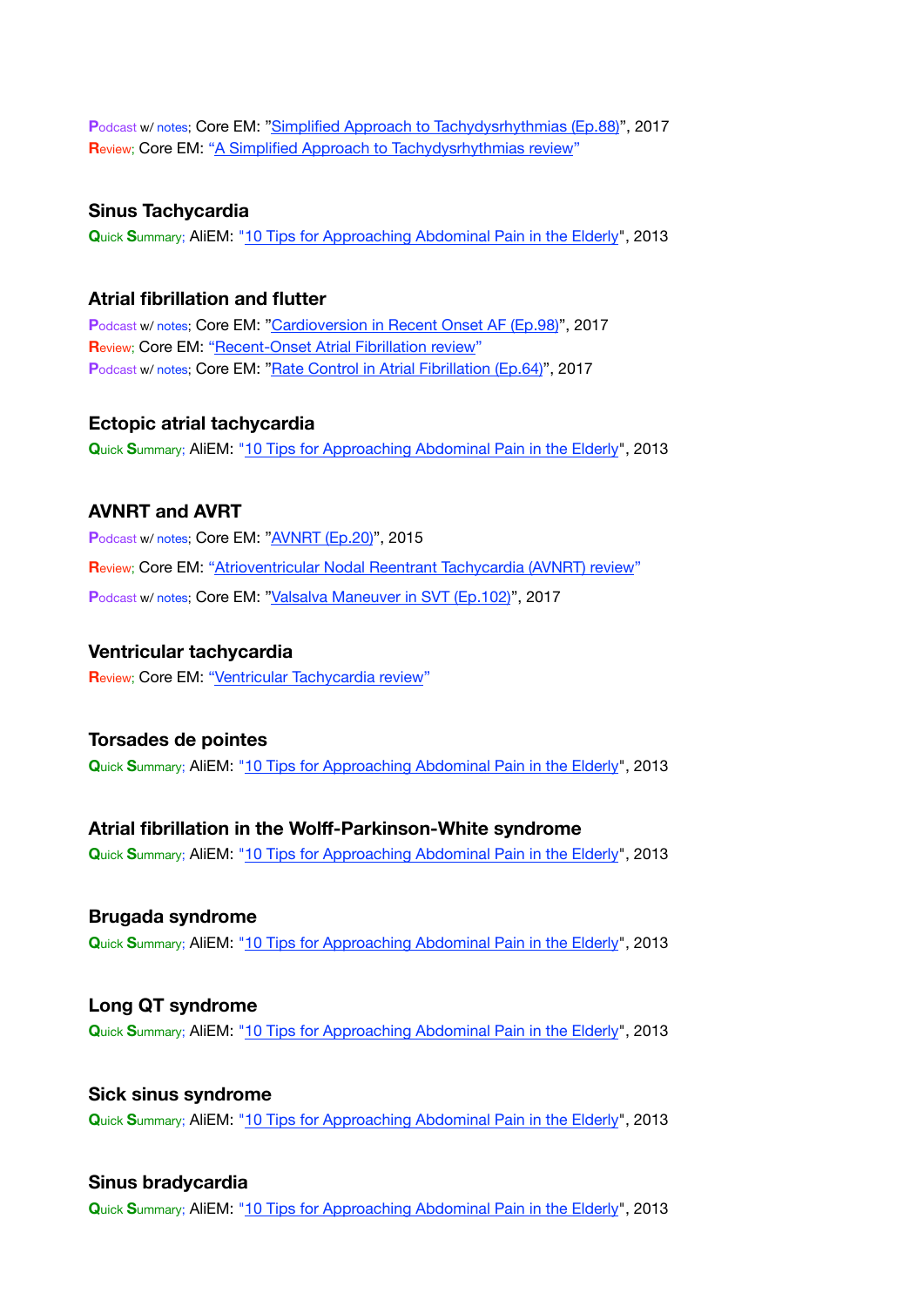#### **AV block**

**Q**uick **S**ummary; AliEM: ["10 Tips for Approaching Abdominal Pain in the Elderly](https://www.aliem.com/2013/10/ten-tips-for-approaching-abdominal-pain-in-the-elderly/)", 2013

**Junctional rhythm Q**uick **S**ummary; AliEM: ["10 Tips for Approaching Abdominal Pain in the Elderly](https://www.aliem.com/2013/10/ten-tips-for-approaching-abdominal-pain-in-the-elderly/)", 2013

### <span id="page-14-0"></span>**3.3.5. Circulation and Vascular**

**Hypovolemic shock Cardiogenic shock Obstructive shock Distributive shock**

**P**odcast w/ notes; Core EM: ["Fluid Responsiveness + Resuscitation \(Ep.75\)](https://coreem.net/podcast/episode-75-0/)", 2017 **R**eview; Core EM: ["Fluid Resuscitation review](https://coreem.net/core/fluid-resuscitation/)"

**Reflex syncope Orthostatic syncope Cardiovascular syncope Hypertensive emergencies, including hypertensive crisis, hypertensive encephalopathy P**odcast w/ summary; EM Basic: ["Asymptomatic Hypertension](http://embasic.org/asymptomatic-hypertension/) + [notes](http://embasic.org/pe-part-2-show-notes-posted/)", 2014

**Arterial insufficiency Arterial embolization Aortic dissection R**eview; Core EM: ["Aortic Dissection review](https://coreem.net/core/aortic-dissection/)" Podcast w/ summary; EM Basic: ["Aortic Dissection](http://embasic.org/aortic-dissection/)", 2015

**Carotid artery dissection Vasculitis, in particular giant cell arteritis Ruptured / symptomatic aortic aneurysm,** in particular **abdominal (AAA) R**eview; Core EM: ["Abdominal Aortic Aneurysm review](https://coreem.net/core/abdominal-aortic-aneurysm/)"

**Deep vein thrombosis R**eview; Core EM: ["Deep Venous Thrombosis \(DVT\) review](https://coreem.net/core/deep-venous-thrombosis-dvt/)"

**Pulmonary embolism** Podcast w/ summary; EM Basic: ["PE part 1](http://embasic.org/pe-part-1/) + [notes](http://embasic.org/pe-part-1-show-notes-posted/)", 2014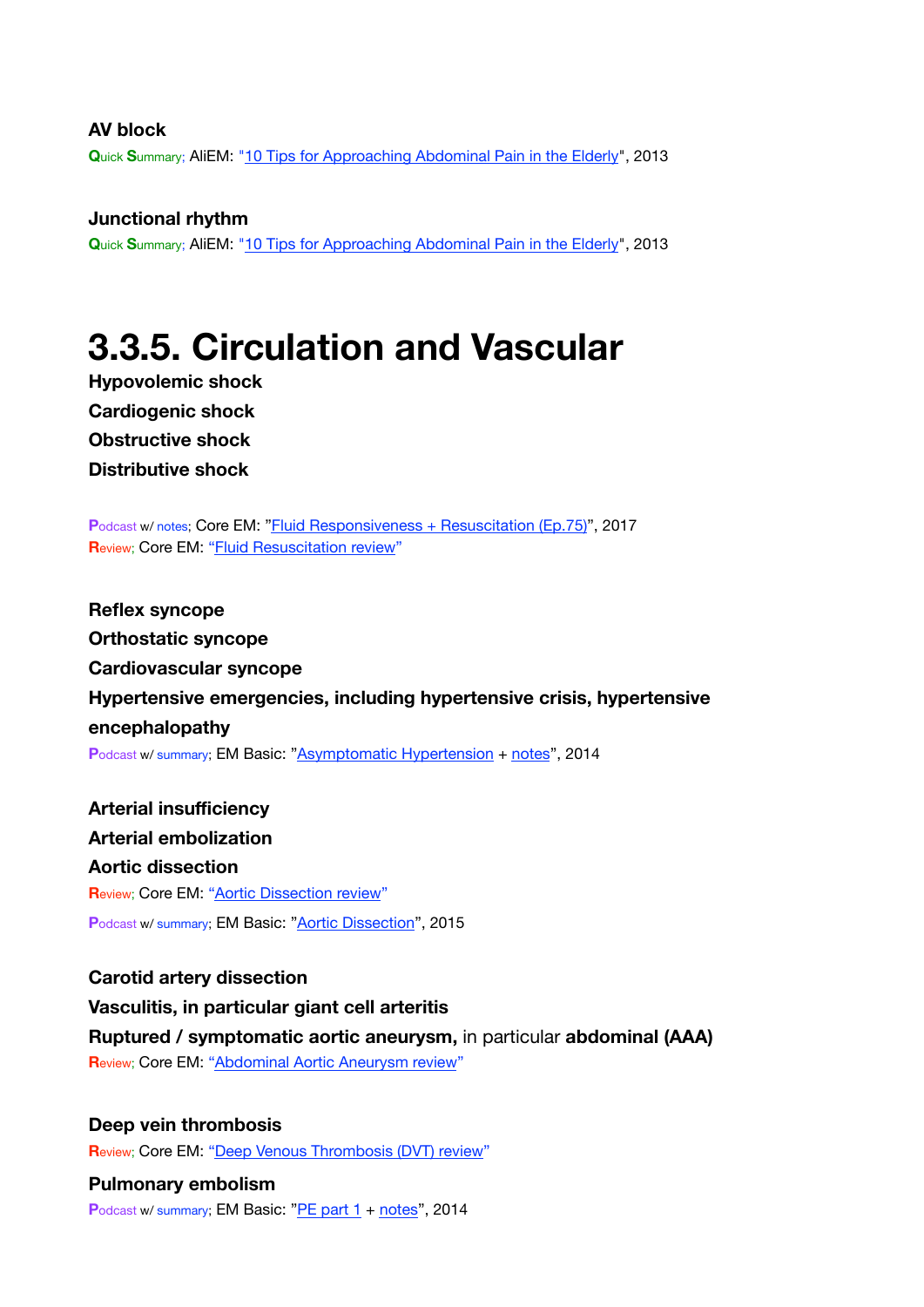**P**odcast w/ summary; EM Basic: ["PE Part 2- Risk stratification and treatment](http://embasic.org/pe-part-2-risk-stratification-and-treatment/) + [notes](http://embasic.org/pe-part-2-show-notes-posted/)", 2014 **R**eview; Core EM: ["Hemodynamically Unstable Pulmonary Embolism](https://coreem.net/core/hd-unstable-pe/)"

#### **Thrombophlebitis**

**R**eview; Core EM: ["Superficial Venous Thrombosis \(SVT\) review](https://coreem.net/core/superficial-venous-thrombosis/)",

**Superior vena cava syndrome**

## <span id="page-15-0"></span>**3.3.6. Brain**

**Stroke P**odcast w/ summary; EM Basic: ["Stroke and Transient Ischemic Attack \(TIA\)](http://embasic.org/stroke-and-transient-ischemic-attack-tia/)", 2011

**Transient ischemic attack Osmotic demyelinisation syndrome Intracranial hemorrhage Cerebral sinus thrombosis Migraine Cluster headache Tension headache Meningitis** Podcast w/ notes; Core EM: ["Meningitis \(Ep.93\)](https://coreem.net/podcast/episode-93-0/)", 2017

**Encephalitis Brain metastases Brain abscess Raised intracranial pressure** Podcast w/ notes; Core EM: ["Idiopathic Intracranial Hypertension \(Ep.127\)](https://coreem.net/podcast/episode-127-0/)", 2018

**Febrile seizure in children** Podcast w/ summary ; EM Basic: "[Febrile Seizures](http://embasic.org/febrile-seizures/)", 2014

**Partial complex seizure Status epilepticus** Podcast w/ notes; Core EM: ["ED Management of Seizures \(Ep.82\)"](https://coreem.net/podcast/episode-82-0/), 2017

#### **Pseudoseizure**

#### **Complication of CNS devices**

#### **Subarachnoid haemorrhage**

#### **Intracerebral hematoma (ICH)**

Podcast w/ notes; Core EM: ["Platelet Transfusion in Intracerebral Hemorrhage \(Ep.55\)"](https://coreem.net/podcast/episode-55-0/), 2016 **P**odcast w/ notes; Core EM: ["Delayed ICH in Head Trauma Patients on Blood Thinners \(Ep.43\)](https://coreem.net/podcast/episode-43-0-delayed-ich/)", 2016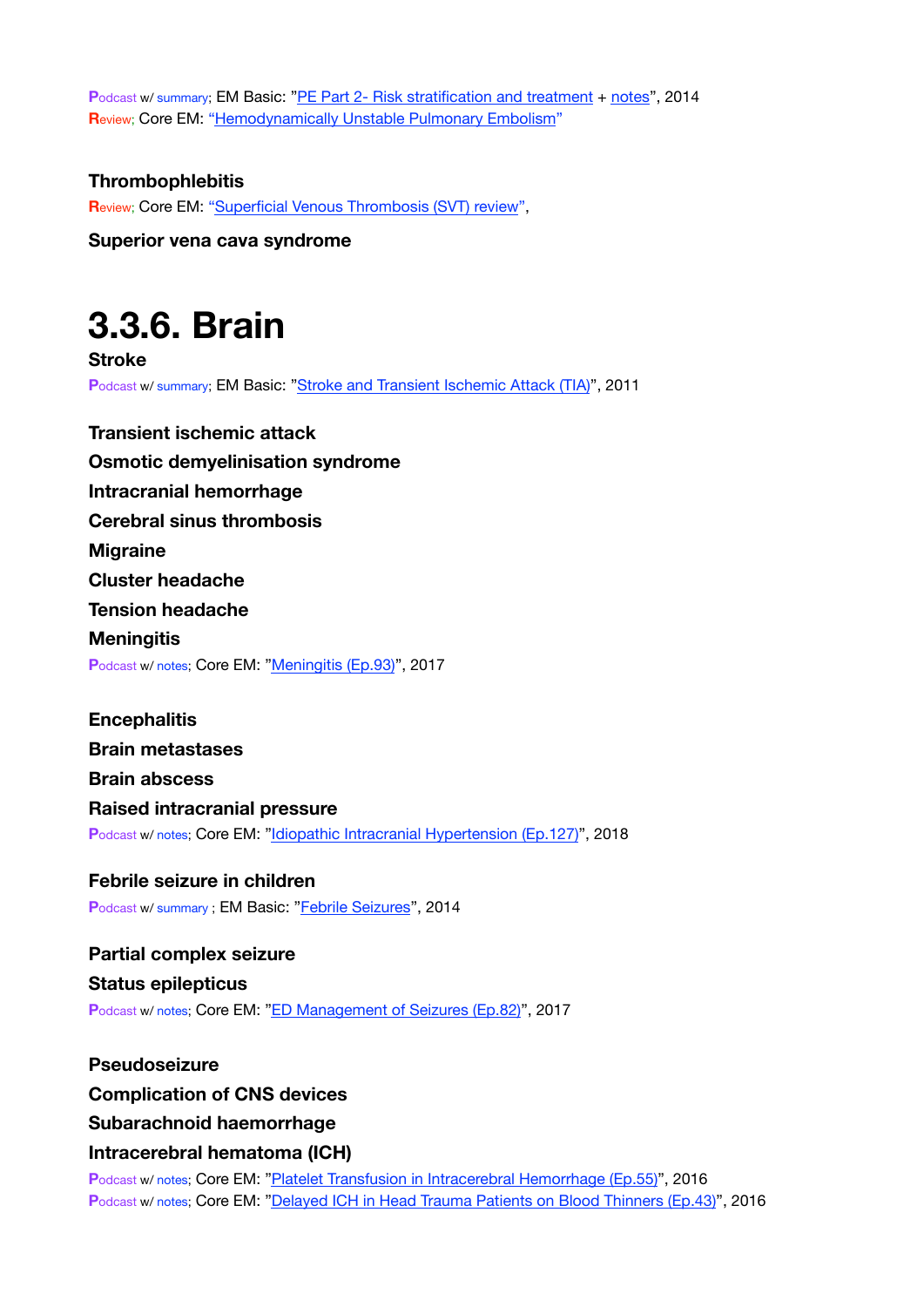### **Epidural and subdural hematoma**

#### **traumatic ICH and traumatic SAH**

Podcast w/ notes; Core EM: ["Traumatic ICH Management \(Ep.84\)"](https://coreem.net/podcast/episode-84-0/), 2017

### **Dementia**

Podcast w/ notes; Core EM: ["Dementia, Delirium \(Ep.29\)](https://coreem.net/podcast/episode-29-0/)", 2016

### **Hydrocephalus**

### **Commotio cerebri, traumatic brain injury**

**J Article**; Ann EM; "Management of Minor Head Injury in Patients Receiving Oral Anticoagulant [Therapy: A Prospective Study of a 24-Hour Observation Protocol](http://www.sciencedirect.com/science/article/pii/S0196064411018877?_rdoc=1&_fmt=high&_origin=gateway&_docanchor=&md5=b8429449ccfc9c30159a5f9aeaa92ffb)", 2012

# <span id="page-16-0"></span>**3.3.7. Spinal cord and peripheral nervous system**

**Myelopathy, spinal cord compression/injury/syndromes Spinal epidural abscess Cauda equina syndrome Radiculopathy, in particular cervical and lumbar Mononeuropathy Polyneuropathy, in particular Guillain Barré Syndrome Myasthenia gravis and myasthenic crisis Trigeminal neuralgia**

### <span id="page-16-1"></span>**3.3.8. Eye**

Podcast w/ summary; EM Basic: ["Eye Complaints](http://embasic.org/eye-complaints/) + [notes](http://embasic.org/eye-complaints-show-notes-and-links/)", 2013

**Conjunctivitis Dacrocystitis Endophthalmitis Uveitis Keratitis Review; Core EM: ["Herpes Keratitis](https://coreem.net/core/herpes-keratitis/)"** 

**Orbital and periorbital cellulitis Scleritis and episcleritis Vitreous hemorrhage Acute glaucoma**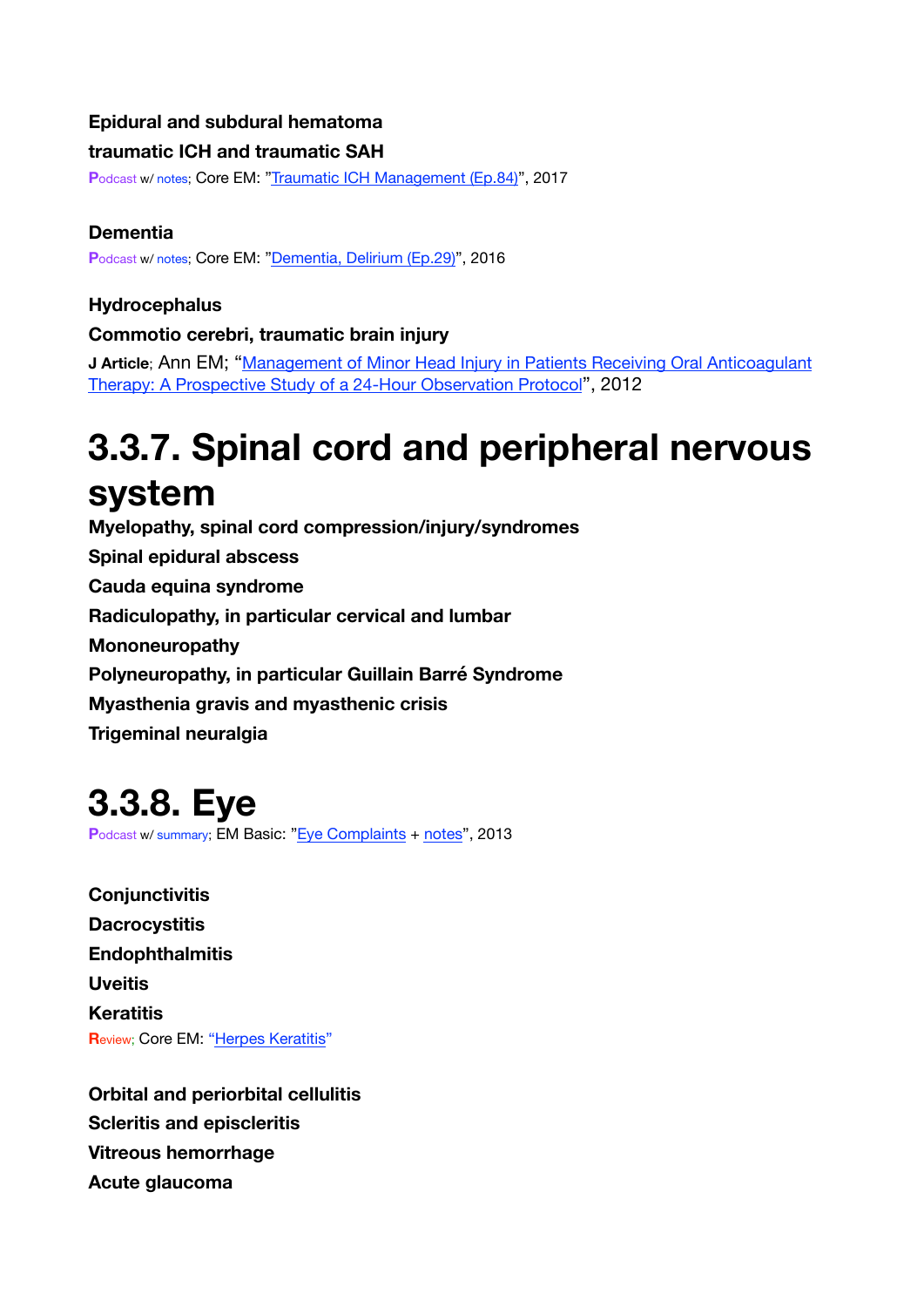**Optic neuritis Herpes zoster ophthalmicus Foreign Body Retinal artery and vein occlusion Corneal abrasions Retinal injury Blow out fracture Perforating injuries of the globe R**eview; Core EM: ["Traumatic Ocular Injuries](https://coreem.net/core/traumatic-ocular-injuries/)"

### <span id="page-17-0"></span>**3.3.9. Ear and Nose**

**Otitis media et external R**eview; Core EM: ["Acute Otitis Media"](https://coreem.net/core/acute-otitis-media/)

#### **Sinusitis**

Podcast w/ notes; Core EM: ["Acute Rhinosinusitis \(Ep.90\)](https://coreem.net/podcast/episode-90-0/)", 2017 **R**eview; Core EM: ["Acute Rhinosinusitis](https://coreem.net/core/acute-rhinosinusitis/)"

**Vestibular neuritis Benign paroxysmal positional vertigo Menière's disease Foreign body Mastoiditis Eardrum perforation Auricular hematoma Nasal septal hematoma**

### <span id="page-17-1"></span>**3.3.10. Gastrointestinal**

**Upper gastrointestinal bleeding,** including **bleeding oesophageal varices** Podcast w/ notes; Core EM: ["Upper GI Bleeding \(Ep.72\)](https://coreem.net/podcast/episode-72-0/)", 2017

**Lower gastrointestinal bleeding Gastro-esophageal reflux disease Esophageal rupture** Podcast w/ notes; Core EM: ["Boerhaave Syndrome \(Ep.66\)](https://coreem.net/podcast/episode-66-0/)", 2016

**Esophageal spasm Peptic ulcers, in particular perforated ulcer**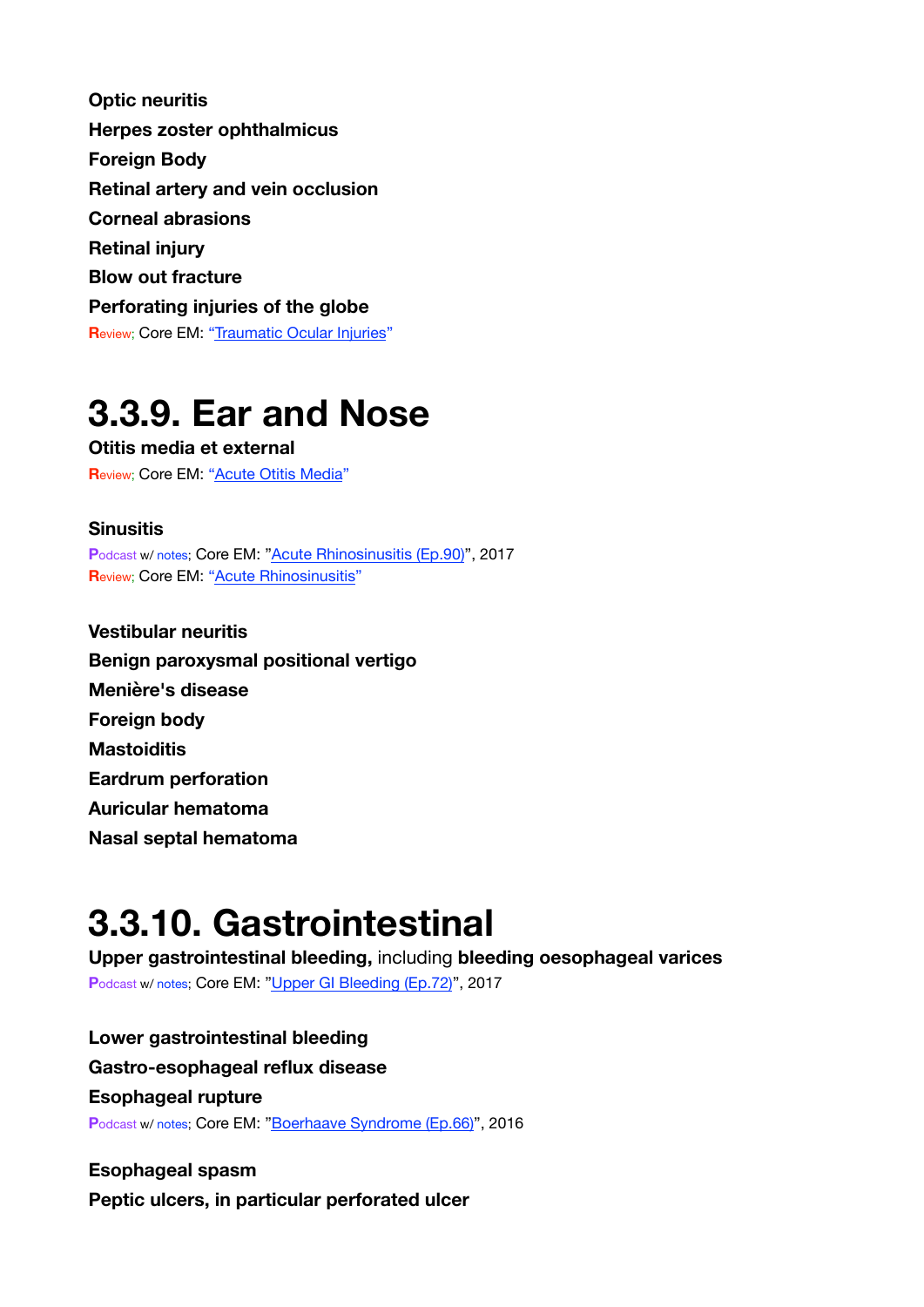#### **Inflammatory bowel disease**

**Gastritis**

Podcast w/ notes; Core EM: [" Gastroesophogeal Reflux \(GERD\) \(Ep.74\)](https://coreem.net/podcast/episode-74-0/)", 2017

**Gastroenteritis Intestinal Ischemia including mesenteric ischemia and ischemic colitis Appendicitis Diverticulitis including perforation Small bowel obstruction (SBO) P**odcast w/ notes; Core EM: ["Small bowel obstruction \(SBO; Ep.23\)](https://coreem.net/podcast/episode-23-0-sbo/)", 2015 **R**eview; Core EM: ["Small Bowel Obstruction](https://coreem.net/core/small-bowel-obstruction/)"

**Large bowel obstruction Volvulus Intussusception Fecal impaction Viscus perforation Hernias, in particular incarcerated hernias Internal hernia after gastric bypass Hiatus hernia Foreign Body** Podcast w/ notes; Core EM: ["Button battery ingestion \(Ep.116\)"](https://coreem.net/podcast/episode-116-0/), 2017 Podcast w/ notes; Core EM: ["Esophageal Food Impaction + Peds Appy \(Ep.21\)"](https://coreem.net/podcast/podcast-21-0/), 2015 **Anorectal problems Anal fissure** 

**Hemorrhoids including thrombosed external hemorrhoids Perianal abcess Pilonidal abscess Pyloric stenosis Hirschsprung's disease Meckel's diverticulum Peritonitis**

### <span id="page-18-0"></span>**3.3.11. Hepatobiliary and pancreas**

**Hepatitis including fulminant hepatic failure Cirrhosis Ascites**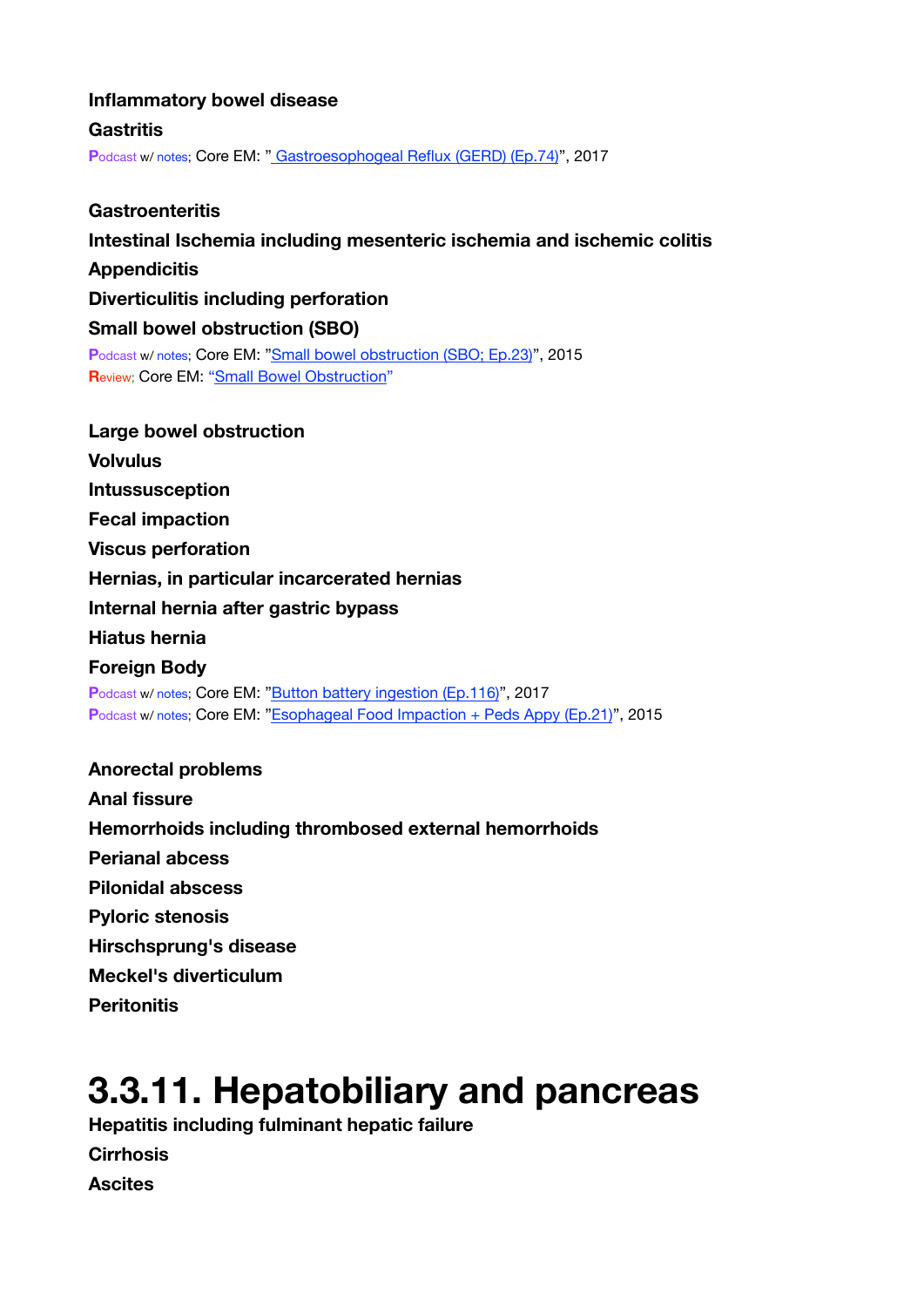#### **Spontaneous bacterial peritonitis**

#### **Hepatic encephalopathy**

**P**odcast w/ notes; Core EM: ["Hepatic Encephalopathy \(Ep.24\)](https://coreem.net/podcast/episode-24-0-hepatic-encephalopathy/)", 2015

#### **Biliary colic**

#### **Cholecystitis**

Podcast w/ notes; Core EM: ["Ac. Cholecystitis \(Ep.117\)](https://coreem.net/podcast/episode-117-0/)", 2017 **R**eview; Core EM: ["Cholangitis](https://coreem.net/core/cholangitis/)"

#### **Cholangitis**

Podcast w/ notes; Core EM: ["Cholangitis \(Ep.118\)](https://coreem.net/podcast/episode-118-0/)", 2017 **R**eview; Core EM: ["Acute Cholecystitis](https://coreem.net/core/acute-cholecystitis/)"

#### **Pancreatitis**

**P**odcast w/ notes; Core EM: ["Pancreatitis \(Ep.121\)"](https://coreem.net/podcast/episode-121-0/), 2017

### <span id="page-19-0"></span>**3.3.12. Urogenital**

Podcast w/ notes; Core EM: ["Renal + GU Emergencies \(Ep.109\)](https://coreem.net/podcast/episode-109-0/)", 2017

**Cystitis** 

#### **Pyelonephritis**

#### **Nephrolithiasis including septic stone (terminology?)**

Podcast w/ notes; Core EM: ["Analgesia in Renal Colic \(Ep.51\)](https://coreem.net/podcast/episode-51-0/)". 2016 **Review: Core EM: ["Ureteral Colic](https://coreem.net/core/ureteral-colic/)"** 

#### **Urinary retention**

**Hydronephrosis** 

#### **Renal failure/kidney injury, acute and subacute**

**Nephrotic syndrome** 

#### **Ovarian torsion**

Podcast w/ notes; Core EM: ["Ovarian Pathology \(Ep.37\)](https://coreem.net/podcast/episode-37-0-ovarian-pathology/)", 2016 **Review; Core EM: ["Ovarian Torsion](https://coreem.net/core/ovarian-torsion/)"** 

### **Ovarian cyst rupture**

**Testicular torsion R**eview; Core EM: ["Testicular Torsion](https://coreem.net/core/testicular-torsion/)"

**Epididymitis Orchitis Torsion of Morgagni's hydatid Testicular hematoma Scrotal hydrocele Priapism**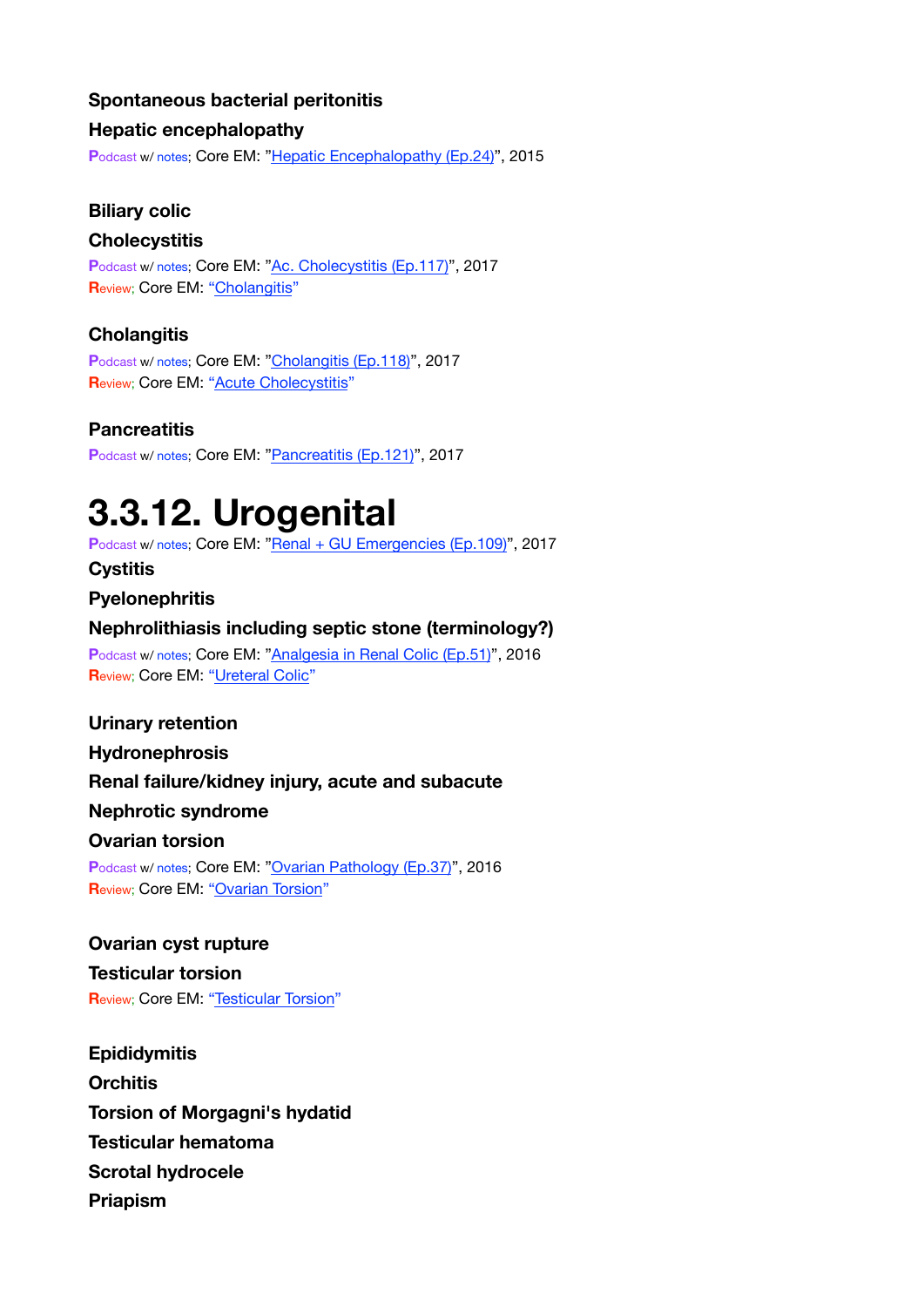**P**odcast w/ notes; Core EM: ["Priapism \(Ep.103\)](https://coreem.net/podcast/episode-103-0/)", 2017 **R**eview; Core EM: ["Priapism](https://coreem.net/core/priapism/)"

#### **Paraphimosis**

**Pelvic inflammatory disease,** including **metritis** and **salpingitis** and other **STDs**  Podcast w/ notes; Core EM: ["Sexually Transmitted Infections \(Ep.38\)"](https://coreem.net/podcast/episode-38-0-sexually-transmitted-infections/), 2016

**Vulvovaginitis Bartholin gland abscess Prostatitis Balanitis Bladder rupture Urethral rupture**

### <span id="page-20-0"></span>**3.3.13. Obstetrics**

**Extrauterine pregnancy R**eview; Core EM: ["Ectopic Pregnancy"](https://coreem.net/core/ectopic-pregnancy/)

**HELLP syndrome Pre-eclampsia and eclampsia** Podcast w/ notes; Core EM: ["Preeclampsia + Eclampsia \(Ep.113\)](https://coreem.net/podcast/episode-113-0/)", 2017 **R**eview; Core EM: ["Preeclampsia and Eclampsia](https://coreem.net/core/preeclampsia-and-eclampsia/)" **Spontaneous abortion Abruptio placentae Placenta previa Hyperemesis gravidarum Trauma in pregnancy**  Podcast w/ notes; Core EM: "**Trauma in Pregnancy (Ep.34)**", 2016 **Infections in pregnancy** 

**Review; Core EM: ["Infections in Pregnancy](https://coreem.net/core/infections-in-pregnancy/)"** 

### <span id="page-20-1"></span>**3.3.14. Musculoskeletal**

**Idiopathic inflammatory myopathies including polymyositis, dermatomyositis Polymyalgia rheumatica Lumbago Fractures**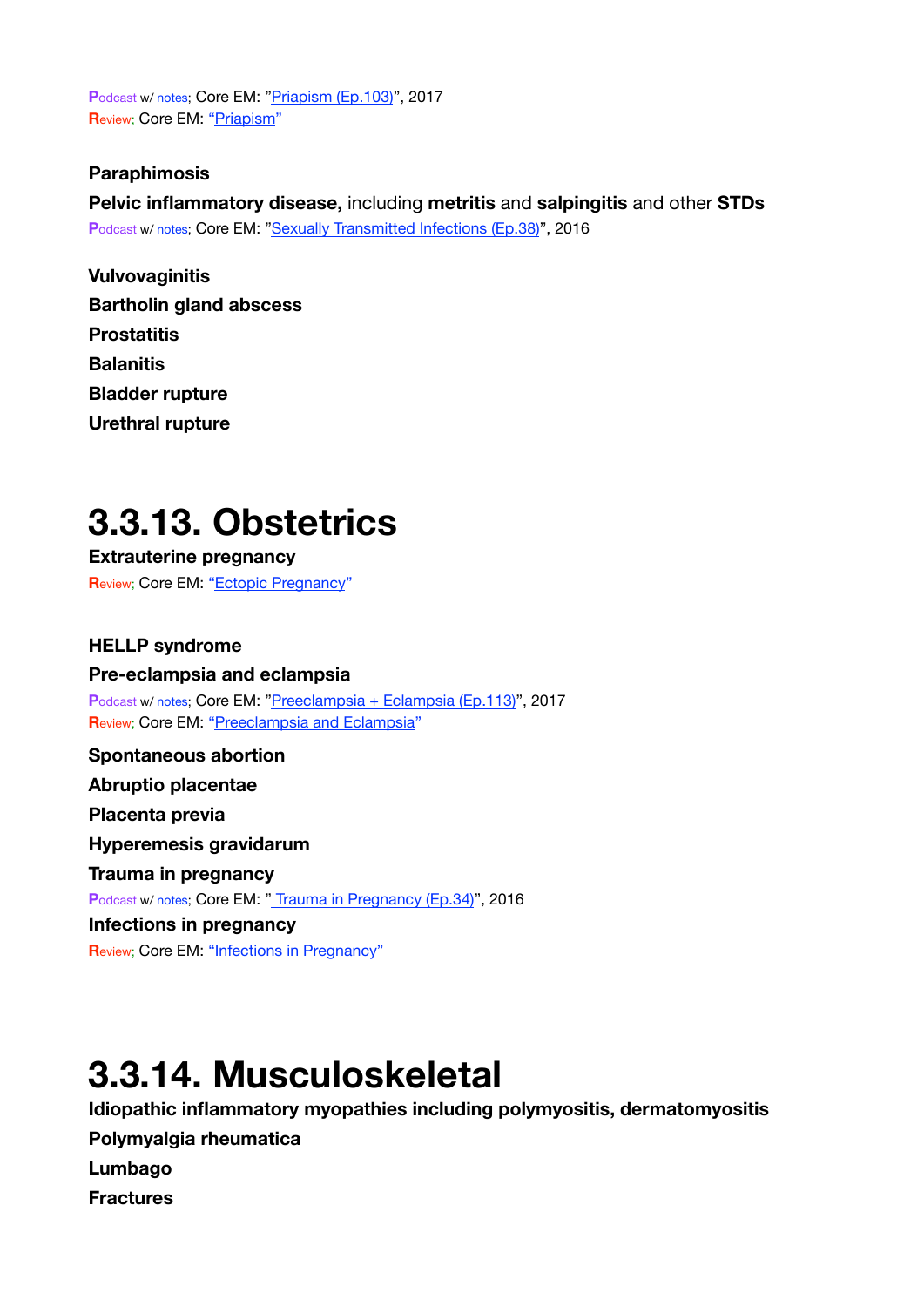- **R**eview; Core EM: ["Pelvic Vertical Shear Fractures](https://coreem.net/core/pelvic-vertical-shear-fractures/)"
- **R**eview; Core EM: ["Intertrochanteric Fractures](https://coreem.net/core/intertrochanteric-fractures/)"
- **R**eview; Core EM: ["Lisfranc Injuries](https://coreem.net/core/lisfranc-injuries/)"
- **Review**; Core EM: ["Olecranon Fractures](https://coreem.net/core/olecranon-fractures/)"
- **R**eview; Core EM: ["Distal Radius Fractures](https://coreem.net/core/distal-radius-fractures/)"
- **Review; Core EM: ["Scaphoid Fractures"](https://coreem.net/core/scaphoid-fractures/)**
- **R**eview; Core EM: ["Calcaneus Fractures](https://coreem.net/core/calcaneus-fractures/)"
- **R**eview; Core EM: ["Proximal Humerus Fracture](https://coreem.net/core/proximal-humerus-fracture/)"
- **R**eview; Core EM: ["Clavicle Fractures](https://coreem.net/core/clavicle-fractures/)"
- **R**eview; Core EM: ["Femoral Neck Fractures](https://coreem.net/core/femoral-neck-fractures/)"
- **R**eview; Core EM: ["Pediatric Supracondylar Fractures](https://coreem.net/core/pediatric-supracondylar-fractures/)"
- **R**eview; Core EM: ["Ankle Fractures](https://coreem.net/core/ankle-fractures/)"
- **R**eview; Core EM: ["Tibial Plateau Fractures](https://coreem.net/core/tibial-plateau-fractures/)"
- **Review; Core EM: ["Radial Head Fracture](https://coreem.net/core/radial-head-fracture/)"**
- **R**eview; Core EM: ["Open Fractures"](https://coreem.net/core/open-fractures/)

#### **Osteomyelitis**

#### **Herniated Disc**

#### **Costochondritis**

#### **Discitis**

#### **Arthritis (in particular septic, crystal)**

Podcast w/ summary; EM Basic: ["Monoarticular Arthritis](http://embasic.org/the-em-basic-project-monoarticular-arthritis/)", 2013 **Review; Core EM: ["Septic Arthritis](https://coreem.net/core/septic-arthritis/)" R**eview; Core EM: ["Pediatric Septic Hip](https://coreem.net/core/pediatric-septic-hip/)"

### **Osteoarthritis Bursitis Cellulitis Review; Core EM: ["Cellulitis"](https://coreem.net/core/cellulitis/)**

#### **Meniscal injury**

**R**eview; Core EM: ["Anterior Cruciate Ligament \(ACL\) Injuries](https://coreem.net/core/acl-injuries/)"

#### **Tendon injury**

**P**odcast w/ notes; Core EM: ["Flexor Tenosynovitis \(Ep.126\)](https://coreem.net/podcast/episode-126-0/)", 2017

#### **Ligament injury**

**R**eview; Core EM: ["Acromioclavicular \(AC\) Joint Injuries](https://coreem.net/core/ac-joint-injuries/)"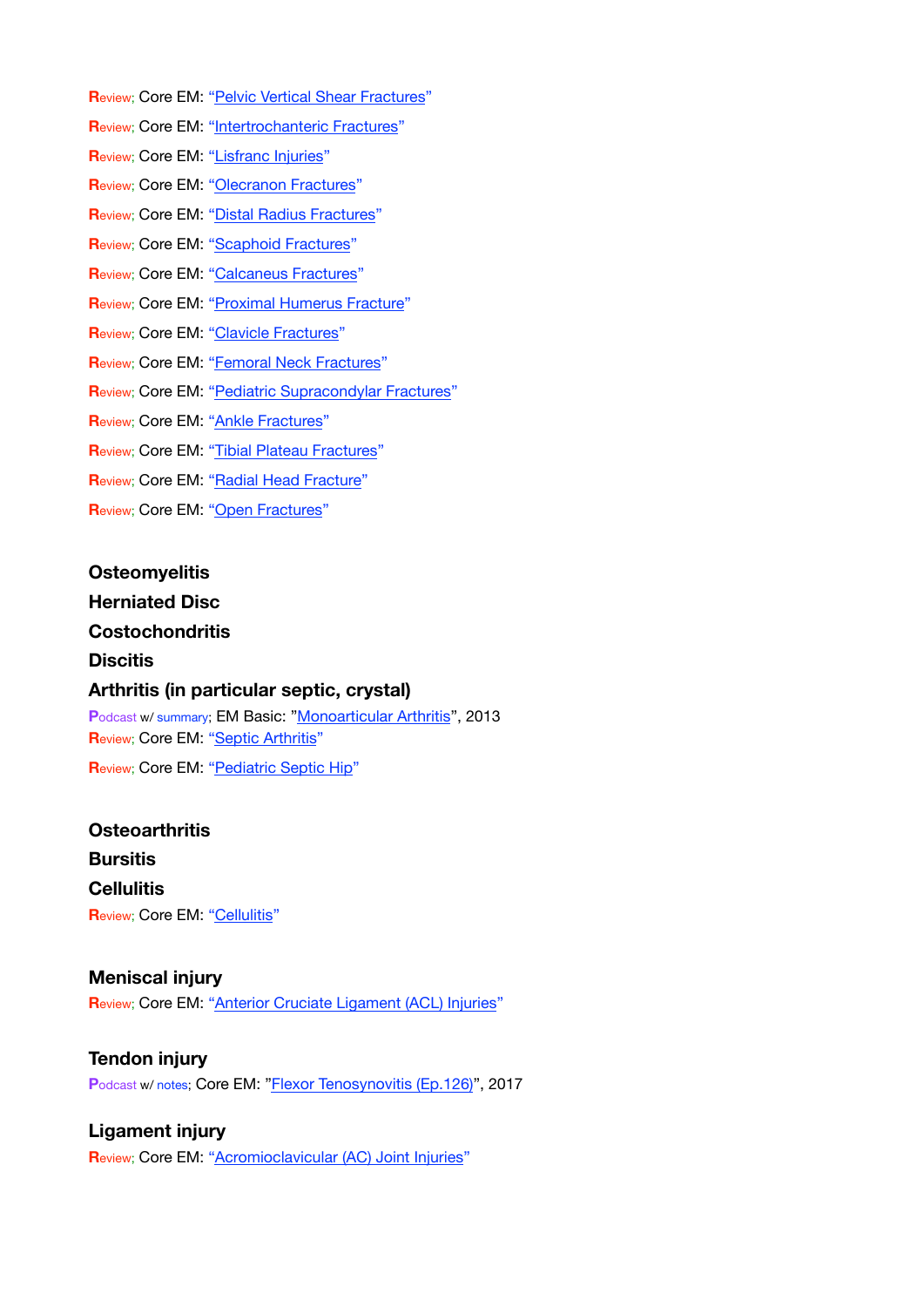#### **Compartment syndrome**

**R**eview; Core EM: ["Compartment Syndrome"](https://coreem.net/core/compartment-syndrome/)

#### **Dislocations (in particular hip, shoulder)**

**R**eview; Core EM: ["Shoulder Dislocation](https://coreem.net/core/shoulder-dislocation/)" **Review; Core EM: ["Hip Dislocation](https://coreem.net/core/hip-dislocation/)" P**odcast w/ notes; Core EM: ["True Knee Dislocations \(Ep.122\)](https://coreem.net/podcast/episode-122-0/)", 2017 **R**eview; Core EM: ["True Knee + Patellar Dislocations"](https://coreem.net/core/true-knee-patellar-dislocations/) **R**eview; Core EM: ["Elbow Dislocation](https://coreem.net/core/elbow-dislocation/)" **P**odcast w/ notes; Core EM: ["TMJ Dislocation \(Ep.47\)](https://coreem.net/podcast/episode-47-0/)", 2016 **R**eview; Core EM: ["Subtalar Dislocation](https://coreem.net/core/subtalar-dislocation/)" **R**eview; Core EM: ["Lunate Dislocation](https://coreem.net/core/lunate-dislocation/)"

**Crush syndrome Rhabdomyolysis Flail chest Open chest Limb, hand** and **feet injury**  Podcast w/ notes; Core EM: ["The Lisfranc Injury \(Ep.76\)](https://coreem.net/podcast/episode-76-0/)", 2017 **R**eview; Core EM: ["Finger Injuries](https://coreem.net/core/finger-injuries/)"

### <span id="page-22-0"></span>**3.3.15. Skin and soft tissue**

**Stevens-Johnson syndrome and toxic epidermal necrolysis** 

**Toxic shock syndrome (Streptococcal and Staphylococcal)** 

**Necrotizing fasciitis and necrotizing myositis** 

**Abscess** 

#### **Erysipelas and Cellulitis**

Podcast w/ notes; Core EM: ["Initial Antibiotic Choice in Cellulitis \(Ep.105\)](https://coreem.net/podcast/episode-105-0/)", 2017 **Review: Core EM: ["Cellulitis"](https://coreem.net/core/cellulitis/)** 

#### **Bites and stings**

Podcast w/ notes; Core EM: "Bltes and stings (Ep.120)", 2017 Podcast w/ notes; Core EM: ["Mammal Bites \(Ep.94\)](https://coreem.net/podcast/episode-94-0/)", 2017

**Mastitis Exanthemata (viral, drug-induced) Meningococcemia Lymphangitis**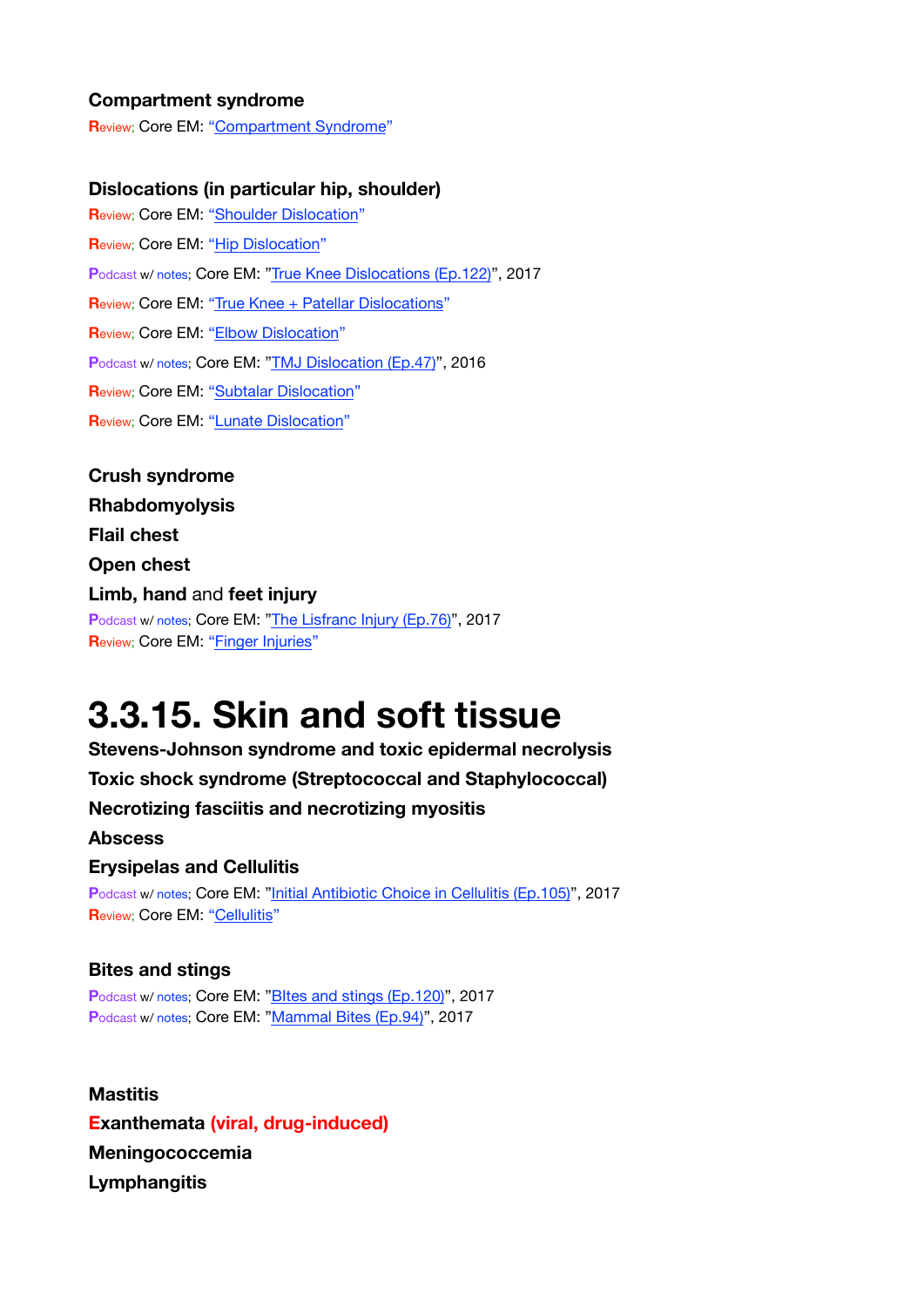## <span id="page-23-0"></span>**3.3.16. Hematology, Coagulation and Oncologic emergencies**

**P**odcast w/ summary; EM Basic: ["Heme Onc Part 1- Oncology Emergencies"](http://embasic.org/heme-onc-part-1/), 2015 Podcast w/ summary; EM Basic: ["Heme Onc Part 2- Hematology Emergencies](http://embasic.org/heme-onc-part-2/)", 2015

**Neutropenic fever Disseminated intravascular coagulation Drug-induced bleeding (anticoagulants, antiplatelet agents, fibrinolytics) Idiopathic thrombocytopenic purpura Hemophilias Von Willebrand's disease Hemolytic anemia, including the microangiopathic hemolytic anemias Thrombotic thrombocytopenic purpura Hemolytic uremic syndrome Sickle cell disease and sickle cell crisis P**odcast w/ summary; EM Basic: ["Sickle Cell Anemia by Dr. Jared Walker](http://embasic.org/sickle-cell-anemia/)", 2017

**Transfusion reactions** 

**Tumor lysis syndrome**

**Methemoglobinemia P**odcast w/ notes; Core EM: ["Methemoglobinemia \(Ep.97\)](https://coreem.net/podcast/podcast-episode-97-0/)", 2017 **R**eview; Core EM: ["Methemoglobinemia"](https://coreem.net/core/methemoglobinemia/)

**Leukemias R**eview; Core EM: ["Emergency Management of Blast Crisis](https://coreem.net/core/blast-crisis/)"

**Lymphomas**

## <span id="page-23-1"></span>**3.3.17. Metabolism, Endocrinology, Auto-Immune**

**Metabolic acidosis with normal anion gap Metabolic acidosis with elevated anion gap Metabolic alkalosis Respiratory acidosis**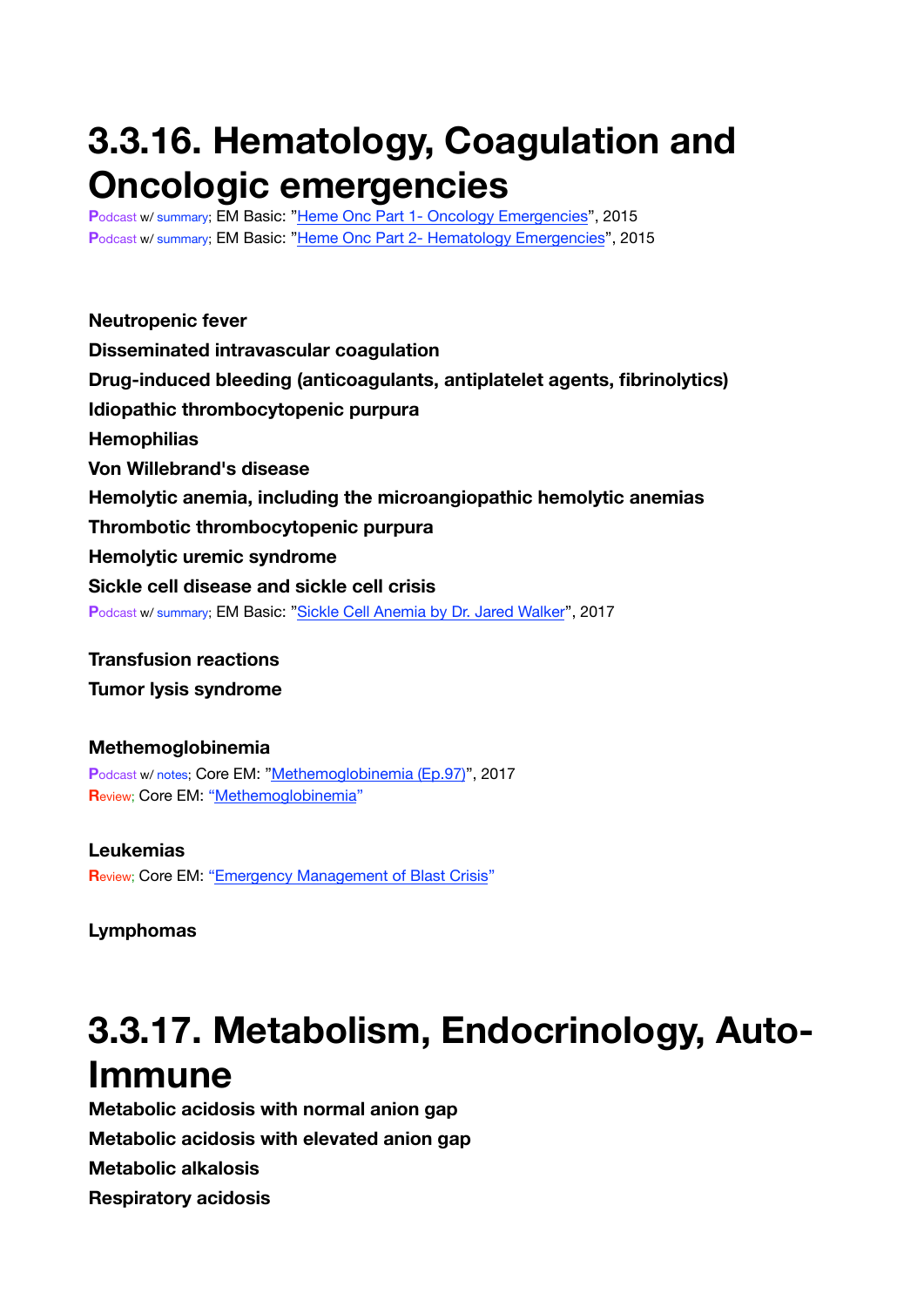#### **Respiratory alkalosis**

#### **Acute hyponatremia including hyponatremic encephalopathy**

**P**odcast w/ summary; EM Basic: ["Hyponatremia](http://embasic.org/hyponatremia/)", 2011 **R**eview; Core EM: ["Severe Hyponatremia](https://coreem.net/core/severe-hyponatremia/)"

#### **Chronic hyponatremia**

#### **SIADH**

#### **Diabetic ketoacidosis (DKA)**

**P**odcast w/ summary; EM Basic: ["Diabetic Ketoacidosis \(DKA\)"](http://embasic.org/diabetic-ketoacidosis-dka/), 2011 **P**odcast w/ notes; Core EM: ["Aggressive Resuscitation of Diabetic Ketoacidosis \(Ep.60\)"](https://coreem.net/podcast/episode-60-0/), 2016 **R**eview; Core EM: ["Diabetic Ketoacidosis \(DKA\)"](https://coreem.net/core/dka/)

#### **Hyperosmolar hyperglycemic syndrome**

**R**eview; Core EM: ["Hyperglycemic Hyperosmolar Syndrome"](https://coreem.net/core/hhs/)

#### **Adrenal insufficiency and adrenal crisis**

Podcast w/ notes; Core EM: [" Adrenal Crises \(Ep.15\)](https://coreem.net/podcast/episode-15-0-adrenal-crises-d-dimer-in-aortic-dissection/)", 2015 **Review; Core EM: ["Adrenal Crisis](https://coreem.net/core/adrenal-crisis/)"** 

#### **Hyperthyroidism, thyrotoxicosis and thyroid storm**

**P**odcast w/ summary; EM Basic: ["Thyroid Emergencies by Dr. Patrick Ng](http://embasic.org/thyroid/)", 2017 **P**odcast w/ notes; Core EM: ["Severe Decompensated Hyperthyroidism \(Ep.59\)](https://coreem.net/podcast/episode-59-0/)", 2016 **R**eview; Core EM: ["Thyroid Storm"](https://coreem.net/core/thyroid-storm/)

**Hypothyroidism and myxedema coma Porphyria including acute porphyria crisis Familial Mediterranean Fever Food allergy Systemic lupus erythematosus Sarcoidosis Diabetes mellitus Review; Core EM: ["Pharmacology of Insulins"](https://coreem.net/core/pharmacology-of-insulins/)** 

**Diabetes insipidus**

### <span id="page-24-0"></span>**3.3.18. Infectious diseases**

**Sepsis and septic shock**

Podcast w/ summary; EM Basic: ["Sepsis 3.0](http://embasic.org/sepsis-3-0/)", 2017 **Review; Core EM: ["Surviving Sepsis 2017 Guidelines Overview](https://coreem.net/core/surviving-sepsis-2017/)"**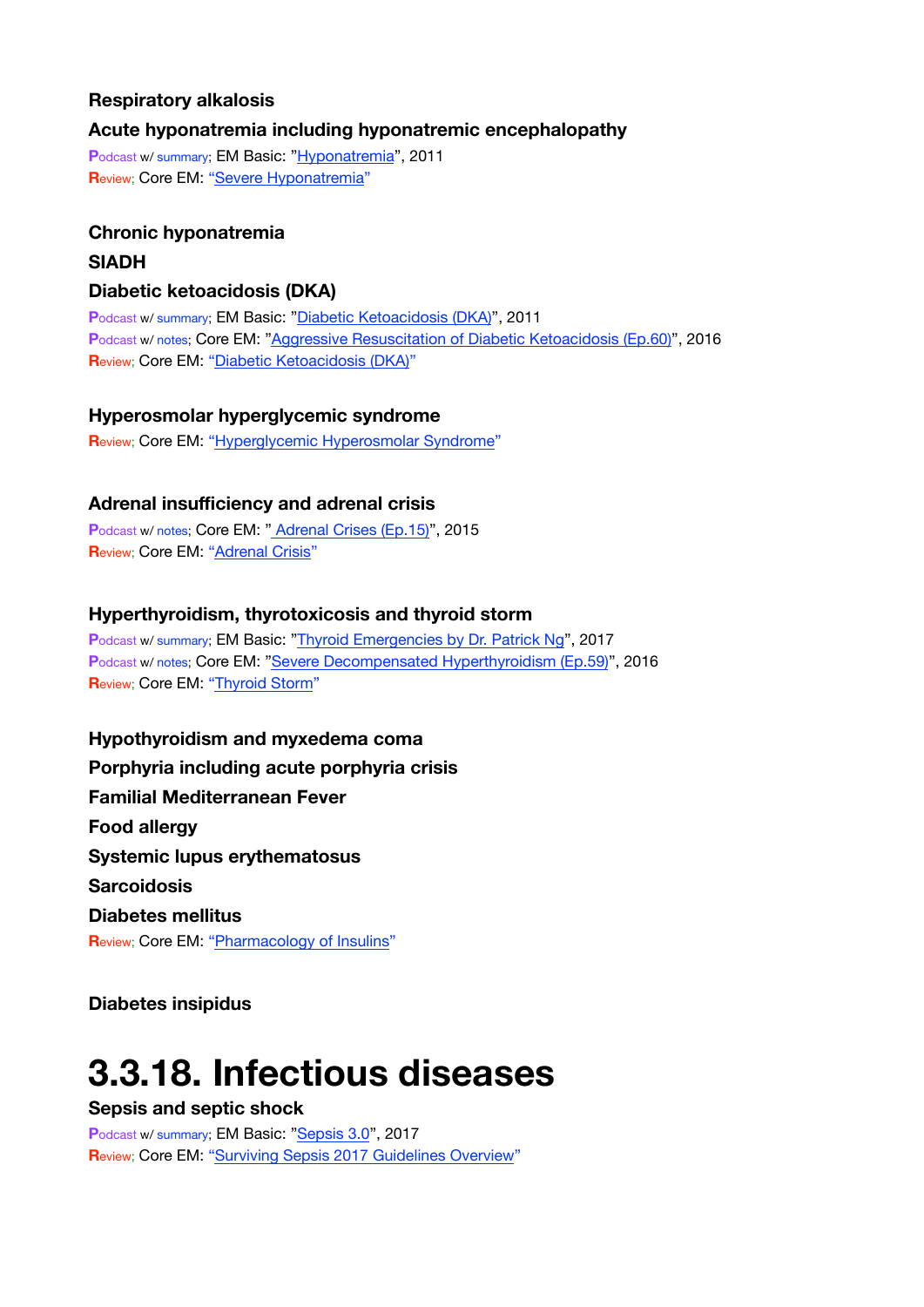**Tuberculosis HIV and AIDS Lyme disease and neuroborreliosis Cholera Herpes Zoster** and other **herpetic infections**  Podcast w/ notes; Core EM: ["Herpes Zoster \(Ep.112\)](https://coreem.net/podcast/episode-112-0/)", 2017 **P**odcast w/ notes; Core EM: ["Non-Genital Herpetic Infections \(Ep.41\)"](https://coreem.net/podcast/episode-41-0/), 2017 **R**eview; Core EM: ["Herpes Zoster](https://coreem.net/core/herpes-zoster/)" **Multi-resistant bacteria Rabies** 

**Tetanus Measles** Podcast w/ summary; EM Basic: ["Measles](http://embasic.org/measles/)", 2015

**Influenza Tick borne illnesses**  Podcast w/ notes; Core EM: ["Tick Borne Illnesses \(Ep.44\)](https://coreem.net/podcast/episode-44-0/)", 2016

**Botulism Malaria Dental infections**

# <span id="page-25-0"></span>**3.3.19. Poisoning**

**Sympathomimetic toxidrome R**eview; Core EM: ["Methamphetamine Intoxication"](https://coreem.net/core/methamphetamine-intoxication/)

#### **Sedative / hypnotic toxidrome**

Review; Core EM: ["Parenteral Benzodiazepines](https://coreem.net/core/parenteral-benzodiazepines/)"

### **Opioid toxidrome**

**P**odcast w/ summary; EM Basic: ["Opioids Part 1 by Dr. Sheyna Gi](http://embasic.org/opioids-part-1-by-dr-sheyna-gifford/)fford", 2017 Podcast w/ summary; EM Basic: ["Opioids Part 2 by Dr Sheyna Gi](http://embasic.org/opioids-part-2-by-dr-sheyna-gifford/)fford", 2017

#### **Cholinergic toxidrome**

#### **Anticholinergic toxidrome**

**P**odcast w/ notes; Core EM: ["Anticholinergic Poisoning \(Ep.48\)"](https://coreem.net/podcast/episode-48-0/), 2016

### **Serotonin syndrome**

**Neuroleptic malignant syndrome**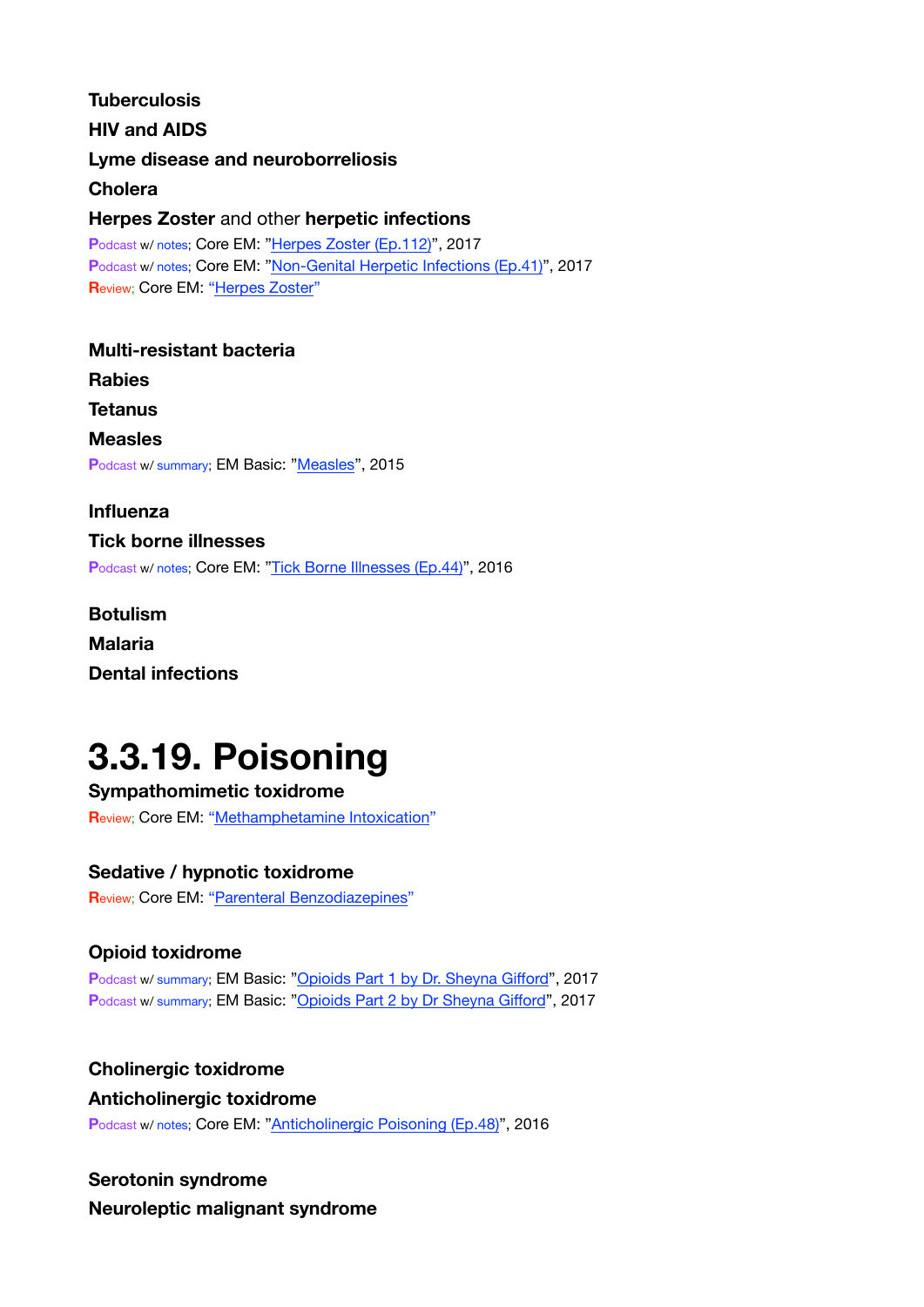#### **Membrane stabilizing effects on ECG; TCA, local aesthetics**

**P**odcast w/ notes; Core EM: ["Local Anesthetic Systemic Toxicity \(LAST\) \(Ep.95\)](https://coreem.net/podcast/episode-95-0/)", 2017 **R**eview; Core EM: ["Tricyclic Antidepressant Toxicity](https://coreem.net/core/tricyclic-antidepressant-toxicity/)"

#### **Paracetamol intoxication**

**P**odcast w/ summary; EM Basic: ["Acetaminophen overdose"](http://embasic.org/acetaminophen-overdose/), 2014

#### **NSAID intoxication**

#### **Beta-blocker intoxication**

**R**eview; Core EM: ["Hyperinsulinemia Euglycemia Therapy \(HIET\) for Beta Blocker and Calcium Channel](https://coreem.net/core/hiet/)  [Blocker Toxicity](https://coreem.net/core/hiet/)"

### **Calcium channel antagonist intoxication Digoxin intoxication Warfarin intoxication NOAC intoxication Acetylsalicylic acid intoxication P**odcast w/ summary; EM Basic: ["Salicylate Overdose](http://embasic.org/salicylate-overdose/)", 2014

#### **Ethanol intoxication and withdrawal**

**P**odcast w/ notes; Core EM: ["Evaluation of the Alcohol Intoxicated Patient \(Ep.114\)](https://coreem.net/podcast/episode-114-0/)", 2017 **P**odcast w/ notes; Core EM: ["Phenobarbital in Alcohol Withdrawal \(Ep.57\)](https://coreem.net/podcast/episode-57-0/)", 2016 **P**odcast w/ notes; Core EM: ["Alcohol Withdrawal \(Ep.49\)](https://coreem.net/podcast/episode-49-0/)", 2016

**Ethylene glycol intoxication Methanol intoxication Corrosive substance intoxication Gamma-hydroxybutyric acid (GHB) intoxication Amphetamine intoxication Cocaine intoxication Smoke inhalation,** in particular **carbon monoxide** and **cyanide poisoning** Podcast w/ notes; Core EM: ["Carbon Monoxide Poisoning \(Ep.96\)](https://coreem.net/podcast/episode-96-0-co-tox/)", 2017

**Interactions between drugs / substances and other side effects P**odcast w/ notes; Core EM: ["Metformin-Associated Lactic Acidosis \(Ep.124\)](https://coreem.net/podcast/episode-124-0/)", 2017

**Heavy-metal poisoning Mushroom poisoning Organophosphate intoxication Scambroid food poisoning**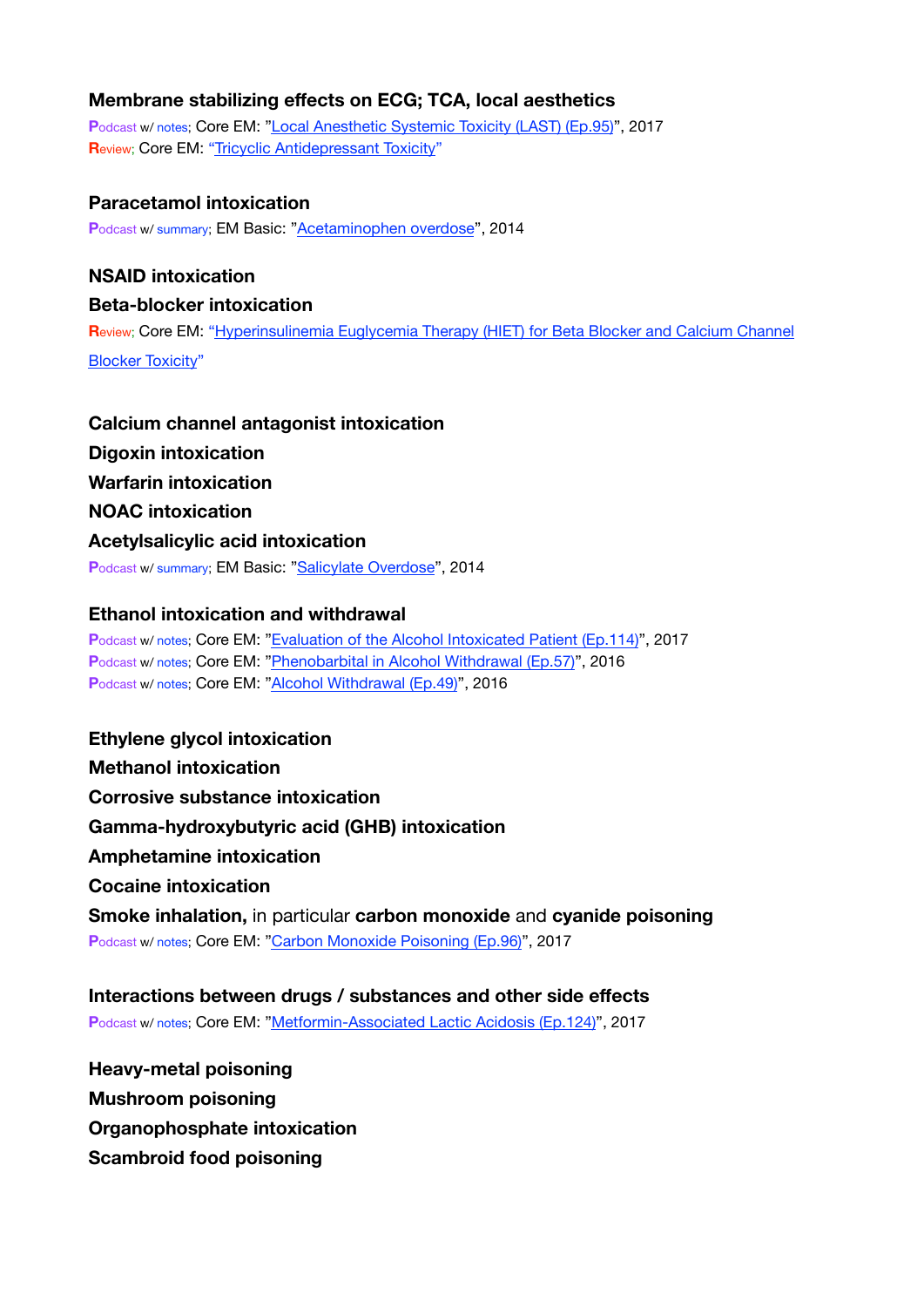# <span id="page-27-0"></span>**3.3.20. Exposure to External Factors**

**Burns**

**P**odcast w/ notes; Core EM: ["Major Burns \(Ep.101\)](https://coreem.net/podcast/episode-101-0-major-burns/)", 2017

**Frostbite Chemical- and radiation accidents Toxic and irritant gases Explosion - barotrauma Electricity and Lightning** Podcast w/ notes; Core EM: ["Electrical and Lightning Injuries \(Ep.1\)](https://coreem.net/podcast/episode-1-0-electrical-and-lightning-injuries/)", 2015

**Drowning Decompression sickness Missed essential therapy (e.g. dialysis) P**odcast w/ notes; Core EM: ["Dialysis Emegencies \(Ep.92\)](https://coreem.net/podcast/episode-92-0/)", 2017

**Faulty medication doses**

### <span id="page-27-1"></span>**3.3.21. Psychiatry**

Podcast w/ summary; EM Basic: "[Psychiatric Emergencies Part 1 with Dr. Les Zun"](http://embasic.org/psychiatric-emergencies-part-1/), 2014 Podcast w/ summary; EM Basic: "[Psychiatric Emergencies Part 2 with Dr. Les Zun"](http://embasic.org/psychiatric-emergencies-part-2/), 2014

**Deliberate self-harm Depression Anxiety including panic attacks Substance Abuse Conversion disorders Acute psychosis, delusional disorder Severe eating disorders / anorexia and bulimia Crisis Reaction Psychosocial problems**

### **3.3.22. Conditions specific to children**

**P**odcast w/ notes; Core EM: ["ALTE \(Ep.16\)"](https://coreem.net/podcast/episode-16-alte/), 2015 **Review; Core EM: ["Apparent Life-Threatening Event \(ALTE\) review](https://coreem.net/core/alte/)" R**eview; Core EM: ["Slipped Capital Femoral Epiphysis \(SCFE\)](https://coreem.net/core/scfe/)"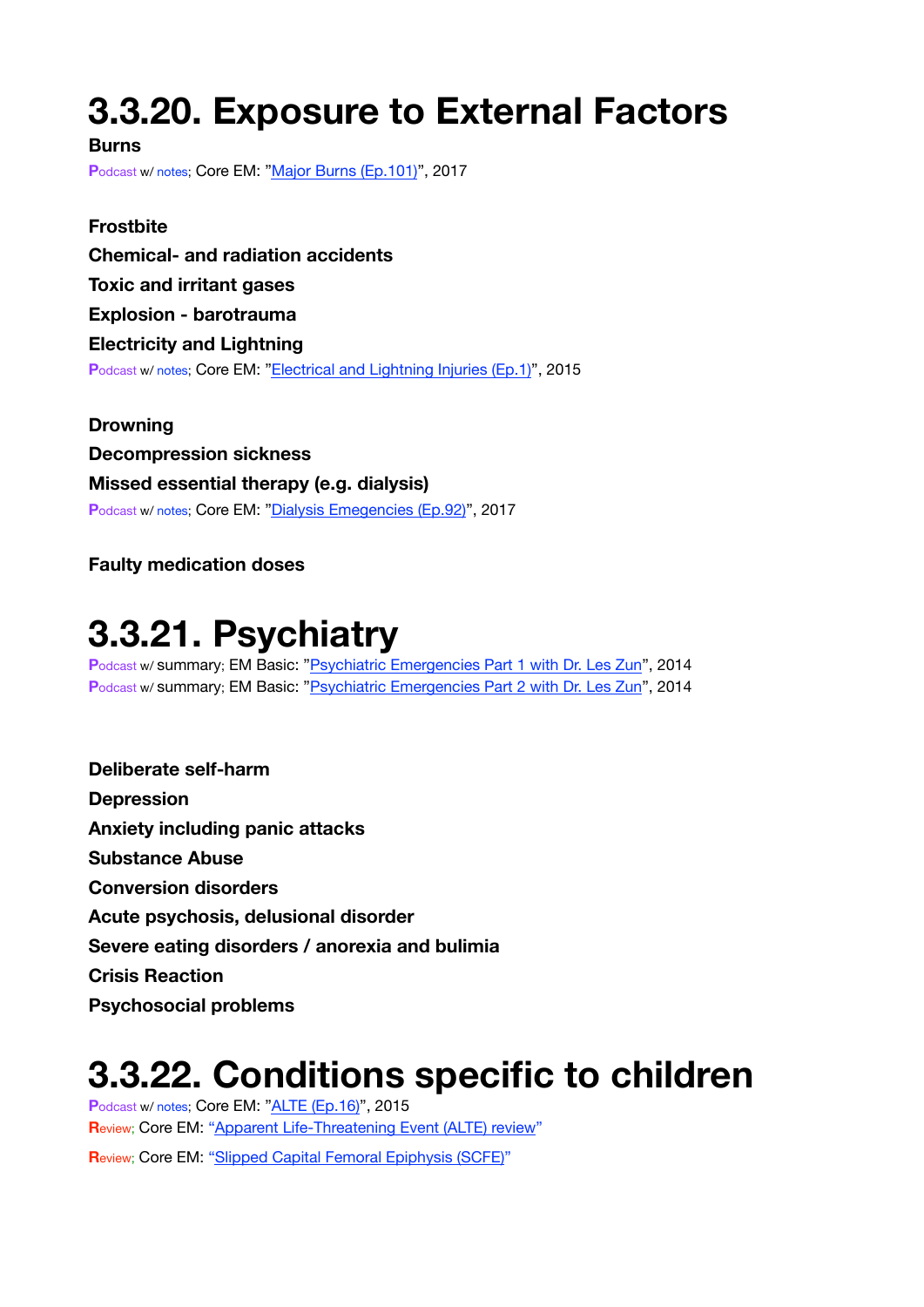# **Section 3.4: PROCEDURES & SKILLS**

# <span id="page-28-0"></span>**3.4.1 Cardiopulmonary Resuscitation**

**Chest compressions and ventilation**

**P**odcast w/ notes; Core EM: ["Intubation in In-Hospital Cardiac Arrest \(Ep.108\)](https://coreem.net/podcast/episode-108-0/)", 2017

#### **Defibrillation**

Podcast w/ notes; Core EM: ["VFib and Pulseless VTach \(Ep.62\)](https://coreem.net/podcast/episode-62-0/)", 2017 **R**eview; Core EM: ["Procedure: Proper Defibillator Pad Placement + Dual Sequential Defibrillation](https://coreem.net/procedures/defib-pads/)"

**Use of medications Use of POCUS Open chest CPR Resuscitative thoracotomy Perimortem C-section R**eview; Core EM: ["Peri-Mortem C-Section](https://coreem.net/core/peri-mortem-c-section/)"

### <span id="page-28-1"></span>**3.4.2 Airway management**

**P**odcast + summary; EM Basic: ["Airway basic introduction](http://embasic.org/airway/)", 2011 **Podcast w/ : EMCrit: "[Podcast 70 – Airway Management with Rich Levitan"](https://emcrit.org/racc/rich-levitan-airway-lecture/), 2011 Podcast w/ <b>Q**: EM Basic: ["Airway Update Screencast](http://embasic.org/airway-update/)", 2014 **P**odcast w/ notes; Core EM: ["The Traumatized Airway \(Ep.79\)](https://coreem.net/podcast/episode-79-0/)", 2017

**Fiberscopic examination of the upper airway Simple airway opening maneuvers Oropharyngeal and nasopharyngeal airways Laryngeal mask airway Endotracheal intubation P**odcast w/ notes; Core EM: ["Preoxygenation \(Ep.54\)](https://coreem.net/podcast/episode-54-0/)", 2016 **R**eview; Core EM: ["Procedure: Bed Up Head Elevated Positioning for Airway Management](https://coreem.net/procedures/buhe-position/)"

#### **Rapid sequence intubation (i.e. knowledge of relevant drugs)**

**P**odcast w/ notes; Core EM: ["Advanced RSI Topics \(Ep.110\)"](https://coreem.net/podcast/podcast-episode-110-0/), 2017 **Review: Core EM: ["Rapid Sequence Intubation Medications review](https://coreem.net/core/rapid-sequence-intubation-medications/)" R**eview; Core EM: ["Post-Intubation Sedation and Analgesia review](https://coreem.net/core/post-intubation/)"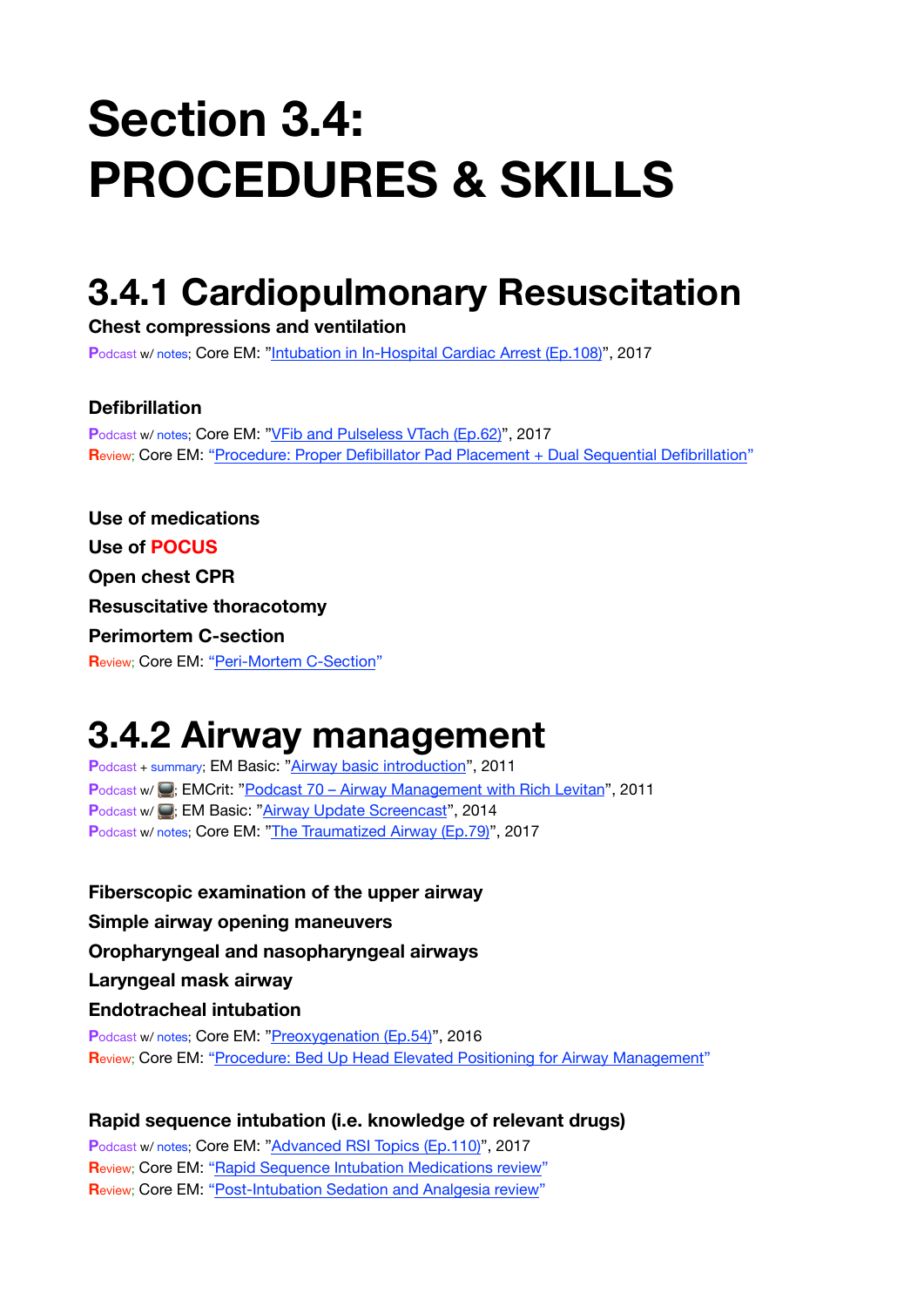**Cricothyrotomy Needle cricothyrotomy and jet insufflation Replacement of blocked or dislodged tracheostomy Review: Core EM: ["Common Tracheostomy Issues"](https://coreem.net/core/common-tracheostomy-issues/)** 

### <span id="page-29-0"></span>**3.4.3 Breathing**

**Assessment of breathing and ventilation Oxygen therapy Interpretation of blood gas analysis Interpretation of pulse oximetry Interpretation of capnography Bag-valve-mask ventilation Non-invasive ventilation P**odcast w/ summary; EM Basic: ["Non-invasive Ventilation](http://embasic.org/non-invasive-ventilation/)", 2011 **R**eview; Core EM: ["Procedure: Setting Up Non-Invasive Ventilation](https://coreem.net/procedures/setting-up-nippv/)"

**Invasive ventilation techniques** Podcast w/ notes; Core EM: ["Ventilation in the Intubated Asthmatic \(Ep.42\)](https://coreem.net/podcast/episode-42-0/)", 2017

**Setting up a (transport) ventilator Needle decompression / finger thoracostomy Chest tube insertion Thoracocentesis**

# <span id="page-29-1"></span>**3.4.4 Circulation**

**Administration of fluids including blood products Cardioversion Transcutaneous pacing Emergency pericardiocentesis R**eview; Core EM: ["Ultrasound Guided Pericardiocentesis](https://coreem.net/core/ultrasound-guided-pericardiocentesis/)" **Peripheral venous access**

**R**eview; Core EM: ["Procedure: How to Start a Peripheral IV](https://coreem.net/procedures/how-to-start-a-peripheral-iv/)"

**Central venous catheterization Intraosseous access Arterial access**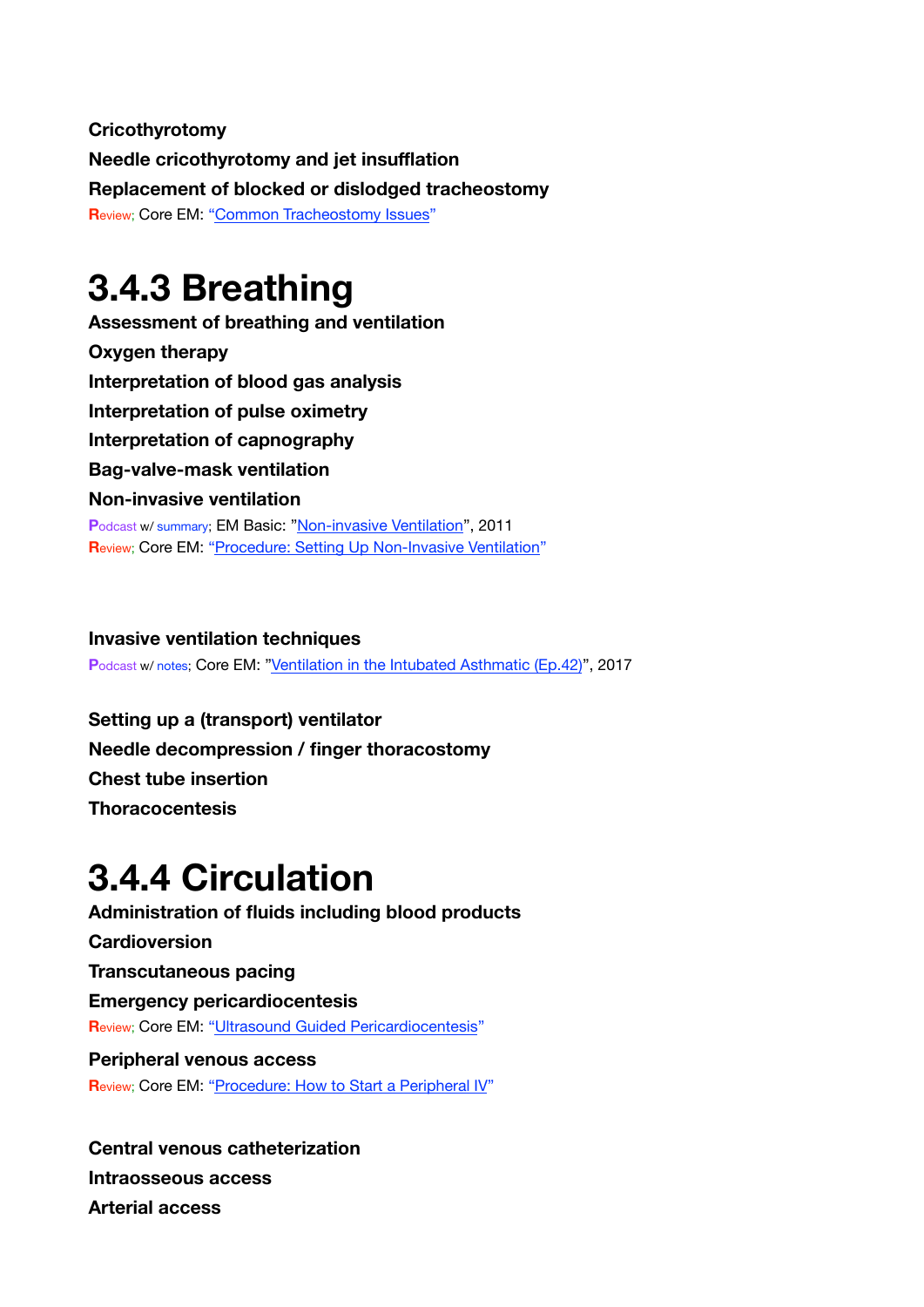**R**eview; Core EM: ["Procedure: How to Set Up an Arterial Line](https://coreem.net/procedures/how-to-set-up-an-arterial-line/)"

**Ultrasound guided peripheral/central vascular access Arterial puncture for blood sampling Systemic 12-lead EKG interpretation Use of push-dose vasopressors and inotropes R**eview; EMCrit: ["EMCrit Podcast 6 – Push-Dose Pressors](https://emcrit.org/racc/bolus-dose-pressors/)"

**Review; Core EM: ["Procedure: How to Use a Magnet for Pacemakers + ICDs](https://coreem.net/procedures/how-to-use-a-magnet/)"** 

# <span id="page-30-0"></span>**3.4.5 Disability**

**Neurological Examination Evaluation of consciousness including the Glasgow Coma Scale Lumbar puncture and CSF analysis**

### <span id="page-30-1"></span>**3.4.6 Exposure**

**Log roll, transfer and spine immobilisation Measuring and monitoring of body temperature Cooling techniques (evaporative cooling, ice water or slush immersion) Warming techniques Monitoring heat stroke patients Treatment and prevention of hyper- and hypothermia P**odcast w/ summary; EM Basic: ["Hypothermia by Dr. Andrea Sarchi](http://embasic.org/hypothermia-by-dr-andrea-sarchi/)", 2017

**Decontamination of patient and the environment Patient isolation and staff protection**

# <span id="page-30-2"></span>**3.4.7 Analgesia and Procedural Sedation**

**P**odcast w/ summary; EM Basic: ["Procedural Sedation Part 1- Preparation](http://embasic.org/procedural-sedation-part-1-preparation/)", 2011 **P**odcast w/ summary; EM Basic: ["Procedural Sedation Part 2- Medications](http://embasic.org/procedural-sedation-part-2-medications/)", 2011 **P**odcast w/ notes; Core EM: ["Procedural Sedation and Analgesia I \(Ep.104\)](https://coreem.net/podcast/episode-104-0/)", 2017 **P**odcast w/ notes; Core EM: ["Procedural Sedation and Analgesia II \(Ep.106\)](https://coreem.net/podcast/episode-106-0/)", 2017 Podcast w/ notes; Core EM: ["Sedation of the Agitated Patient \(Ep.56\)](https://coreem.net/podcast/episode-56-0/)", 2016 **R**eview; Core EM: ["Procedural Sedation and Analgesia Resources review](https://coreem.net/core/procedural-sedation-and-analgesia-resources/)"

**Assessment of the level of pain and sedation** 

**Monitor vital signs and potential side effects during pain management Provide procedural sedation and analgesia including conscious sedation** (including testing of life support equipment)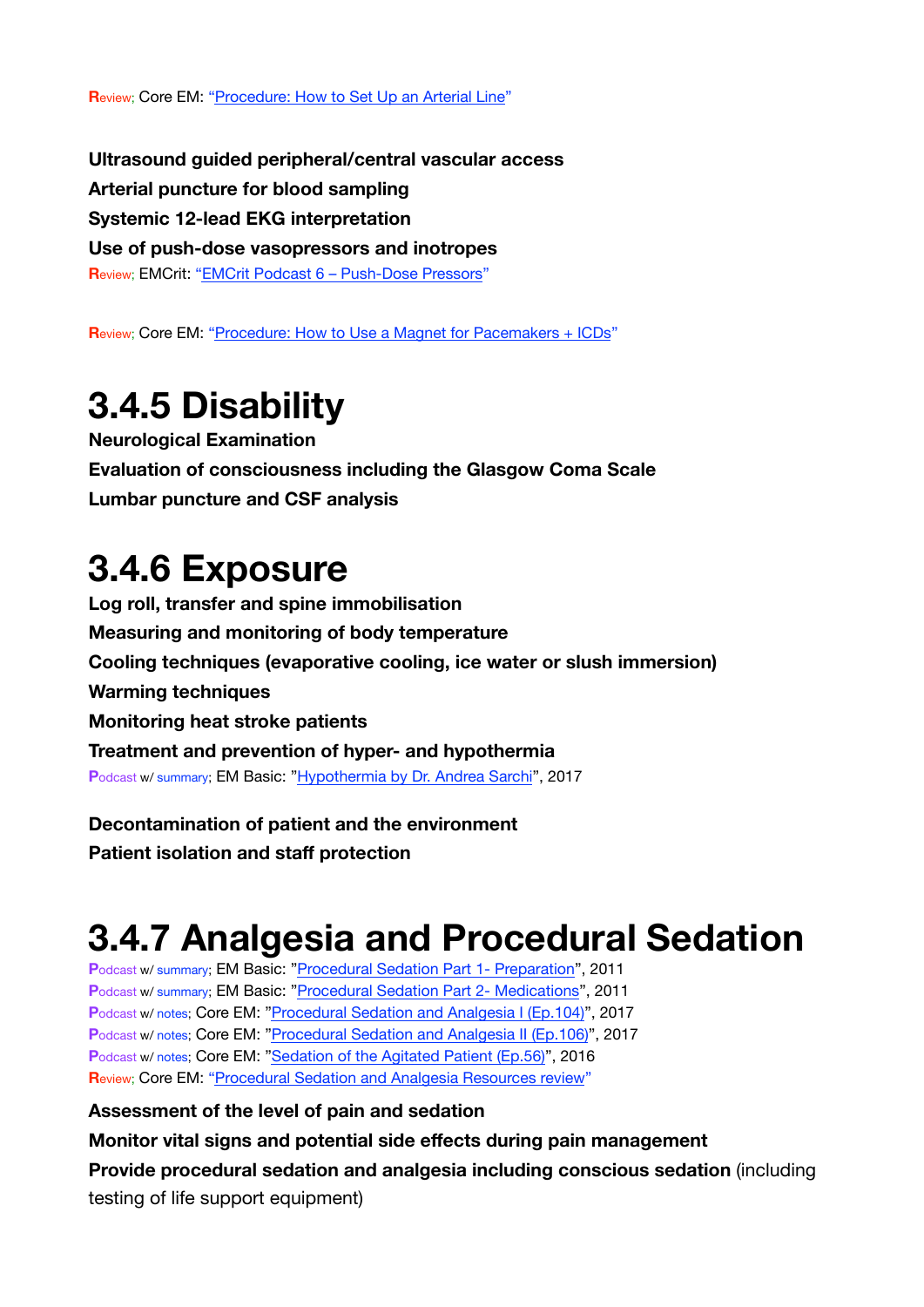**Use of appropriate local, topical and regional anaesthesia techniques-**preferably **ultrasound guided**

**R**eview; Core EM: ["Procedure: Digital Nerve Block](https://coreem.net/procedures/digital-nerve-block/)"

# <span id="page-31-0"></span>**3.4.8. Point-Of-Care Ultrasound (PoCUS)**

**Cardiac views - focused cardiac ultrasound (subxiphoid, parasternal long axis, parasternal short axis, apical four chamber): identification of pericardial fluid, tamponade, dilated right ventricle, decreased contractility/left ventricular function, asystole** 

**Inferior vena cava: measurement of size and collapse upon inspiration** 

**Perihepatic and perisplenic views: identification of intraabdominal fluid,** 

**hydronephrosis, pleural fluid, pulmonary consolidation** 

**Suprapubic views (sagittal and transverse): identification of intraabdominal fluid, distended urinary bladder, intrauterine pregnancy** 

**Abdominal aorta: identification of abdominal aortic aneurysm, possible dissection flap** 

**Lung: identification of pneumothorax, interstitial syndromes, consolidations, correct endotracheal tube placement** 

**Hepatobiliary: identification of gallstones, cholecystitis, dilated common bile duct, pericholic fluid** 

**Proximal femoral vein and popliteal vein - two-point limited compression ultrasound: identification of deep venous thrombosis** 

**Ocular: identification of globe rupture, intraocular foreign body, retinal detachment, elevated ICP, eye movement, vitreous hemorrhage, pupillary reflex** 

**Soft-tissue: identification of foreign body, fluid collection/abscess, cellulitis** 

**Ultrasound-guided nerve blocks**

**Review; Core EM: ["Common Forearm Nerve Blocks](https://coreem.net/core/common-forearm-nerve-blocks/)"** 

#### **Ultrasound-guided peripheral/central vascular access**

**Ultrasound-guided pericardiocentesis in the setting of pericardial tamponade R**eview; Core EM: ["Ultrasound Guided Pericardiocentesis](https://coreem.net/core/ultrasound-guided-pericardiocentesis/)"

# <span id="page-31-1"></span>**3.4.9. Musculoskeletal**

**R**eview; Core EM: ["Initial Trauma Assessment"](https://coreem.net/core/initial-trauma-assessment/)

**P**odcast w/ summary; EM Basic: ["Trauma Resuscitation Part 1- the evaluation](http://embasic.org/trauma-resuscitation-part-1-the-evaluation/) + [notes"](http://embasic.org/show-notes-posted-trauma-resuscitation-part-1/), 2011 **P**odcast w/ summary; EM Basic: ["Trauma Resuscitation Part 2- Interventions](http://embasic.org/trauma-resuscitation-part-2-interventions/) + [notes](http://embasic.org/trauma-resuscitation-part-2-show-notes-posted/)", 2011 **P**odcast w/ notes; Core EM: ["Penetrating Chest Trauma](https://coreem.net/podcast/episode-80-0/)", 2017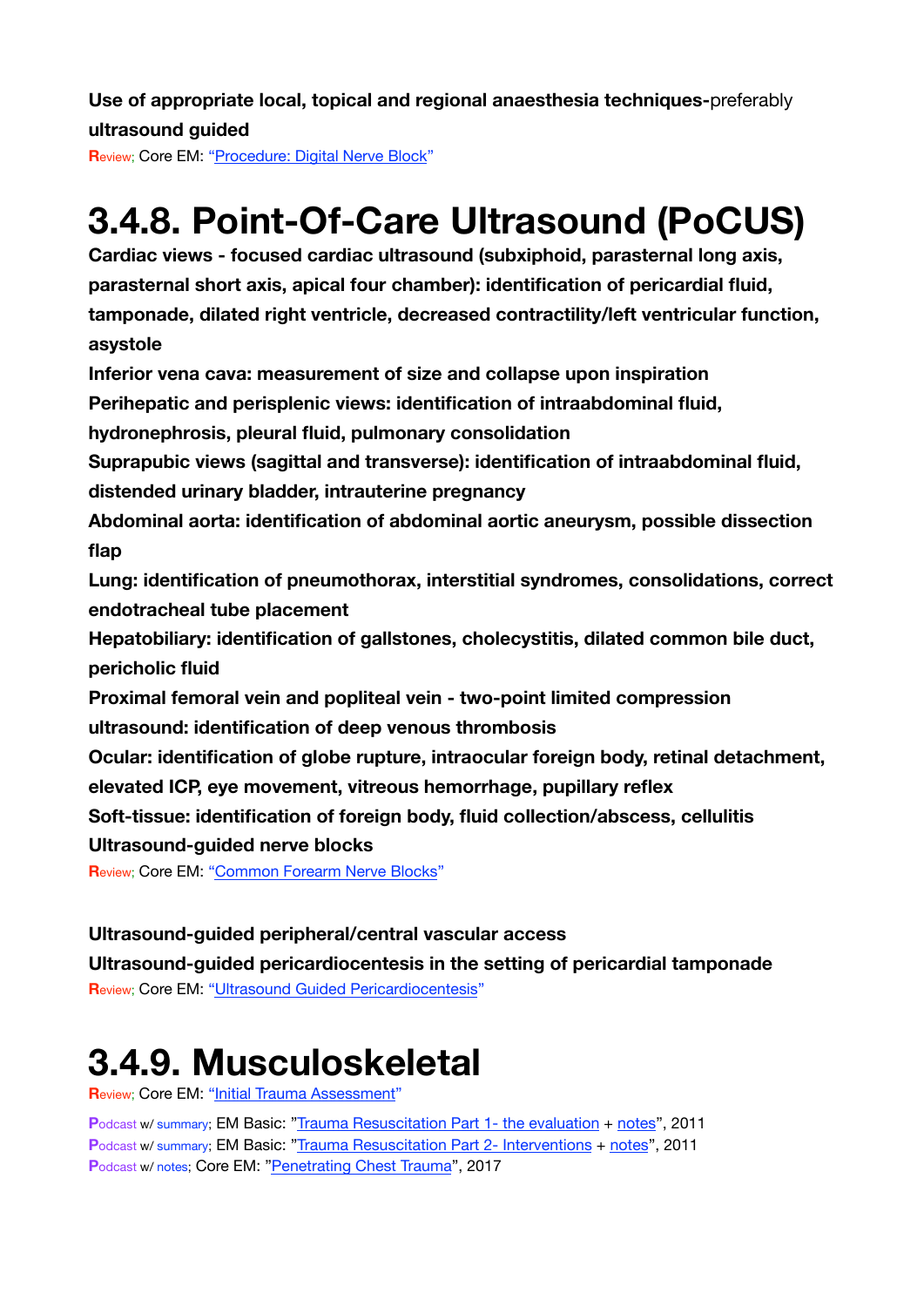**Joint examination Aseptic joint aspiration and fluid analysis Fracture reduction and immobilisation Reduction of joint dislocation** Podcast w/ notes; Core EM: ["TMJ Dislocation \(Ep.47\)](https://coreem.net/podcast/episode-47-0/)", 2016 **R**eview; Core EM: ["Temporomandibular Joint \(TMJ\) Dislocation](https://coreem.net/core/tmj-dislocation/)"

**Splinting (plasters, braces, slings, tapes and other bandages) Management of compartment syndrome Application of pelvic binder R**eview; Core EM: ["Procedure: How to Apply a Pelvic Binder](https://coreem.net/procedures/how-to-apply-a-pelvic-binder/)"

### <span id="page-32-0"></span>**3.4.10. Wound management**

**Peripheral neurovascular examination Local and regional anesthesia for the treatment of minor wounds Wound cleaning Principles of wound healing and closure Incision and drainage** (simple, superficial abscess, paronychia, subungal haematoma) **R**eview; Core EM: ["Procedure: Incision and Drainage of Cutaneous Abscesses](https://coreem.net/procedures/i-and-d/)"

**Nail bed repair Aseptic techniques Treatment of lacerations and soft tissue injuries** (basic and advanced skin suturing techniques, alternative skin closure, e.g. tissue adhesives, staples) **R**eview; Core EM: ["Suture Materials](https://coreem.net/core/suture-materials/)"

**Wound exploration, cleaning, irrigation, debridement and wound closure Superficial open wound dressing Burn first aid and debridement of burns, primary burn dressings Soft tissue ultrasound (presence/ absence of foreign bodies) Fasciotomy Escharotomy**

# <span id="page-32-1"></span>**3.4.11. Ear-Nose-Throat**

**Anterior rhinoscopy using nasal speculum Nasal cautery Insertion of nasal pack (anterior and posterior packing)**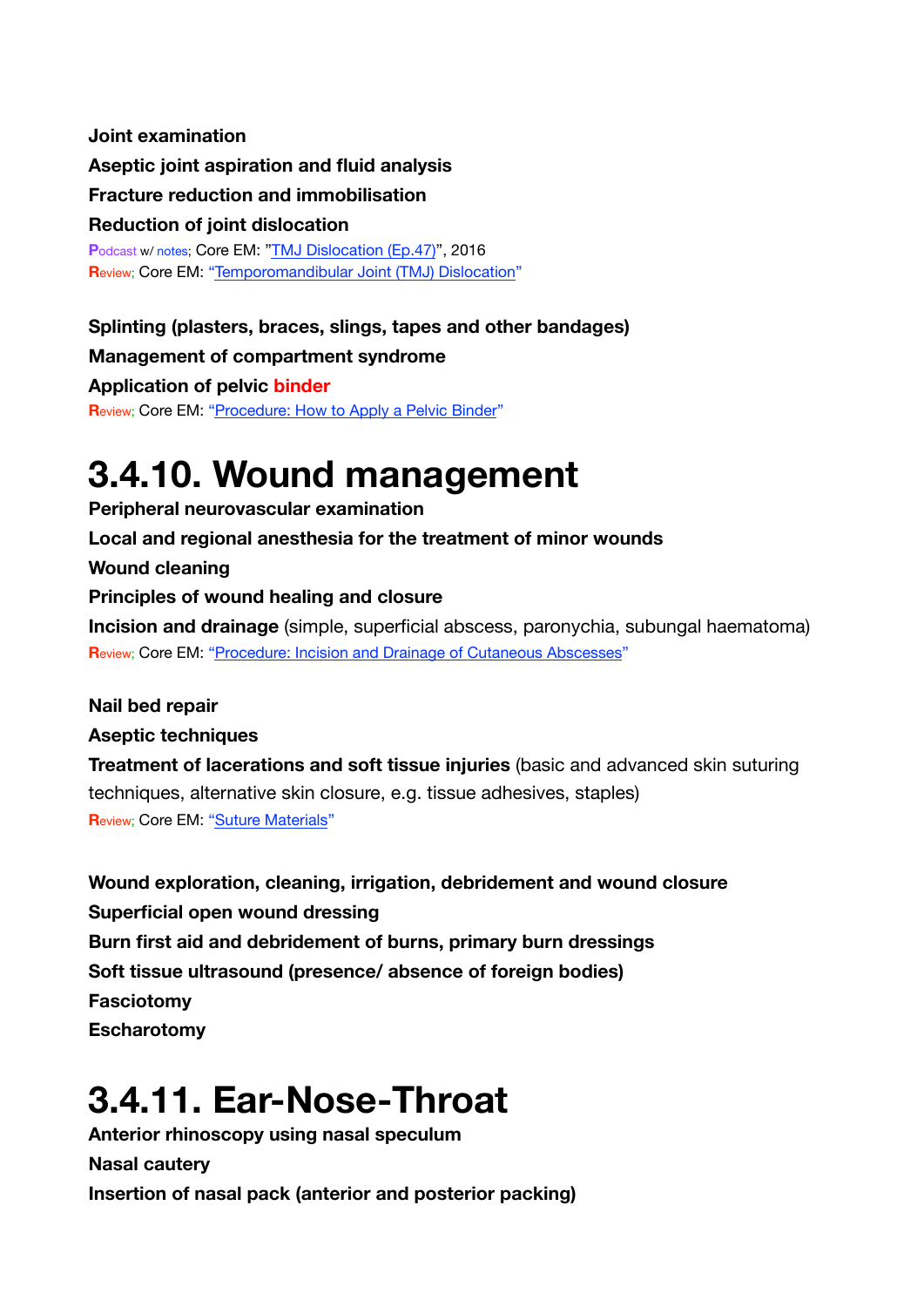**Inspection of oropharynx and larynx Otoscopy Dix-Hallpike and Epley's Manoeuvre Head impulse test and test of skew Removal of nasal, aural and laryngeal foreign body if airway is compromised Insertion and replacement of tracheostomy tube Aspiration or incision/drainage of peritonsillar abscess R**eview; Core EM: ["Procedure: Drainage of a Peritonsillar Abscess](https://coreem.net/procedures/drainage-of-a-peritonsillar-abscess/)"

**Reduction of Temporo-mandibular (TMJ) joint dislocation P**odcast w/ notes; Core EM: ["TMJ Dislocation \(Ep.47\)](https://coreem.net/podcast/episode-47-0/)", 2016 **R**eview; Core EM: ["Procedure: TMJ Dislocation Reduction Techniques](https://coreem.net/procedures/tmj-reduction/)"

### <span id="page-33-0"></span>**3.4.12 Ophthalmic**

**Eye examination including direct and indirect ophthalmoscopy Removal of foreign body (add: that do not lie in the optical axis?) Lateral canthotomy Eye irrigation Application of eye pad or shield**

### <span id="page-33-1"></span>**3.4.13 Oral and Maxillofacial**

**Joint reduction: temporomandibular joint (TMJ) reduction** Podcast w/ notes; Core EM: ["TMJ Dislocation \(Ep.47\)](https://coreem.net/podcast/episode-47-0/)", 2016

**Enlocation of avulsed/extruded/intruded/laterally injured tooth Temporary stabilisation of injured tooth Haemostatis following dental extraction** Podcast w/ notes; Core EM: ["Dental Emergencies \(Ep.40\)](https://coreem.net/podcast/episode-40-0/)", 2017

# <span id="page-33-2"></span>**3.4.14 Gastrointestinal**

**Insertion of nasogastric or orogastric tube P**odcast w/ notes; Core EM: ["Gastric Lavage \(Ep.50\)](https://coreem.net/podcast/episode-50-0/)", 2016 **R**eview; Core EM: ["Orogastric Lavage](https://coreem.net/core/orogastric-lavage/)"

### **Abdominal hernia reduction**

**Proctoscopy** 

**Emergency replacement of dislodged or non-functioning (blocked) gastrostomy tube**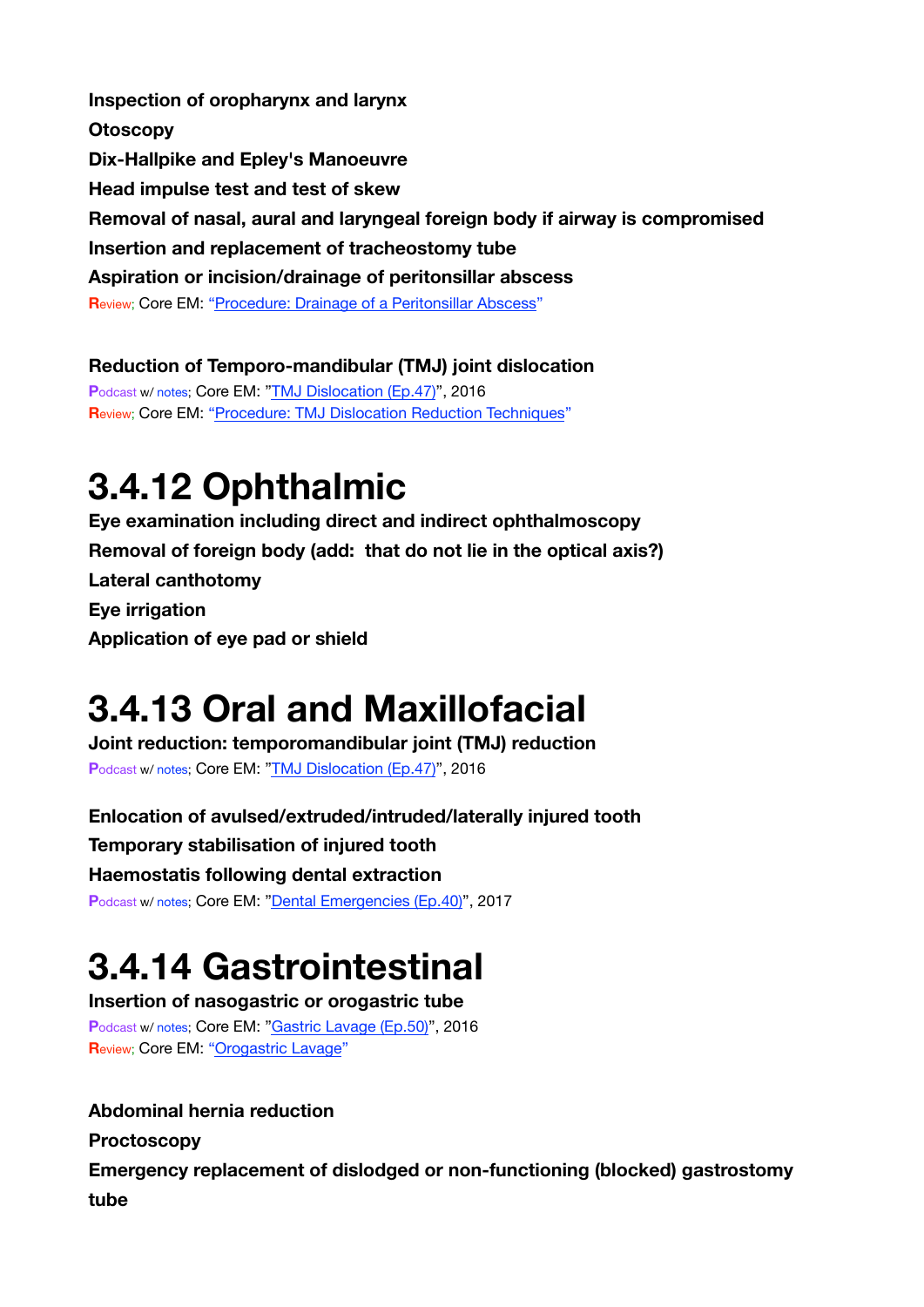# <span id="page-34-0"></span>**3.4.15 Genitourinary**

**Insertion of indwelling urethral catheter Suprapubic cystostomy Testicular torsion reduction Evaluation of patency of urethral catheter**

# <span id="page-34-1"></span>**3.4.16 Obstetric and Gynaecological**

**Vaginal examination using speculum Assessment of fetal heart rate Emergency Delivery-normal delivery P**odcast w/ notes; Core EM: ["Challenging Deliveries \(Ep.85\)](https://coreem.net/podcast/episode-85-0/)", 2017

**Emergency delivery-shoulder dystocia R**eview; Core EM: ["Shoulder Dystocia](https://coreem.net/core/shoulder-dystocia/)"

**Emergency delivery-breech Assessment of the sexual assault victim (regardless of gender) Removal of products of conception from cervical os Check for presence/absence of foetal heart beat, eg foetal doppler, ultrasound Perimortem c-section**

# <span id="page-34-2"></span>**3.4.17 Psychiatric**

**Mental status examination** 

**P**odcast w/ summary; EM Basic: ["Psychiatric Medical Screening](http://embasic.org/psychiatric-medical-screening/)", 2011

# <span id="page-34-3"></span>**3.4.18 Radiology**

**Indications, contraindications and risks with contrast studies** Podcast w/ notes; Core EM: ["Journal Update – AKI + IV Contrast"](https://coreem.net/podcast/episode-91-0/), 2017

### **Chest X-ray: identification of pneumothorax, pleural fluid, consolidation, pulmonary**

### **edema, widened mediastinum**

**Cervical spine X-ray: identification of fracture, alignment, pre-vertebral soft tissue swelling**

Podcast w/ notes; Core EM: [" C-Spine Injuries \(Ep.36\)](https://coreem.net/podcast/episode-36-0/)", 2016 Podcast w/ notes: Core EM: ["Pediatric C-spine Injuries \(Ep.30\)"](https://coreem.net/podcast/episode-30-0/), 2016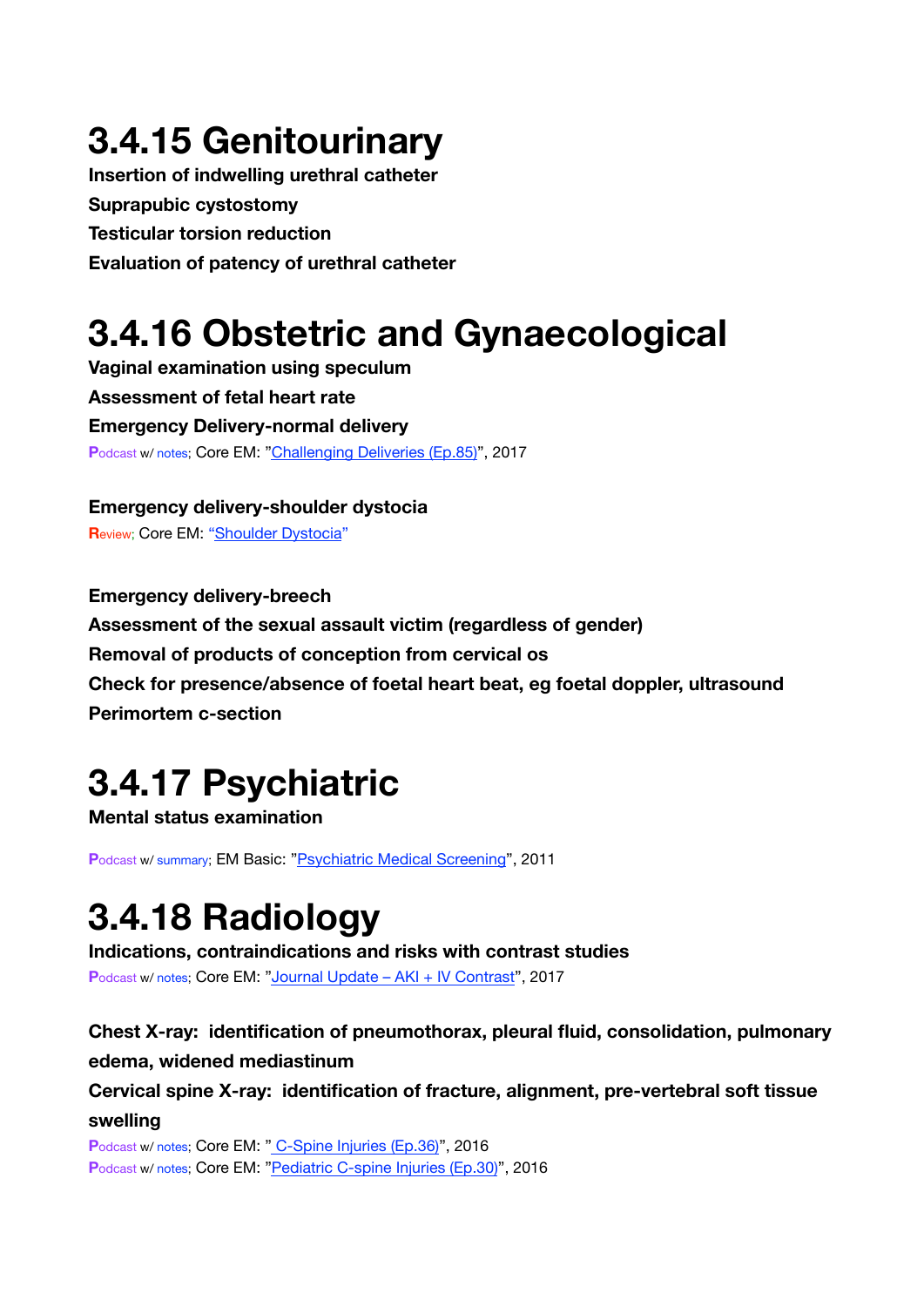#### **Pelvic X-ray: identification of fracture**

**Abdominal X-ray: identification of free air, gas/fluid levels, distended bowels Extremities X-ray: identification of fractures, dislocations, joint effusions R**eview; Core EM: ["Ankle Stress Views: Why, When + What](https://coreem.net/core/ankle-stress-views/)"

**Thoracolumbar spine X-ray: identification of fractures, alignment Orthopantomogram X-ray: identifcation of fractures, dilocations Facial X-ray: identification of fractures, dislocations** 

**P**odcast w/ notes; Core EM: ["Reading C-Spine CTs \(Ep.32\)](https://coreem.net/podcast/episode-32-0/)", 2016

**CT head: identification of life-threatening cause of abnormal neurology, e.g. haemorrhage, raised ICP, mass effect, skull fracture, hydrocephalus CT facial bones/ orbits (fracture, orbital entrapment) CT thorax (fracture, pneumothorax, haemothorax, infiltrative process, effusion or consolidation, major vessel aneurysm, dissection, rupture or occlusion) CT spine (fracture, disc prolapse) R**eview; Core EM: ["The ABCS of Reading C-Spine CTs](https://coreem.net/core/the-abcs-of-reading-c-spine-cts/)" Podcast w/ notes; Core EM: [" C-Spine Injuries \(Ep.36\)](https://coreem.net/podcast/episode-36-0/)", 2016

**R**eview; Core EM: ["C-Spine Injuries + CT Interpretation](https://coreem.net/core/c-spine-injuries/)"

**CT kidneys-urinary tract-bladder (calculus, signs of obstruction) CT abdomen/pelvis (e.g. organ perforation/laceration, mass lesion, inflammatory process, major vessel dissection or rupture) CT other bones (NOF/pelvis/ankle/foot – fractures, mass lesion, disrupted anatomy) CT aorta/ CT pulmonary angiogram (massive pulmonary embolism, aortic dissection)**

### <span id="page-35-0"></span>**3.4.19 Transport**

**Telecommunication and telemedicine procedures Specific aspects of monitoring and treatment during transportation (intra- and interhospital)**

**P**odcast w/ summary; EM Basic: ["The prehospital episode](http://embasic.org/the-prehospital-episode/)", 2011

### 3.5 Special aspects of EM 3.5.1 Clinical teaching

**P**odcast w/ summary; EM Basic: ["How to give a good ED patient presentation](http://embasic.org/how-to-give-a-good-ed-patient-presentation/)", 2011 **Podcast w/ summary; EM Basic: ["Big Picture Advice to New EM Interns](http://embasic.org/big-picture-advice-to-new-em-interns/)", 2017**